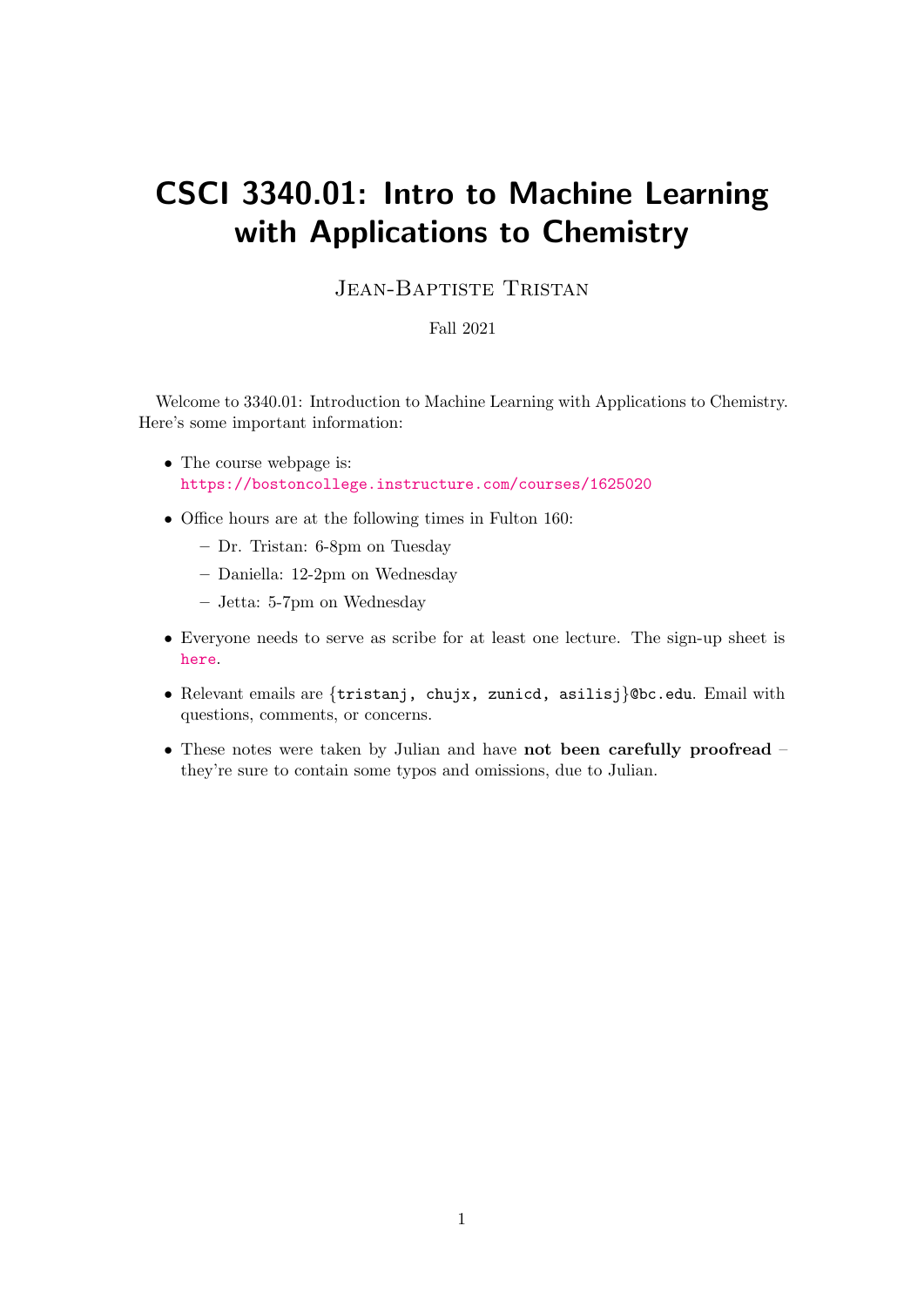# **Contents**

| 1              | 5<br><b>Tuesday, August 31</b>                                                                                           |
|----------------|--------------------------------------------------------------------------------------------------------------------------|
|                | $\overline{5}$<br>What is machine learning? $\dots \dots \dots \dots \dots \dots \dots \dots \dots \dots$<br>1.1         |
|                | Why focus on chemistry? $\dots \dots \dots \dots \dots \dots \dots \dots \dots \dots \dots$<br>6<br>1.2                  |
|                | $\,6$<br>1.3                                                                                                             |
| $\overline{2}$ | 6<br><b>Thursday, September 2</b>                                                                                        |
|                | 7<br>2.1                                                                                                                 |
|                |                                                                                                                          |
| 3              | $\overline{7}$<br><b>Tuesday, September 7</b>                                                                            |
|                | $\overline{7}$<br>3.1                                                                                                    |
|                | 3.2<br>8                                                                                                                 |
| 4              | 8<br><b>Thursday, September 9</b>                                                                                        |
|                | 8<br>4.1                                                                                                                 |
|                | 9<br>4.2                                                                                                                 |
| 5              | 9<br><b>Tuesday, September 14</b>                                                                                        |
|                | $Cross-validation \dots \dots \dots \dots \dots \dots \dots \dots \dots \dots \dots \dots \dots \dots \dots$<br>9<br>5.1 |
|                | 5.2<br>10<br>Occam's razor $\dots \dots \dots \dots \dots \dots \dots \dots \dots \dots \dots \dots \dots \dots$         |
|                | 10<br>5.3                                                                                                                |
|                | 5.4<br>10                                                                                                                |
|                | 11<br>5.5                                                                                                                |
| 6              | 11<br><b>Thursday, September 16</b>                                                                                      |
|                | 11<br>Curse (and blessing!) of dimensionality $\dots \dots \dots \dots \dots \dots \dots$<br>6.1                         |
|                | Principal Component Analysis (PCA)<br>12<br>6.2                                                                          |
|                |                                                                                                                          |
| 7              | 12<br><b>Tuesday, September 21</b>                                                                                       |
|                | 12<br>7.1                                                                                                                |
| 8              | 13<br><b>Midterm Review</b>                                                                                              |
|                | 13<br>8.1                                                                                                                |
|                | 14<br>Key concepts $\dots \dots \dots \dots \dots \dots \dots \dots \dots \dots \dots \dots \dots$<br>8.2                |
| 9              | <b>Tuesday, October 5</b><br>14                                                                                          |
|                | 9.1<br>15                                                                                                                |
|                | 9.2<br>Linear regression, more seriously $\dots \dots \dots \dots \dots \dots \dots \dots$<br>15                         |
|                | 9.3<br>17                                                                                                                |
|                | 17<br>9.4                                                                                                                |
|                | 18<br>9.5                                                                                                                |
|                | 18<br>10 Thursday, October 7                                                                                             |
|                | 18                                                                                                                       |
|                | 19                                                                                                                       |
|                | 10.1.2 Root finding (via Newton's method)<br>19                                                                          |
|                | 19                                                                                                                       |
|                | 20                                                                                                                       |
|                |                                                                                                                          |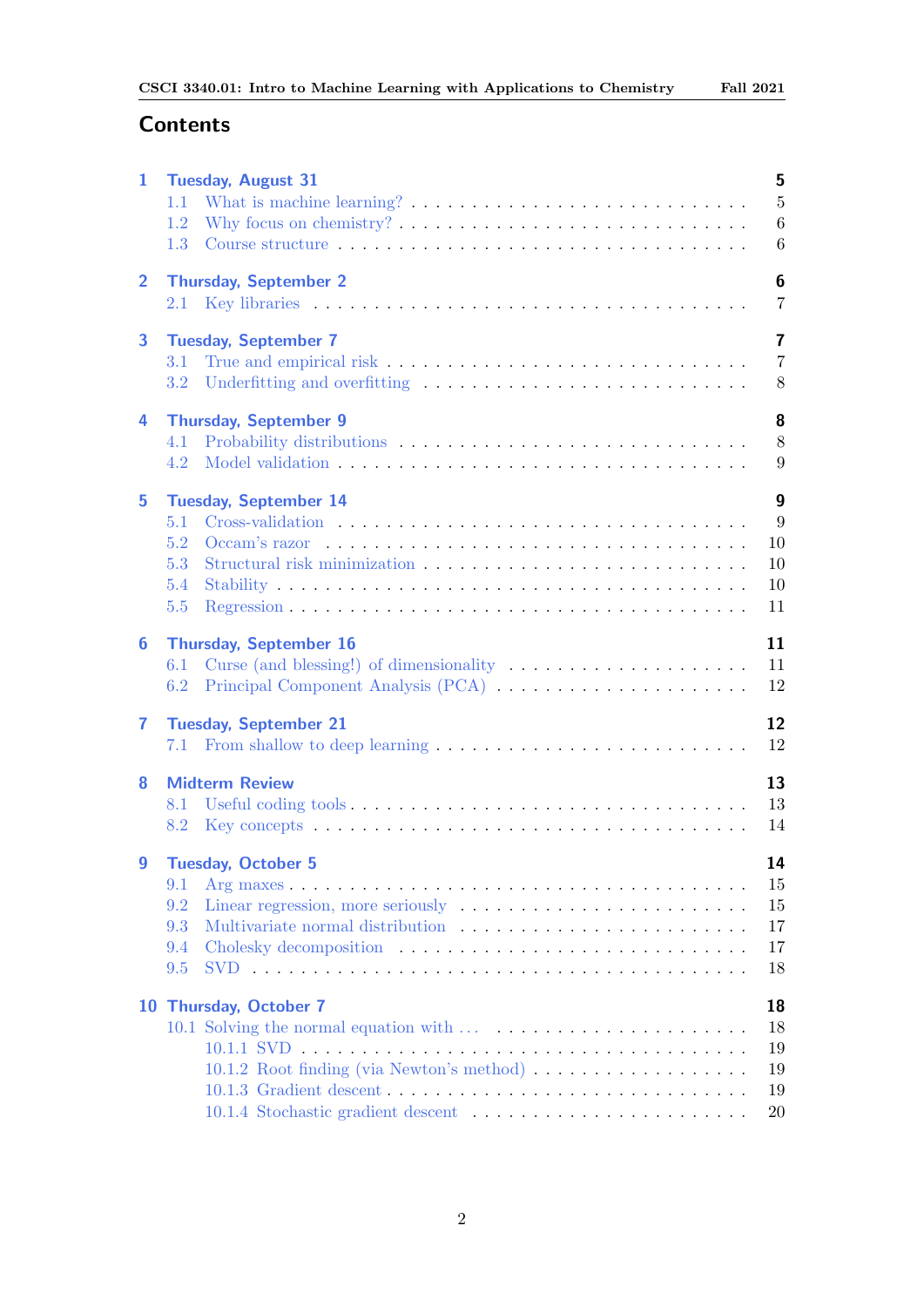| CSCI 3340.01: Intro to Machine Learning with Applications to Chemistry | <b>Fall 2021</b> |
|------------------------------------------------------------------------|------------------|
| 11 Thursday, October 14                                                | 20               |
|                                                                        | 20               |
|                                                                        | 21               |
|                                                                        |                  |
| 12 Tuesday, October 19                                                 | 21               |
|                                                                        | 21               |
|                                                                        |                  |
| 13 Thursday, October 21                                                | 22               |
|                                                                        | 23               |
|                                                                        |                  |
| 14 Tuesday, October 26                                                 | 24               |
|                                                                        | 24               |
|                                                                        | 24               |
|                                                                        | 24               |
|                                                                        |                  |
| 15 Thursday, October 28                                                | 24               |
|                                                                        | 25               |
|                                                                        | 25               |
|                                                                        |                  |
|                                                                        | 25               |
| 16 Midterm 2 review                                                    | 26               |
|                                                                        | 26               |
|                                                                        |                  |
|                                                                        | 26               |
|                                                                        | 26               |
|                                                                        | 27               |
|                                                                        | 27               |
|                                                                        | 27               |
|                                                                        |                  |
| 17 Tuesday, November 9                                                 | 28               |
| 17.1 Midterm post-mortem                                               | 28               |
|                                                                        | 28               |
|                                                                        | 28               |
| $17.1.3$ Question 3                                                    | 28               |
|                                                                        | 28               |
|                                                                        | 28               |
|                                                                        | 28               |
|                                                                        | 29               |
|                                                                        | 29               |
|                                                                        |                  |
|                                                                        | 29               |
| 18 Thursday, November 11                                               | 30               |
|                                                                        | 30               |
|                                                                        |                  |
| 19 Thursday, November 18                                               | 32               |
|                                                                        | 32               |
|                                                                        |                  |
| 20 Tuesday, November 30                                                | 33               |
|                                                                        |                  |
|                                                                        | 33               |
|                                                                        | 33               |
|                                                                        | 34               |
|                                                                        | 35               |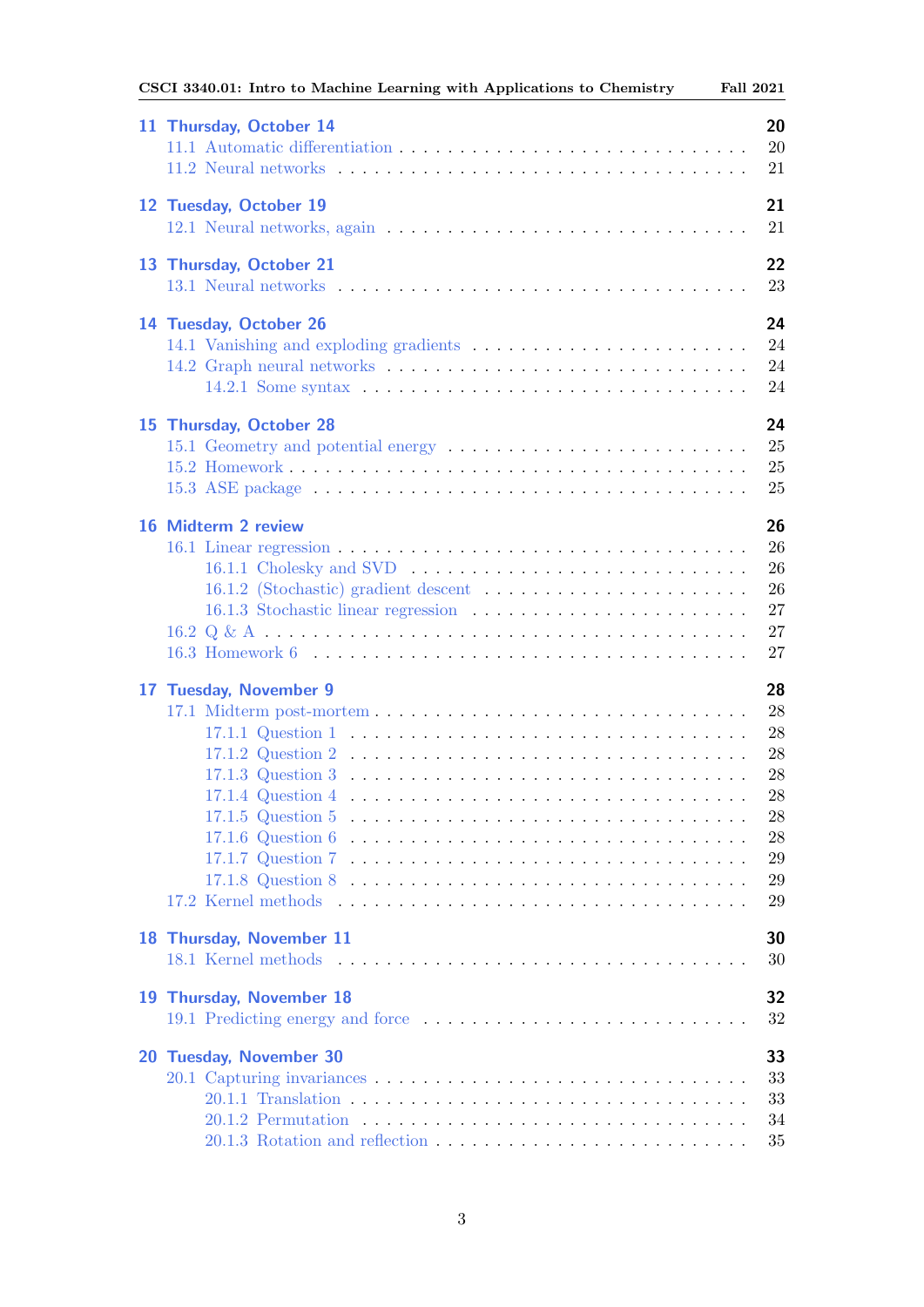| CSCI 3340.01: Intro to Machine Learning with Applications to Chemistry | Fall 2021 |
|------------------------------------------------------------------------|-----------|
| 21 Thursday, December 2                                                | 35.       |
|                                                                        | -35       |
| <b>Index</b>                                                           |           |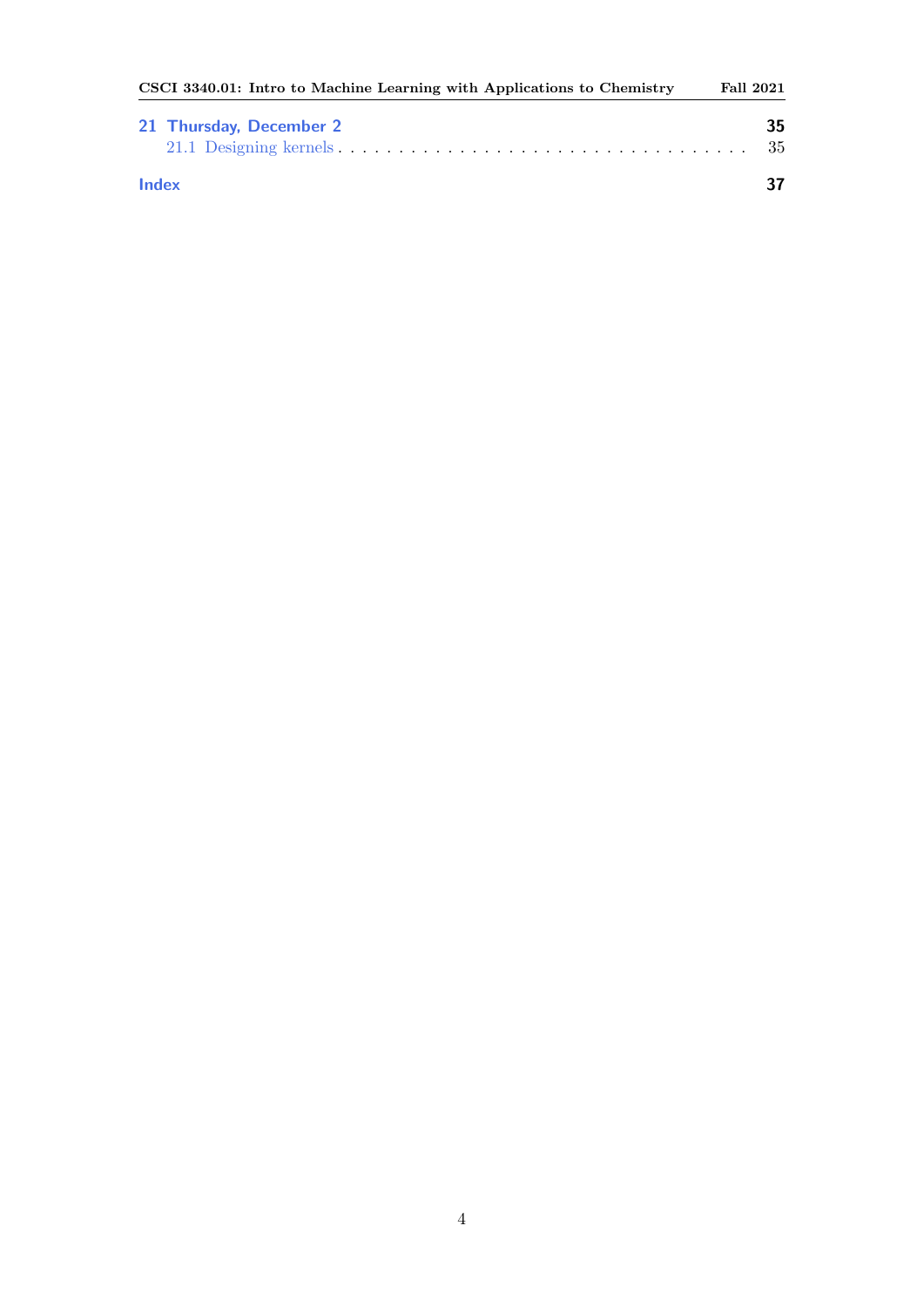# <span id="page-4-0"></span>§1 Tuesday, August 31

# <span id="page-4-1"></span>§1.1 What is machine learning?

We're going to start by discussing what machine learning is and explaining why we think it's a good idea to approach the subject with applications (such as chemistry) in mind. So, what is machine learning? There are a couple of perspectives:

- 1. The engine of artificial intelligence (AI).
	- AI is a relatively old field, having commenced around the 50's, but ML is what's really given it success in the last few decades.
	- There's a famous quote from Andrew Ng:

"AI is the new electricity. It will transform every industry and create huge economic value. Technology like supervised learning is automation on steroids. It is very good at automating tasks and will have an impact on every sector – from healthcare to manufacturing, logistics and retail."

- 2. A significant source of sometimes meaningful, high paying jobs (somewhat more cynically).
- 3. A genuine source of technological and scientific innovation.
	- Recently, we've seen DeepMind's AI make advances in protein folding problems and defeat Go champions.
- 4. And (hopefully) ridiculous hype.
	- Elon Musk:

"With AI, we are summoning the demon."

All of this helps us see that ML is a pretty big deal, but it doesn't tell us much about what it actually is. Ultimately, machine learning is an interdisciplinary science combining computer science (via algorithms) and statistics (via data, often randomly generated). Let's make things a bit more concrete by looking at an example.

# Example 1.1

Consider the problem of filtering email for spam. Nowadays, services like Gmail do the work for you, but a few decades ago it was a real problem. We can think about two approaches to filter email for spam:

- 1. Write an algorithm with lots of explicit rules (e.g., if the email contains the phrase 'amazing opportunity' or 'essential oils', file it as spam).
- 2. Have a learning algorithm which takes in many examples of emails labeled as spam and not-spam and produces its own rule for filtering.

The second approach turns out to be much more fruitful than the first. It might be hard to see how it would actually be implemented, but hopefully you can see why the first approach wouldn't work very well. It'd be extremely hard to exhaustively list all the rules defining spam without going overboard.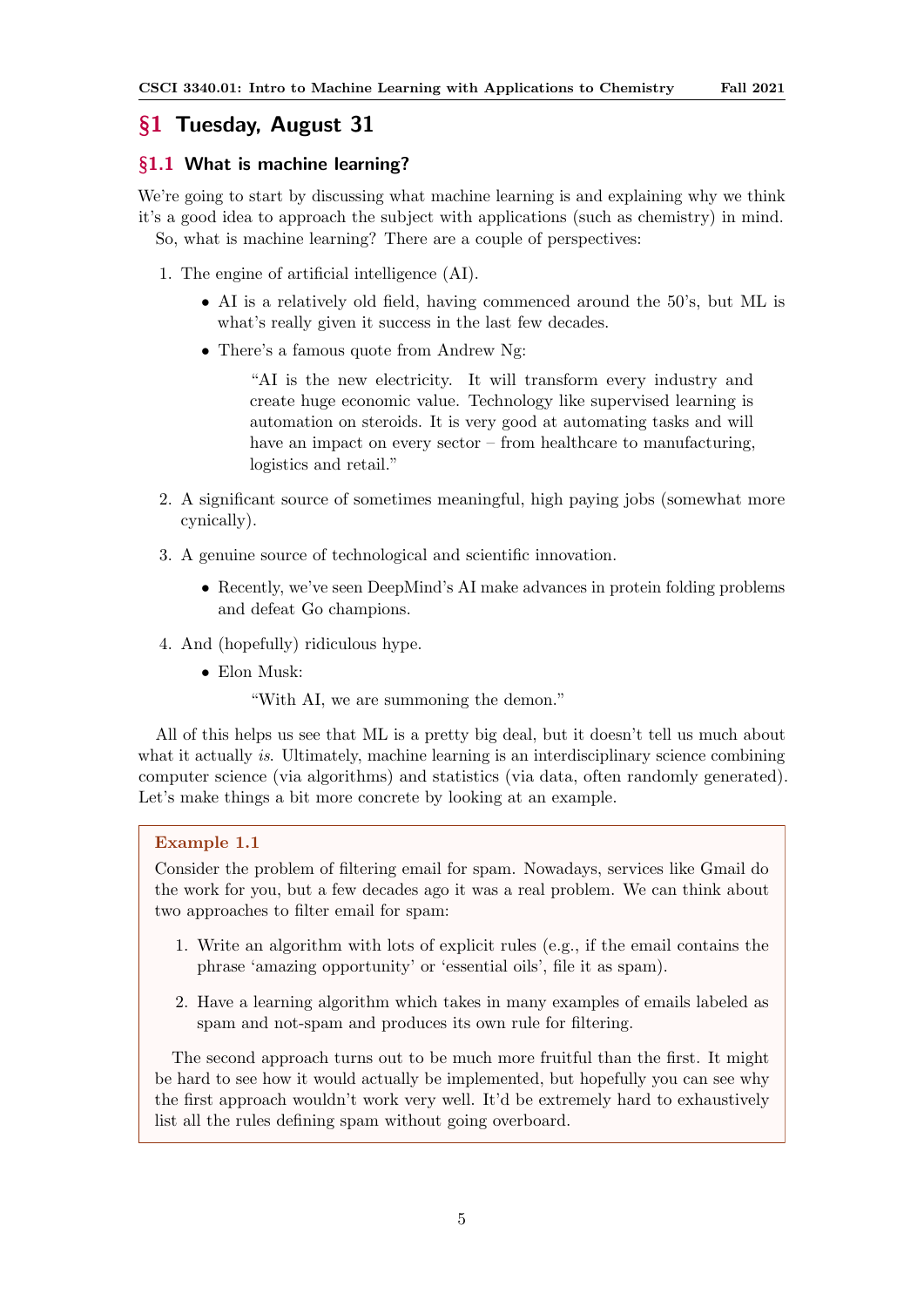<span id="page-5-3"></span>In classical computer science, the problem setup is to – for instance – take in a list of integers and output a list of sorted integers. In machine learning, the problem would be to take in a collection of integer lists with sorted copies, and to output a rule for sorting lists.

Returning to our previous example, imagine that there is a perfect spam filter  $f$  that maps an email to 1 if it is spam and 0 otherwise. Given sample data, i.e. a list of example emails with labels of 0 and 1, we'd like to output rule for predicting whether an email (without unknown label!) has label 0 or 1. The goal would be to have our rule behave as much as possible like the unknown function  $f$ .

Let's generalize this. In machine learning, the problem setting is defined by a universe X of **features** (e.g. possible emails) and Y of labels (e.g. {spam, not spam}, or  $\{0, 1\}$ ). One is given a data set  $D \subseteq X \times Y$  generated by some target function  $f : X \to Y$ , and the goal is to use  $D$  to output a prediction function as close to f as possible. That was very fast, but the goal was to give you a flavor of what machine learning is.

# <span id="page-5-0"></span>§1.2 Why focus on chemistry?

If you're any kind of natural scientist, it's useful to gain exposure to ML because it's an increasingly important part of scientific research. If you're a computer scientist, looking at applications of ML to chemistry/natural science gives you a great source of interesting problems and data sets, and you may find it more meaningful than working on problems in ad placement, for instance.

One curious thing that sometimes happens in chemistry and physics is that we have a perfect mathematical description of a system's behavior via an equation, but the equation is far too difficult to actually solve. In this kind of setting, you can see how machine learning might be of help. At a high level, combining ML and physics has lots of potential in science & tech.

# <span id="page-5-1"></span>§1.3 Course structure

We'll be thinking of this as a three part course.

- 1. Use ML models to learn from experimental data
	- We'll learn the fundamental of machine learning: bias-variance trade-off, the no free lunch theorem, etc.
- 2. Create data and bespoke ML models
	- Dive into linear regression
	- Graph Neural Networks
- 3. Combine ML and quantum chemistry to solve the Schrodinger equation
	- Look at Gaussian processes

See the syllabus on canvas for details on the course staff, the schedule of office hours, etc.

# <span id="page-5-2"></span>§2 Thursday, September 2

As I mentioned last time, the 4th homework will be larger/more significant and will concern predicting the solubility of molecules. The data set for that assignment is AqSolDb, and it might be worth giving it a look in the next few weeks. Anyway, today, I'll cover the machinery that you'll need to solve the first homework.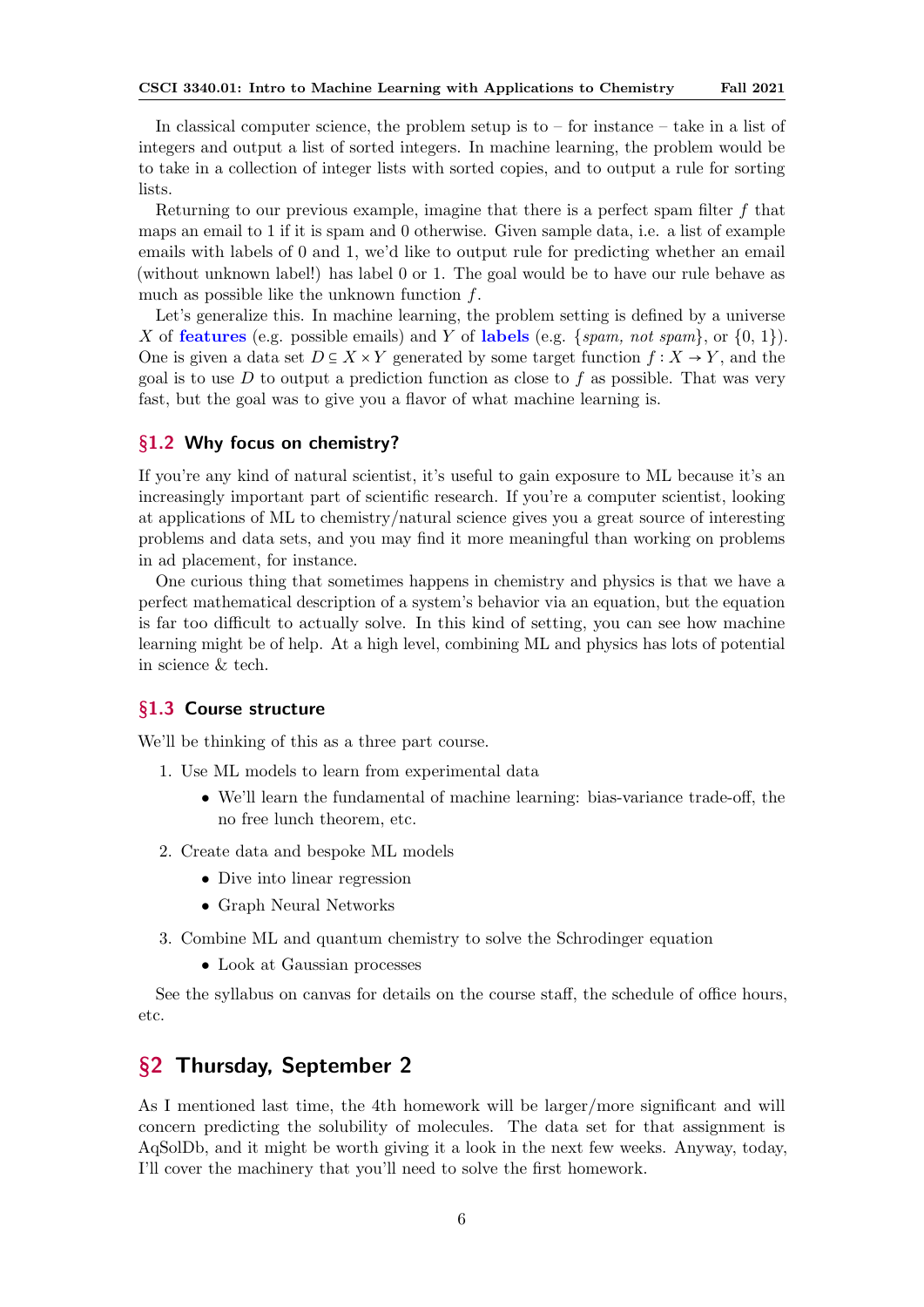#### <span id="page-6-3"></span><span id="page-6-0"></span>§2.1 Key libraries

There are four libraries that you should know about:

- 1. pandas (for analyzing data)
- 2. matplotlib (for plotting data)
- 3. RDKit (chemistry/machine learning)
- 4. mordred (wrapper around RDKIT)

It won't be necessary to go particularly deep into any of these libraries, and I'll try to cover all the major commands/ideas in each library.

So, the name of the game is to predict a molecule's solubility, which is the amount amount of the molecule that can dissolve into a given solvent (in our case, usually water). In order to use molecules in a machine learning algorithm, we need to represent the molecule in a format that the machine can understanding (e.g. as a string, graph, etc.). One of the most popular such methods is SMILE, which represents a molecule as a string. We won't dive into the details of SMILE, but it's our first example of a representation, and it also introduces some questions concerning feature engineering.

For instance, the energy of a molecule is invariant to rotation and translation of the molecule. So, when predicting molecules' energies, it would be ideal to use a representation which is invariant with respect to each of those transformations. That's a challenging problem in feature engineering  $-$  i.e., how objects are formatted to a machine learning algorithm – and it's of great practical importance.

For the rest of the class, we walked through examples of using these packages - bit thorny to write it all down here :/

# <span id="page-6-1"></span>§3 Tuesday, September 7

We're going to talk about lots of big ideas in machine learning today. We'll also be talking about matrices, and we'll often be thinking of their rows as points (or vectors) in  $n$ -dimensional space. The numpy and pandas packages have lots of built-in functionality for handling matrices.

#### <span id="page-6-2"></span>§3.1 True and empirical risk

Let's say we have a collection of points  $\{(x_i, f(x_i)\}_{i \in [n]}$  generated from some curve f. We'd like to deduce from these points a curve as 'close' to  $f$  as possible. In fact, this is precisely the notion of **generalization** – using the data to create a function h which mimics function f as closely as possible everywhere, not just at the  $\{x_i\}$ .

How do we formalize the notion of proximity in this context, i.e. what does it mean for h to be close to f? There are a couple of reasonable choices for our **true risk**  $\mathcal{L}$ , like

$$
\mathcal{L}_f(h) = \int_{-\infty}^{\infty} |h(x) - f(x)| dx \quad \text{or} \quad \mathcal{L}_f(h) = \int_{-\infty}^{\infty} (h(x) - f(x))^2 dx.
$$

The issue here is that we can't compute  $\mathcal{L}_f$ , since we don't actually know what f is (that's the whole point!). One natural proxy for the relative behaviors of f and h everywhere is their relative behaviors on the sample points  $\{x_i\}$ . That's known as the empirical risk, and it's formalized as follows:

$$
\widehat{\mathcal{L}}_f(h)=\frac{1}{n}\sum_{i=1}^n (h(x_i)-f(x_i))^2.
$$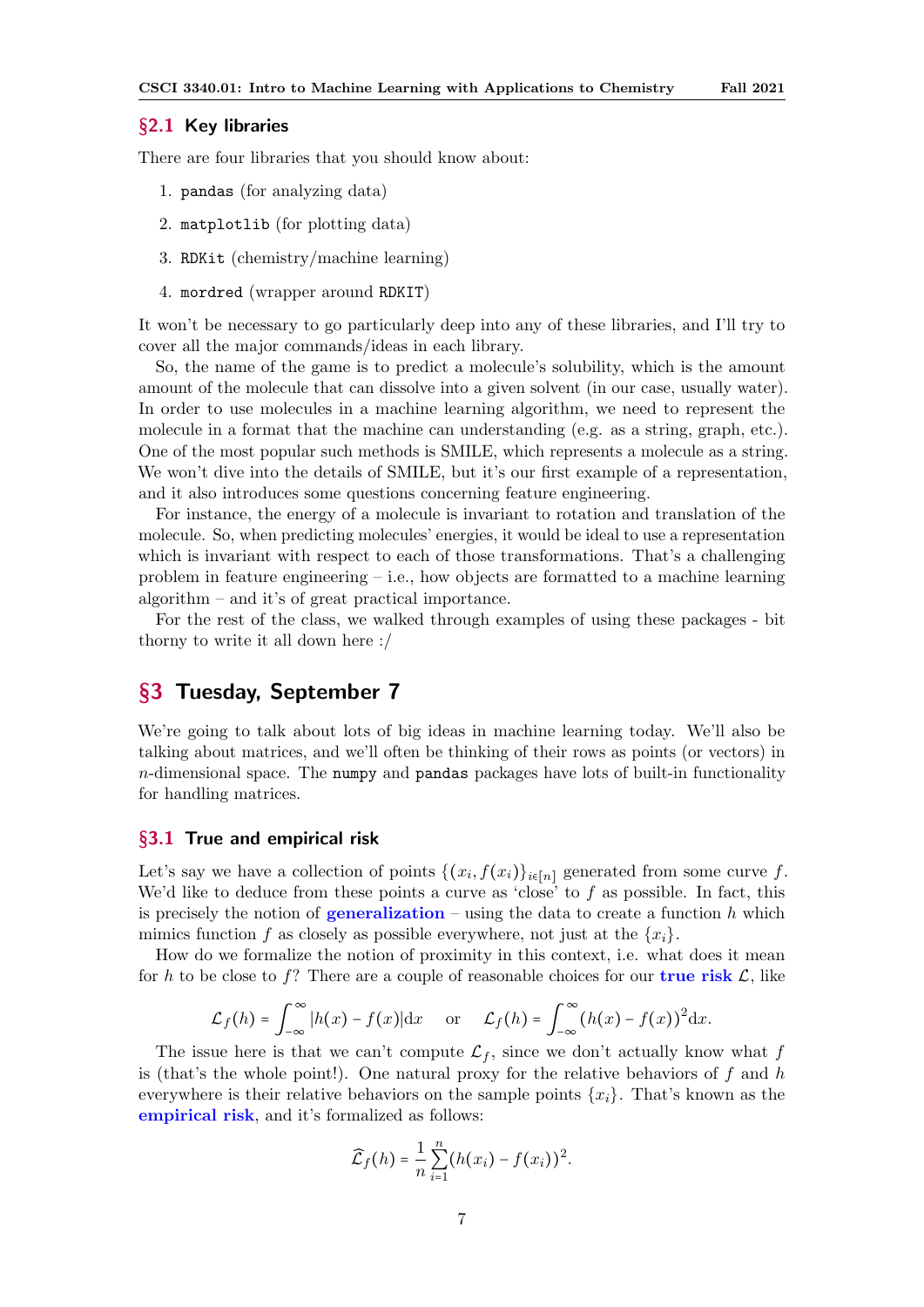<span id="page-7-3"></span>Make sure to keep in mind the intuition here  $-\mathcal{L}$  measures how closely h mimics f on all of R, while  $\hat{\mathcal{L}}$  measures how closely h mimics f on the  $\{x_i\}$ . Another important part of the picture in machine learning is the **hypothesis class**  $H$ , which is the collection of candidate functions h that we can use to guess f. In particular, we restrict focus to a collection of functions  $H$  at the outset, for the sake of making our problem more tractable, for expressing some prior belief about the function  $f$ , etc. In the case of linear regression,  $\mathcal H$  will consist of linear functions, so the name of the game is to find a line (or hyperplane) that mimics f as closely as possible.

**Remark 3.1.** If the label set  $\mathcal Y$  equals  $\{0,1\}$ , then the learning problem is one of binary classification. If it's  $\{0, 1, \ldots, n\}$ , then it's multi-class classification. If it's R, then the problem is regression.

# <span id="page-7-0"></span>§3.2 Underfitting and overfitting

The restriction to hypotheses in  $H$  can be a useful way to express prior knowledge, but it can also leave you somewhat powerless (e.g. if  $H$  consists of linear functions and f is a degree 10 polynomial). This is referred to as underfitting, and it tends to result in high levels of both true and empirical risk. It's worth noting here, though, that even linear regression can be extremely powerful when you perform clever feature engineering.

One the other hand, if  $H$  allows for perverse functions, then you can end up with a function h that simply memorizes all the points  $\{(x_i, f(x_i)\}\)$  and outputs 0 everywhere else, for instance. This phenomenon, of fitting the noise in the sample and generalizing poorly, is known as **overfitting**. On the ground, it's something of a tug of war between underfitting and overfitting – you can run into issues when  $\mathcal{H}$  is too powerful as well as when it's too weak. This issue is known as the **bias-complexity tradeoff**. It actually has a precise (though trivial) mathematical formulation:

$$
\mathcal{L}_f(h) = \underbrace{\min_{h \in \mathcal{H}} \mathcal{L}_f(h)}_{\text{Approximation error}} + \underbrace{(\mathcal{L}(h) - \min_{h \in \mathcal{H}} \mathcal{L}_f(h))}_{\text{Estimation error}}.
$$

The key takeaway here is that the approximation error decreases as  $\mathcal{H}$  gets larger, but the estimation error increases in turn, since it's harder (i.e. requires more data) to single out the best hypothesis in  $\mathcal{H}$ . In English: increasing the size of  $\mathcal{H}$  is a double-edged sword.

# <span id="page-7-1"></span>§4 Thursday, September 9

# <span id="page-7-2"></span>§4.1 Probability distributions

There's lots more ground to cover regarding the big ideas in ML. As we mentioned last time, there general setup is that an unknown function  $f: \mathcal{X} \to \mathcal{Y}$  which generates our data set  $\{(x_i, y_i) \mid x_i \in X, y_i = f(x_i)\}\.$  The goal is to 'guess' the function f from that data set.

We introduced notions of true risk  $\mathcal{L}_f$  for measuring how closely a candidate function h mimics f. More explicitly, we considered

$$
\mathcal{L}_f(h) = \int_{-\infty}^{\infty} |h(x) - f(x)| dx \quad \text{and} \quad \mathcal{L}_f(h) = \int_{-\infty}^{\infty} (h(x) - f(x))^2 dx.
$$

These are both pretty reasonable candidates for true risk (can you see why?), but it turns that we'd like something more sophisticated. In particular, we may to weight the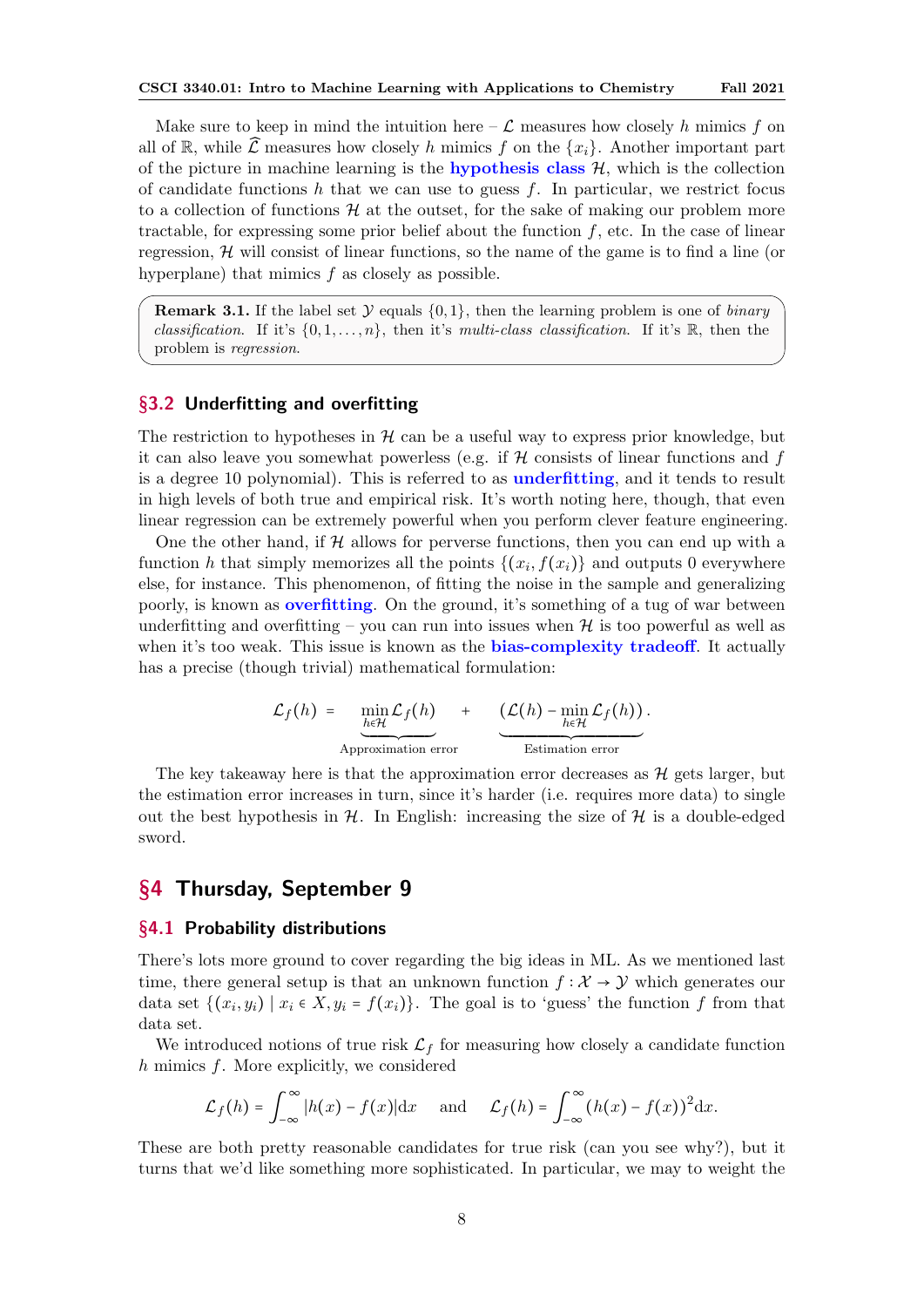<span id="page-8-3"></span>performance of h relative to f more greatly on certain regions of the domain  $\mathcal X$  than others. For instance, the failure (or even success) of h on regions of  $\mathcal X$  that are very rarely witnessed in practice shouldn't matter very much. One way to formalize this is to introduce a probability distribution  $\mathcal D$  on  $\mathcal X$ , and to define

$$
\mathcal{L}_{f,\mathcal{D}}(h) = \mathbb{E}[(h(x) - f(x))^2]
$$

where the expectation on the right hand side is taken over  $D$ . Now that probability is coming into play, it'll be useful to have some inequalities in our toolkit. One important one is Hoeffding's inequality.

Lemma 4.1 (Hoeffding's inequality) Let  $\Theta_1, \ldots, \Theta_n$  be i.i.d. random variables with  $\mathbb{E}(\Theta_i) = \mu$  and  $P(\Theta_i \in [a, b]) = 1$ . Then n

$$
P(|\frac{1}{n}\sum_{i=1}^n\Theta_i-\mu|>\epsilon)\leq 2e^{-n\epsilon^2/(b-a)^2}.
$$

In English, the inequality is telling us about how closely the sample mean of the  $\Theta_i$  tends to approximate their true mean  $\mu$ . One crucial application of the inequality is that it helps us describe how quickly empirical risk comes to approximate true risk. Crucially, empirical risk becomes a greater estimator of true risk as sample size increases but suffers as  $|\mathcal{H}|$  increases. This takes us back to the bias-variance trade-off we were discussing earlier.

### <span id="page-8-0"></span>§4.2 Model validation

Here's a question: after picking a model, how can we measure its performance to make sure we didn't go wrong? One important observation is that we can't just see how it performs on the data that we trained with. Simply put, this is cheating: we're testing the model with the data we already used to construct it (i.e. with the data whose behavior is already 'baked into' the parameters/structure of that model).

Fortunately, there's a relatively simply solution you may have heard of: split the data into a training set and a test set. As their names suggest, the training set is used to pick a model (perhaps via empirical risk minimization), and the test set is used to give it an honest evaluation of its performance.

One important visual tool for contrasting the training and testing losses is the validation curve, which plots those losses with respect to the choice of model. If the training loss is high, that's usually a sign of underfitting; if testing loss is very high (relative to training loss), that's often a sign of overfitting. A similar tool for examining the effect of data quantity is the **learning curve** – it plots the training and test loss of a particular model with respect to the size of the data set.

# <span id="page-8-1"></span>§5 Tuesday, September 14

# <span id="page-8-2"></span>§5.1 Cross-validation

Last week, we talked about the importance of splitting the data into two groups – the testing and training data sets. In particular, it's bankrupt to assess your model using the data that you used to train it, as it's already seen that data before.

In reality, this idea is often taken even further, though. It's difficult to have a test set that's big enough to be meaningful without detracting from the precious training set.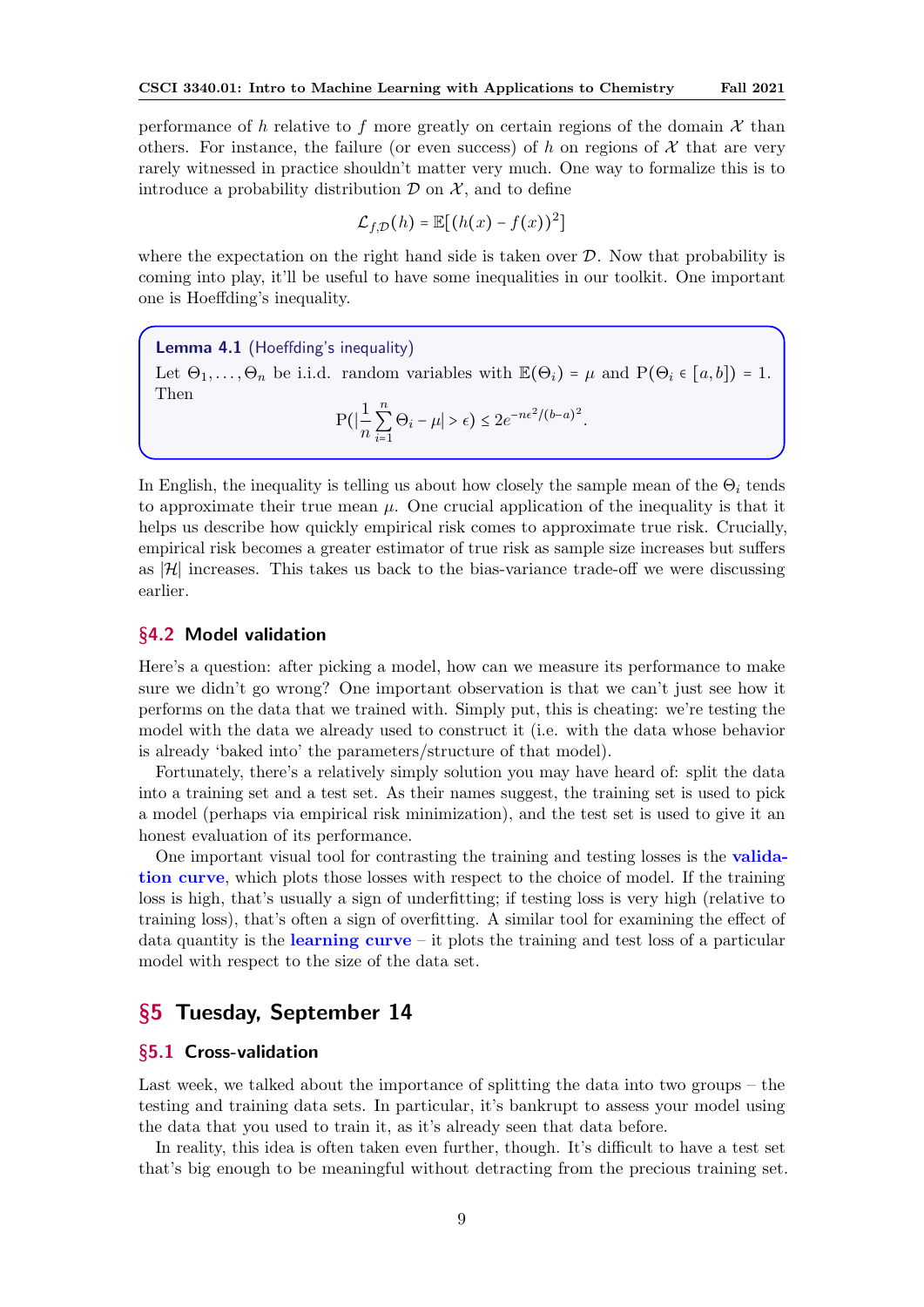<span id="page-9-3"></span>One solution for this quandary is cross-validation. Rather than splitting the data into testing and training tests, we split it into k many folds. For now, say we have 5 folds. Then we can train the data on folds  $\{1, 2, 3, 4\}$  and test it on the 5th fold. We can also train on  $\{1, 2, 3, 5\}$  and test on fold 4. By doing this  $k = 5$  many times, we can get much more information than a mere training/testing split.

Remark 5.1. There's an important warning here: if you use cross-validation on your data set to pick parameters/build your model, then you can't use any of that data to evaluate your model's performance. Your model has already seen the data, so it's bankrupt to then test it using that data.

# <span id="page-9-0"></span>§5.2 Occam's razor

We've been talking about empirical risk minimization, i.e. the rule of picking a hypothesis h from a class  $H$  which minimizes empirical risk on the provided data set. Generally speaking, there's no reason for this h to be unique – there may be a variety of hypotheses  $h_{i_1}, \ldots, h_{i_N}$  attaining an empirical risk of zero, for instance. In this setting, we'd like some criterion for breaking ties.

The idea that shows up is **Occam's razor**, which says that we should give preference to the simplest candidate hypothesis in the above case. Philosophically, if two theories explain some evidence equally well, then we should prefer the simpler one.

# Example 5.2

Say two polynomials f, g fit our data equally well, and  $\deg(f) = 3$  while  $\deg(g) = 5$ . Then Occam's razor says we should prefer  $f$ , as it's the simpler explanation. Perhaps more realistically, say polynomials of degree 3 and higher (including polynomials of arbitrarily high degree) can fit our data. Then we should select a polynomial of degree 3.

# <span id="page-9-1"></span>§5.3 Structural risk minimization

Occam's razor is nice, but it only applies in the case of perfect ties in empirical risk. If we have some prejudice against polynomials of high degree (for instance), then really we should bake that into our loss function. In particular, rather than minimizing  $\frac{1}{n}\sum (h(x_i)-y_i)^2$ , it may be more sensible to minimize  $\frac{1}{n}\sum (h(x_i)-y_i)^2 + c(h)$ , where  $c(h)$ is a measure of the 'complexity' of h.

In this way, we're constantly expressing our preference for simpler hypotheses. The paradigm of minimizing this new quantity (with the  $c(h)$  term) is known as **structural** risk minimization. Note that it's just the analogue of empirical risk minimization in the case where we punish complicated hypotheses using  $c(h)$ .

# <span id="page-9-2"></span>§5.4 Stability

One idea to be aware of is a learner's **stability**, i.e. its sensitivity to the training data. A highly unstable learner can output a considerably different hypothesis when a single point is added or removed from its training data, for instance. A stable learner, on the other hand, won't change its predictions all that much given a small change in its training data.

Stability and generalization tend to go hand in hand, i.e. unstable learners tend to overfit/generalize poorly, while stable learners have a better shot at generalizing well. So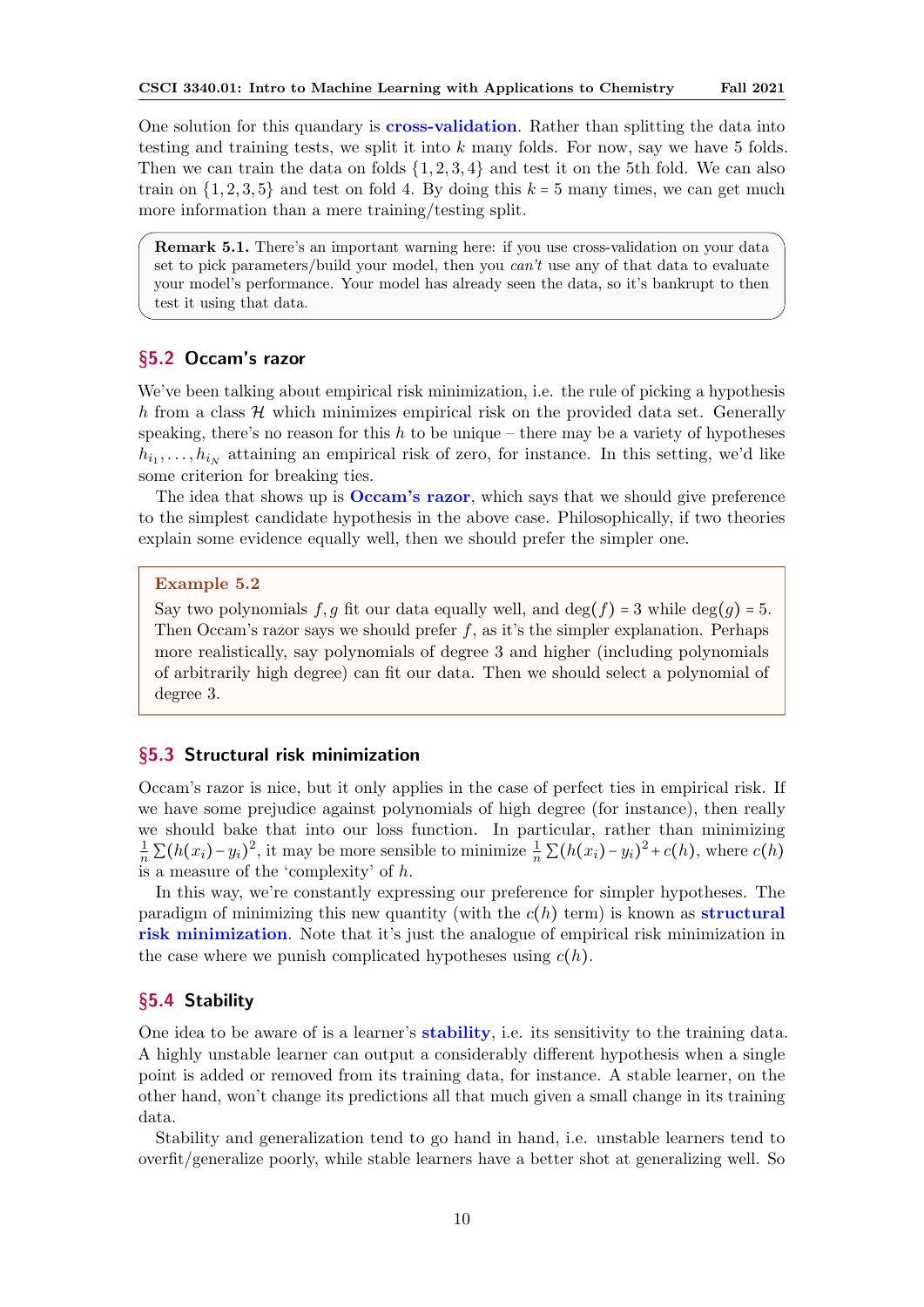<span id="page-10-3"></span>the stability idea gives us another form of bias when breaking ties between hypotheses. This gives rise to **Tikhonov regularization**, which – in the case of polynomials – tells us to favor polynomials with low weights (i.e. coefficients). This is really just a particular instance of structural risk minimization, in which the complexity function  $c(-)$  equals (for instance) the sum of a polynomial's squared coefficients.

# <span id="page-10-0"></span>§5.5 Regression

Ordinary linear regression is just an ERM (empirical risk minimization) learner over the hypothesis class of linear functions. By introducing the Tikhonov regularization term (i.e. adding the sum of squared weights to the empirical risk), you arrive at what's called ridge regression. If you used the absolute sum of weights, rather than squared sum, in the complexity penalization term, you'd get lasso regression. By adding both of those regularization functions, you get elastic net regression.

# <span id="page-10-1"></span>§6 Thursday, September 16

Couple key topics to cover today:

- Curse of dimensionality
- Blessing of dimensionality
- Principal component analysis (PCA)

After today's lecture, we'll have covered everything that will be tested on the midterm. Let's go.

# <span id="page-10-2"></span>§6.1 Curse (and blessing!) of dimensionality

When we refer to **dimensionality** today, we'll mean the dimension of the space in which our features live. It's importance to distinguish this from the size (number of observations) in our dataset. For instance, if a feature in our dataset is a tuple of 3 numbers, then the dimensionality is 3, regarldess of whether our dataset has size 3, 10, or 10 million.

So why can dimensionality be a curse? At first glance, it might seem like more feature dimensions are always better – after all, features are the ingredients we can use to predict labels, meaning richer/higher-dimensional features should give us a better shot at guessing labels. One reason why dimensionality can be a curse is that high-dimensional spaces like  $\mathbb{R}^n$  (for large n) can have strange geometric properties.

#### Example 6.1

The volume of a unit sphere in  $\mathbb{R}^n$  decreases as n increases. In particular, as you go into higher dimensions, the unit sphere occupies an arbitrarily small percentage of the unit cube.

So geometric intuition tends to fail in high dimensions, and you need to be careful when analyzing your data. On the other hand, dimensionality can have its benefits. For instance, it's easier to separate collections of points using planes in higher-dimensional space than in lower-dimensional space. This is formalized in part by Cover's theorem.

Next we'll talk about PCA, but before that, a lemma.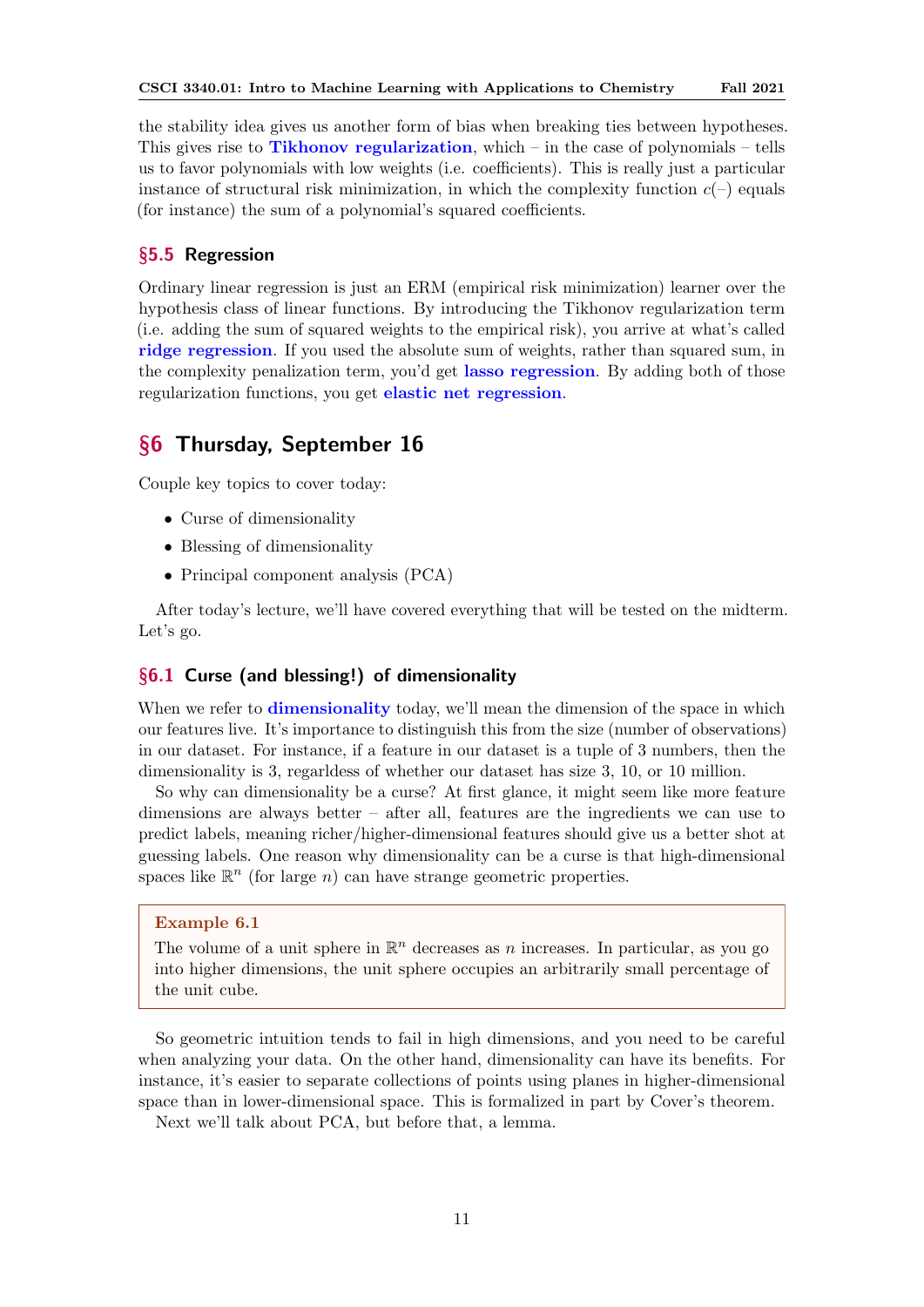<span id="page-11-3"></span>Lemma 6.2 (Johnson-Lindenstrauss)

For any  $\epsilon \in (0,1)$ , dataset X of m points in  $\mathbb{R}^N$ , and number  $n > 8 \log(m)/e^2$ , there exists a linear map  $f : \mathbb{R}^N \to \mathbb{R}^n$  with the following property:

 $(1 - \epsilon) ||u - v||^2 \le ||f(u) - f(v)||^2 \le (1 + \epsilon) ||u - v||^2$  for all  $u, v \in X$ .

In English, the lemma tells us that data points can always be mapped linearly to high-dimensional space in a way that almost preserves distances.

# <span id="page-11-0"></span>§6.2 Principal Component Analysis (PCA)

PCA is a famous tool in **dimensionality reduction**, meaning it compresses the information of high-dimensional features into a lower-dimensional form. We're not going to go deep into the math of it right now, but the idea is that it picks a few orthogonal vectors in the feature space that capture the most variance/information in the features. Those vectors are known as the **principal components**, and they describe as much of the dataset's variance as possible.

When principal components start explaining very little of the data's variance, that's a sign that you've extracted most of the information from your data and don't need any more of its dimensions.

# <span id="page-11-1"></span>§7 Tuesday, September 21

### <span id="page-11-2"></span>§7.1 From shallow to deep learning

We're going to transition to deep learning from the kinds of method's we've discussed so far, which you might call shallow machine learning. In particular, the learning processes we've considered have consisted of two primary steps:

- 1. Featurization: turning some objects into a representation that computers can handle (e.g., SMILES for molecules). There are several kinds of features you can work with:
	- OD Features (e.g., for molecules, number of atoms of each type, number of bonds of each type, etc.)
	- 1D Features (e.g., number of rings of some type (length, aromaticity))
	- 2D Features (e.g. Wiener index, Zagreb index, adjacency matrix)
	- 3D Features (e.g. surface area, moment of inertia, geometrical index, gravitational index, MORSE).
	- 'Bespoke features' (e.g. Lipinski's rule of 5, FilterItLogS).
	- Electronic features: electronic properties of molecules can be obtained as perturbations of external electric/magnetic field, nuclear/electron spin, and geometry. (e.g., Dipole moment (1st derivative for electric field perturbation), Harmonic vibrational frequencies (2nd derivative for geometric perturbation)).
	- Thermodynamic features: can be estimated using the Boltzmann distribution (reaction rates, protein-ligand affinity, solubility).
- 2. Use an explicit learning algorithm (e.g., ERM over a hypothesis class).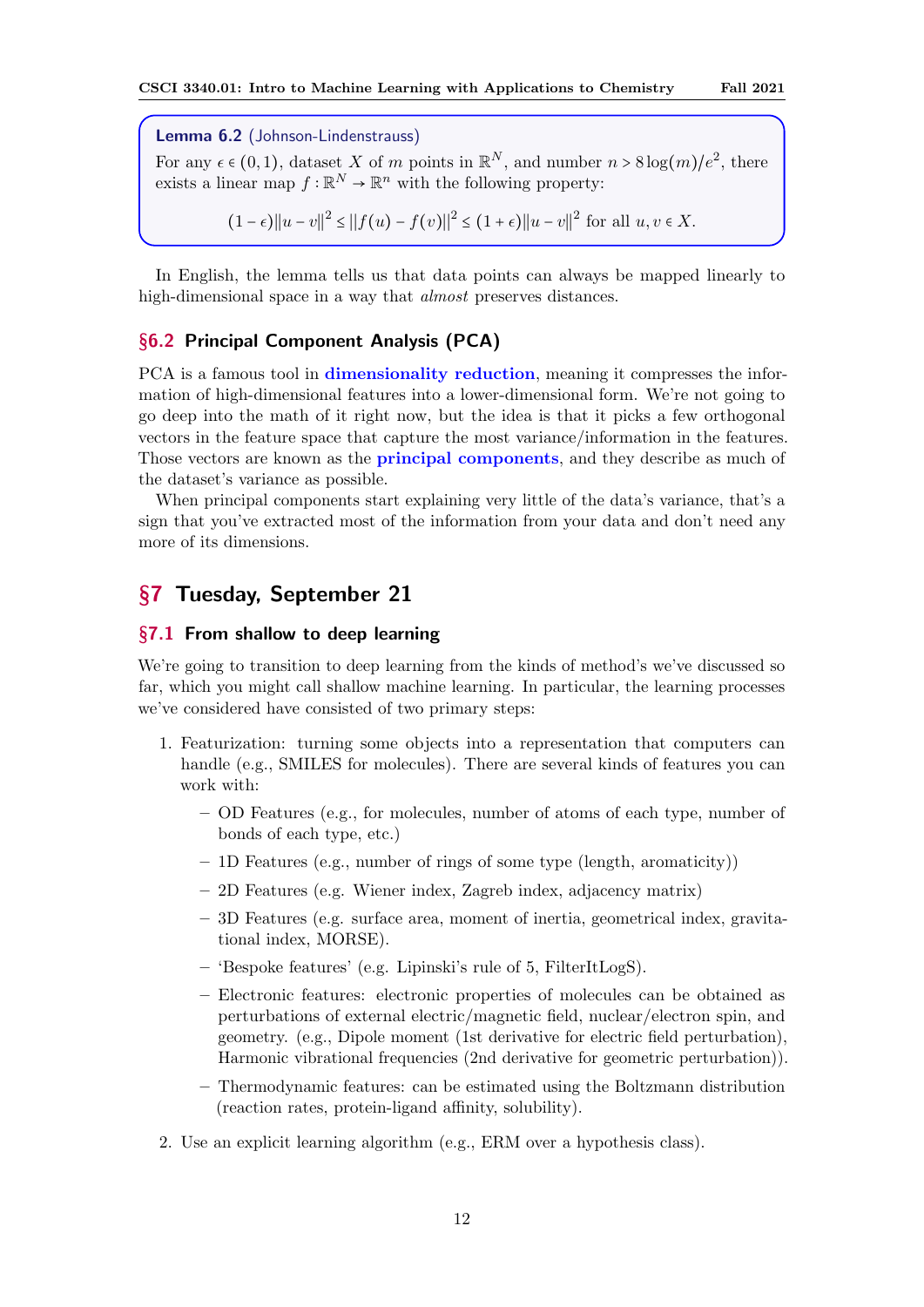<span id="page-12-2"></span>An issue with featurization is that it can destroy information about the object you began with – for instance, structural isomers can be indistinguishable under 0D and 1D featurizations. In addition, as features get more sophisticated, they can get more powerful but also demand more domain expertise, become increasingly expensive/approximate, etc.



Figure 1: Isomers for a given molecular formula, from [here.](https://en.wikipedia.org/wiki/Isomer)

Remark 7.1. The Born-Oppenheimer potential energy surface (PES) calculates a molecule's energy as a function of its state/geometry. Often in chemistry one wants to find the geometry that minimizes a molecule's energy. This amounts to locating a minimum of the PES, but an issue is that there may be several local minima which are not global minima.

The alternative to what we've been calling 'shallow learning' is a modern method known as deep learning. Informally, it can take away lots of the trouble of featurization/needing domain-specific knowledge when performing machine learning. Instead, deep learning can use large amounts of raw data without any guidance to then construct a model which performs remarkably well. And, in fact, traditional models (e.g. physics-based or chemistry-based) can sometimes be used to help generate the large amounts of data required by these deep learners. In setting like video game playing, you can even have the model play against itself (at high speeds) in order to generate data and learn from experience!

# <span id="page-12-0"></span>§8 Midterm Review

Quick administrative note: we're moving the midterm back to next Thursday (Sept 30), and next Tuesday will instead be a linear algebra review.

# <span id="page-12-1"></span>§8.1 Useful coding tools

Recall that if  $A$  is a tensor/matrix, then you can get it's shape using  $A$ . shape and display A in a Jupyter notebook by simply writing A in its own cell.

Indexing and slicing are crucial tools when operating with arrays. For instance, A[4,3] will fetch the value in the 4th row and 3rd column of  $A$ , while  $A$ [:,3] will fetch the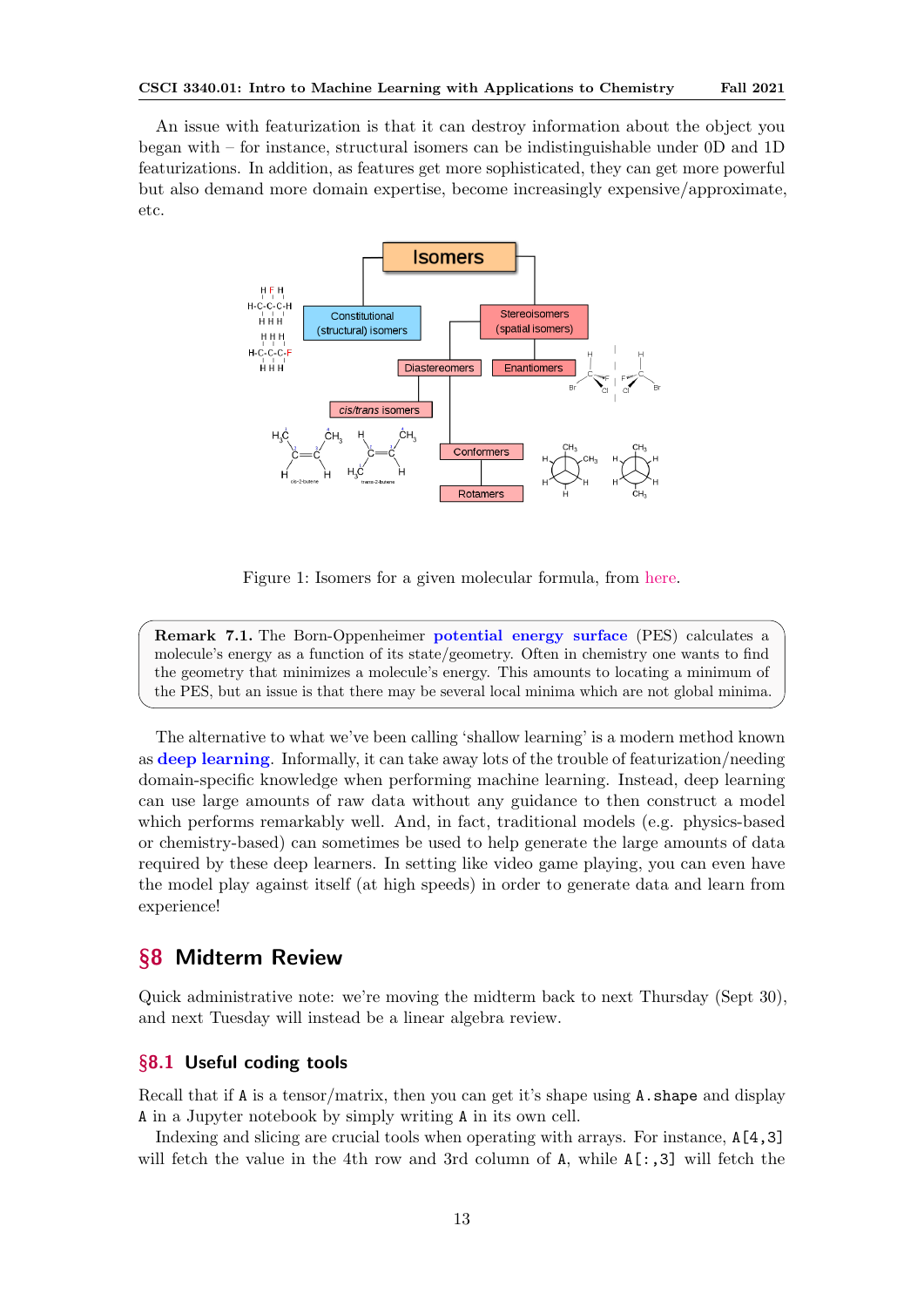<span id="page-13-2"></span>entirety of the 3rd column (: is similar to 'give me everything'). To compress all of A to a single number, you can write A.sum() to get the sum of all of its entries. Alternatively, to get the sums over each of its rows, you can write A.sum(axis=1).

Remark 8.1. Professor Tristan is sharing a Jupyter notebook with all of these coding examples, as well as links to pages describing many of the most important tools that will be covered on the midterm.

Quick overview of some key topics we'll expect you to know about on Thursday (not exhaustive!):

- Pre-processing (e.g. PolynomialFeatures)
- Model validation and selection
	- Expect questions about this!
- Models (e.g. DummyRegressor, linear regression (including Ridge))
- Plotting (e.g. plot, scatter)
- Numpy (e.g. creating tensors, indexing, array manipulation, mathematical functions)
- Definitions of key terms (check the Jupyter notebook for a long list)

# <span id="page-13-0"></span>§8.2 Key concepts

There are several central concepts we've been stressing over the past couple weeks:

- Validation: in order to get a real sense of the efficacy of your model, you need testing data that your model was not trained on/has not seen.
- Now say you're going to have several models competing. Then you don't want to test all of your 20 models on the testing data because it's a recipe for overfitting (i.e., picking the model that performs well on the testing set by pure luck, and whose performance you overestimate).

So you need a training set to train all your models, a validation set to test all of them and pick your favorite, and then a testing set to get a fair assessment of that model's accuracy.

• There's an even higher level to this idea, which is cross validation. You split your training data into k folds, and then use the ith fold as the testing data (and everything else as the training data) for all  $1 \leq i \leq k$ . So this is like a classic training/testing split you perform k many times, with training data that varies over your whole data set (GridSearchCV helps take care of all this work). Then you can test your final model on the testing data you originally set aside, which you've never touched.

# <span id="page-13-1"></span>§9 Tuesday, October 5

The content of the class is going to change quite a bit now. So far we've been thinking about data science and the big picture of machine learning. Now we'll get deeper into the details of training learners. Understanding the training process – beginning with linear regression – will be crucial as we get to fancier methods like neural networks.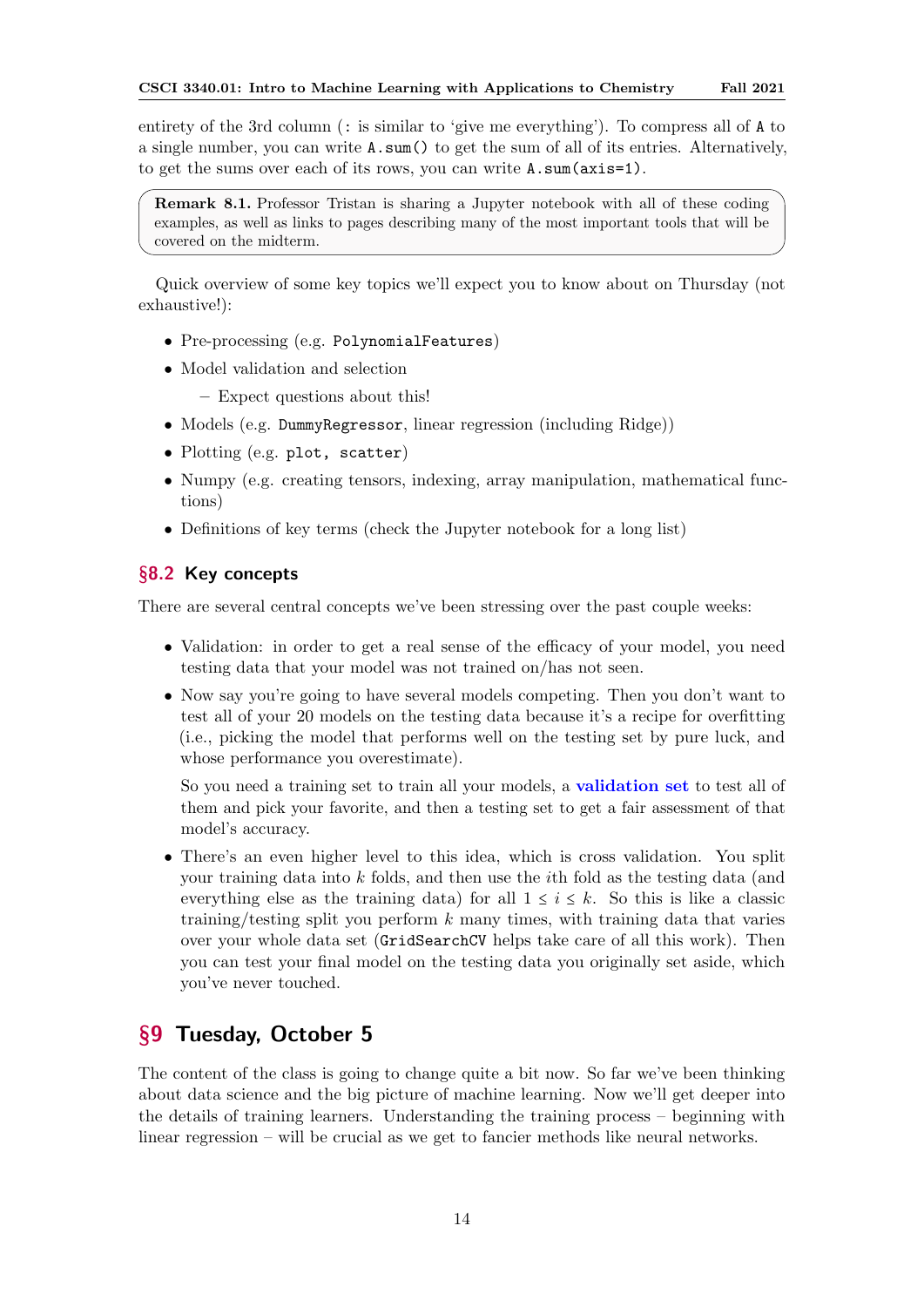### <span id="page-14-2"></span><span id="page-14-0"></span>§9.1 Arg maxes

First a quick intro on arg mins and arg maxes, which will be useful today: for a function  $f: X \to \mathbb{R}$ , arg min<sub>x</sub>  $f(x)$  denotes the set of inputs  $x \in X$  attaining the minimal value of  $f(x)$  over all of X. Note that in general, arg mins may be empty (e.g., for the identity function on  $(0,1) \subseteq \mathbb{R}$ ) or may be a set of size far greater than one (e.g., for a constant function  $x \mapsto 3$ . We will usually consider – or assume – functions with non-empty arg mins. An analogous definition and remark holds for **arg maxes**.

### Lemma 9.1

Let X be a set and  $f: X \to \mathbb{R}$  a function. Then the following hold:

- 1.  $\arg \min_x f = -\arg \min(-f)$ , where  $(-f): X \to \mathbb{R}$  is defined by  $x \mapsto -(f(x)).$
- 2.  $\arg \min_x (cf) = \arg \min_x f$  for all  $c > 0$ , and  $\arg \min_x (f + c) = \arg \min_x f$  for all  $c \in \mathbb{R}$ .
- 3.  $\arg \min_x f = \arg \min_x (\log \circ f)$  and  $\arg \max_x f = \arg \max_x (\log \circ f)$ , where  $\log \circ f: X \to \mathbb{R}$  is defined by  $x \mapsto \log(f(x))$ .

# <span id="page-14-1"></span>§9.2 Linear regression, more seriously

Let's recall the basic setup. There's an unknown function  $f : \mathbb{R}^n \to \mathbb{R}$  that's actually labeling the data (i.e. some feature  $x \in \mathbb{R}^n$  arises in nature and it carries the label  $f(x) \in \mathbb{R}$ . If we're in the setting of linear regression, then our hypothesis class consists of (affine) linear functions, i.e.,

$$
\mathcal{H} = \{h(x) = w_0 + \sum_{i=1}^n w_i x_i \mid w_i \in \mathbb{R}\} = \{h(x) = \langle w, x_+ \rangle \mid w \in \mathbb{R}^{n+1}\}
$$

where  $x_{+}$  is just x with a 1 tacked onto the end (which allows us to capture the translation term  $w_0$ ). So let  $X \in \mathbb{R}^{k \times n}$  be a collection of k randomly chosen features, and  $Y \in \mathbb{R}^k$  be defined by  $Y_i = f(X_i)$ . In particular, X and Y just define the features and labels in our sample, respectively.

Here's a problem: find the value of  $w$  that minimizes the empirical risk with respect to X and Y. Ideally, we'd like to exhibit weights w with  $Xw = Y$ , i.e., weights that perfectly interpolate on our sample points.

Example 9.2

Say  $X = \begin{pmatrix} 1 \\ 2 \end{pmatrix}$  $\begin{pmatrix} 1 \\ 3 \end{pmatrix}$  and  $Y = \begin{pmatrix} 1 \\ 2 \end{pmatrix}$  $\begin{bmatrix} 1 \\ 2 \end{bmatrix}$ . Then  $\mathcal{H} = \{h(x) = ax + b \mid a, b \in \mathbb{R}\}$ , and we actually can find a hypothesis that perfectly interpolates on these points. In particular, that's  $h_{\text{ERM}}(x) = \frac{1}{2}$  $\frac{1}{2} + \frac{1}{2}$  $\frac{1}{2}x$ . Note the importance of that translation term a. Geometrically, all that's happening here is that any set of two points in  $\mathbb{R}^2$  can be connected by a line (not necessarily passing through the origin). For larger sets of points, this is usually not possible, and you may be obligated to incur some training error (i.e., fail to interpolate).

There's an important modification to this setting that takes the fuzziness of the real world into account – that is, incorporate noise into the labels. So we'll have  $X \in \mathbb{R}^{k \times n}$  and  $Y \in \mathbb{R}^k$  where the  $X_i$  are still drawn from distribution (perhaps normal), but  $Y_i = f(X_i) + \epsilon_i$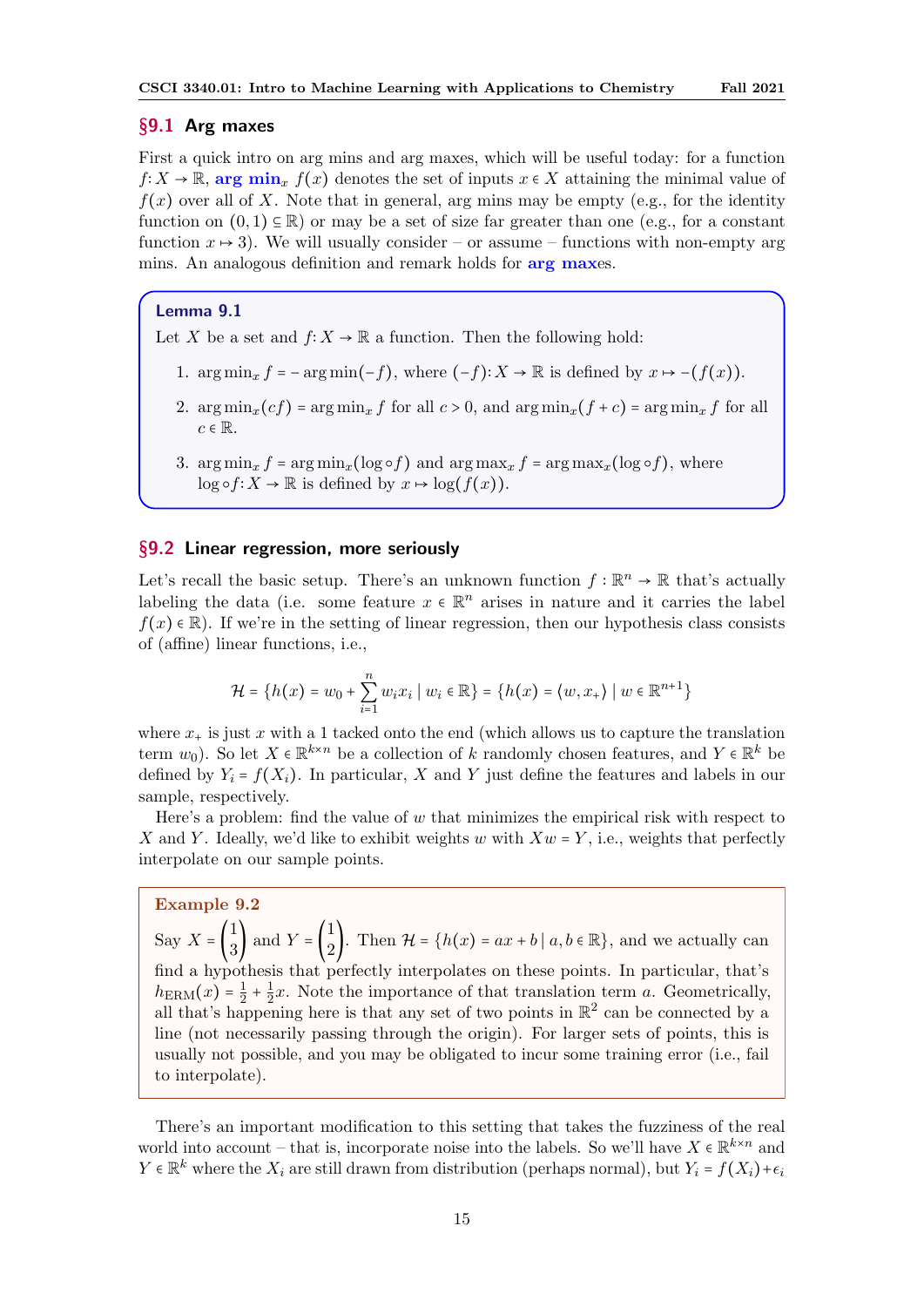<span id="page-15-0"></span>where the  $\epsilon_i$  are i.i.d.  $\mathcal{N}(0, \sigma^2)$ . In words, there's some uncertainty on the labels that get observed with a feature; the world is no longer perfectly deterministic.

Now how do we select hypotheses from samples? Empirical risk minimization doesn't really make sense anymore, as it doesn't take the randomness on labels into account. It's instead more sensible to perform maximum likelihood estimation. That is, what is the choice of labeling function  $h$  that would maximize the likelihood of observing the given data? Try to think a bit about why this is a more clever way to test a hypothesis' compatibility with the data than ERM in this setting.

Formally, the maximum likelihood estimator for observations  $X$  and  $Y$  with labeling function  $\langle w, X_i \rangle$  and variance  $\sigma^2$  on noise terms  $\epsilon_i$  is:

$$
\arg \max_{w} P(Y | X, w, \sigma^2) = \arg \max_{w} \prod_{i=1}^{k} \mathcal{N}(Y_i | X, w, \sigma^2)
$$

$$
= \arg \max_{w} \prod_{i=1}^{k} \frac{1}{\sigma \sqrt{2\pi}} e^{-\frac{1}{2}((Y_i - \langle w, X_i \rangle)/\sigma)^2}
$$

$$
= \arg \max_{w} \log \left(\frac{1}{\sigma \sqrt{2\pi}}\right) - \frac{1}{2} \left(\frac{Y_i - \langle w, X_i \rangle}{\sigma}\right)^2
$$

$$
= \arg \min_{w} \sum_{i=1}^{k} \left(Y_i - \langle w, X_i \rangle\right)^2
$$

### Corollary 9.3

Doing ERM with squared loss on a deterministic model is the same as doing MLE on a model with Gaussian noise! Likewise, attaching a prior distribution to the weights  $w$  and calculating the MLE estimator recovers ridge regression. In fact, all the empirical risk minimizers in (deterministic) linear regression have a probabilistic counterpart!

Furthermore, note that the term  $\sum_{i=1}^{k} (Y_i - \langle w, X_i \rangle)^2$  is a polynomial of degree 2 in the variable  $w$  (recall that  $X$  and  $Y$  are the known constants corresponding to our sample points). Since it's of degree 2, its global extremum is guaranteed to happen at the point with derivative 0. Note also that  $\sum_{i=1}^{k} (Y_i - \langle w, X_i \rangle)^2 = ||Xw - Y||^2$ . So we have:

$$
\frac{\partial}{\partial w} ||Xw - Y||^2 = \frac{\partial}{\partial w} (Xw - Y)^T (Xw - Y)
$$
  
\n
$$
= \frac{\partial}{\partial w} (w^T X^T - Y^T) (Xw - Y)
$$
  
\n
$$
= \frac{\partial}{\partial w} w^T X^T Xw - Y^T Xw - w^T X^T Y + Y^T Y
$$
  
\n
$$
= \frac{\partial}{\partial w} w^T X^T Xw - 2 \frac{\partial}{\partial w} w^T X^T Y
$$
  
\n
$$
= 2X^T Xw - 2X^T Y = 0.
$$

This amounts precisely to  $\left| X^T X w = X^T Y \right|$ , which is known as the **normal equation**. We'll spend lots of time talking about how to solve this equation. Methods include LU decomposition, QR decomposition, Cholesky decomposition, and SVD (we won't talk very much about the first two).

Notably, the previous derivation made use of a few results in matrix calculus that you should be aware of.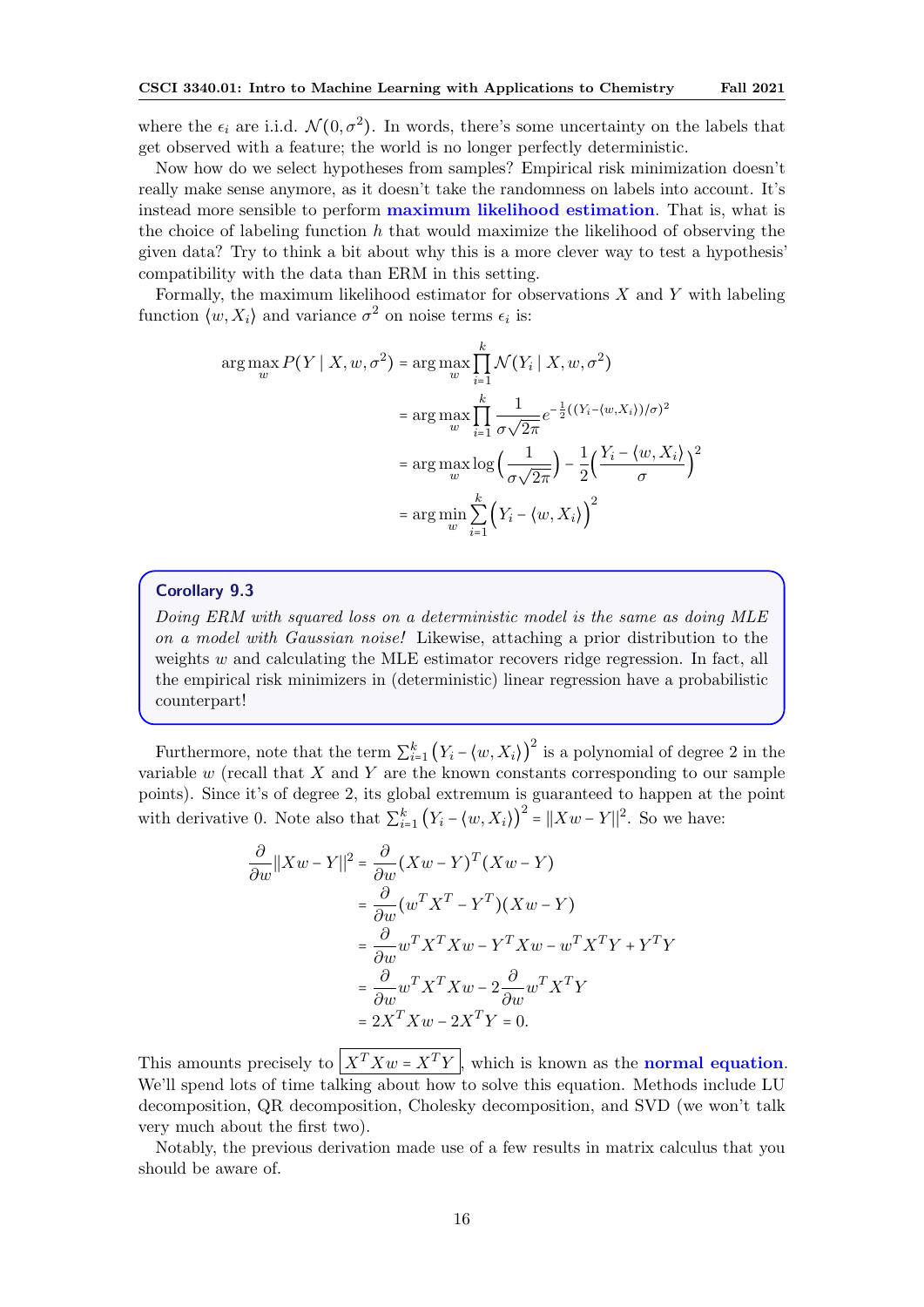<span id="page-16-2"></span>

| Scalar derivative |  |     | Vector derivative                    |               |     |
|-------------------|--|-----|--------------------------------------|---------------|-----|
| f(x)              |  |     | $f(\mathbf{x})$                      |               |     |
| bx                |  |     | $\mathbf{x}^T \mathbf{B}$            |               | в   |
| $_{bx}$           |  | b   | $\mathbf{x}^T\mathbf{b}$             |               | b   |
| $x^2$             |  | 2x  | $\mathbf{x}^T\mathbf{x}$             | $\rightarrow$ | 2x  |
| $bx^2$            |  | 2bx | $\mathbf{x}^T \mathbf{B} \mathbf{x}$ | $\rightarrow$ | 2Bx |

Figure 2: Common vector derivatives, from [here.](http://www.gatsby.ucl.ac.uk/teaching/courses/sntn/sntn-2017/resources/Matrix_derivatives_cribsheet.pdf)

# <span id="page-16-0"></span>§9.3 Multivariate normal distribution

A quick detour on the multivariate normal distribution, which we've touched on before. The multivariate normal distribution (MVN) is the higher-dimensional analogue of the normal distribution. In particular, a k-dimensional MVN distribution is determined by k many mean parameters and  $k^2$  covariance parameters (one mean for each dimension and one covariance for each pair of dimensions, satisfying symmetry rules).

**Definition 9.4** — A k-dimensional random vector  $X = (X_1, \ldots, X_k)$  following a multivariate normal distribution is written as follows:

$$
\mathbf{X} \sim \mathcal{N}(\boldsymbol{\mu}, \boldsymbol{\Sigma}).
$$

In particular,  $\boldsymbol{\mu} = \mathbb{E}(\boldsymbol{X}) = (\mathbb{E}(X_1), \dots, \mathbb{E}(X_k))^T$  and  $\Sigma_{i,j} = \text{Cov}(X_i, X_j)$ . Its density is

$$
f_{\boldsymbol{X}}(x_1,\ldots,x_k)=\frac{\exp\big(-\frac{1}{2}(\boldsymbol{x}-\boldsymbol{\mu})^T\boldsymbol{\Sigma}^{-1}(\boldsymbol{x}-\boldsymbol{\mu})\big)}{\sqrt{(2\pi)^k|\boldsymbol{\Sigma}|}}.
$$

Notably, a 1-dimensional MVN is simply a normal distribution (with single mean and covariance parameters), and marginalizing/conditioning an MVN produces another MVN. More explicitly, if  $(X_1, \ldots, X_k)$  follows a k-dimensional MVN, then  $(X_1, \ldots, X_{k-1})$ follows a  $(k-1)$ -dimensional MVN, and  $((X_1, \ldots, X_k) | X_k = c)$  does as well.

# <span id="page-16-1"></span>§9.4 Cholesky decomposition

The statement at the center of Cholesky decomposition is the following: if  $X$  is a symmetric, square, positive-definite matrix, then  $X = LL^T$  for some lower-diagonal matrix L. The importance of the decomposition is that it makes it much easier to pre-image under X, i.e. to solve equations of the form  $X_a = b$ , where b is known and a is not.

To see the relevance for the normal equation, let's again say we have  $X^T X w = X^T Y$ where  $X$  and  $Y$  are known. Suppose furthermore that we have the Cholesky decomposition for  $X^T X$ , i.e.,  $X^T X = LL^T$ . Then the normal equation reduces to

$$
LL^T w = X^T Y
$$

which can be solved efficiently by leveraging lower-diagonality of  $L$  via two forward-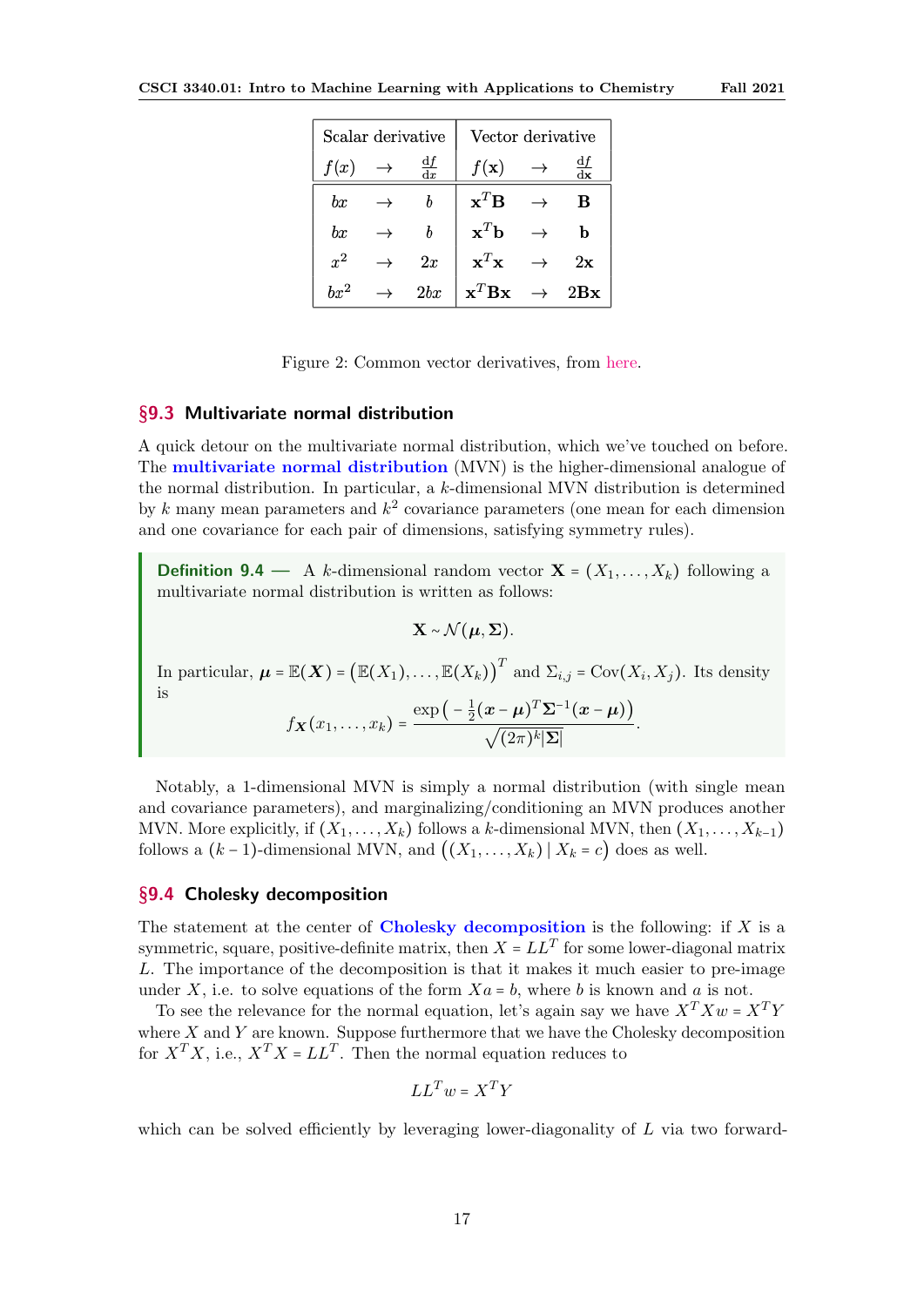<span id="page-17-4"></span>substitution. More explicitly,

$$
L\alpha = X^T Y
$$

$$
L^T w = \alpha.
$$

# <span id="page-17-0"></span>§9.5 SVD

Here's the statement of **SVD**, or singular value decomposition: if  $X \in \mathbb{R}^{a \times b}$ , then it admits a decomposition as  $X = U\Sigma V^T$  where  $U \in \mathbb{R}^{a \times a}$  is orthogonal,  $V \in \mathbb{R}^{b \times b}$  is orthogonal, and  $\Sigma \in \mathbb{R}^{a \times b}$  is diagonal (with the 'singular values' of X on its diagonal). Informally, all linear transformations consist of a rotation, followed by a projection with scaling in each dimension, followed by another rotation.<sup>[1](#page-17-3)</sup>

# <span id="page-17-1"></span>§10 Thursday, October 7

# <span id="page-17-2"></span> $§10.1$  Solving the normal equation with ...

Quick recap of last time: we started studying how to calculate ERM hypotheses for linear regression, meaning we want  $\arg \min_w ||Xw - Y||^2$ . We also saw, remarkably, that this is the same thing as finding the MLE weights  $w$  for a linear model with Gaussian noise. It can sometimes be useful to be move between these interpretations of the same process: ERM in a deterministic world and MLE in a stochastic world.

We also saw that setting the derivative of  $||Xw - Y||^2$  with respect to w equal to 0 recovers the normal equation, which is  $X^T X w = X^T Y$ . We saw that the normal equation can be solved using linear algebra, along with a few tricks to speed things up.

- 1. Cholesky decomposition:  $X = LL^T$ , where L is lower-diagonal.
- 2. SVD:  $X = U\Sigma V^T$ , where  $U, V$  are orthogonal and  $\Sigma$  is diagonal. Orthogonal matrices can be thought of as changes of bases, so SVD really says that all linear transformations consist of changing basis, projecting/scaling, and changing basis one more time. In other words, all linear transformations are just scalings in each dimension, up to changes of basis.

We've talked about Cholesky, so now we'll dive into using SVD to solve the normal equation.

<span id="page-17-3"></span><sup>&</sup>lt;sup>1</sup>Really, orthogonal matrices correspond to more general functions than rotations (e.g., reflections), but that's the idea.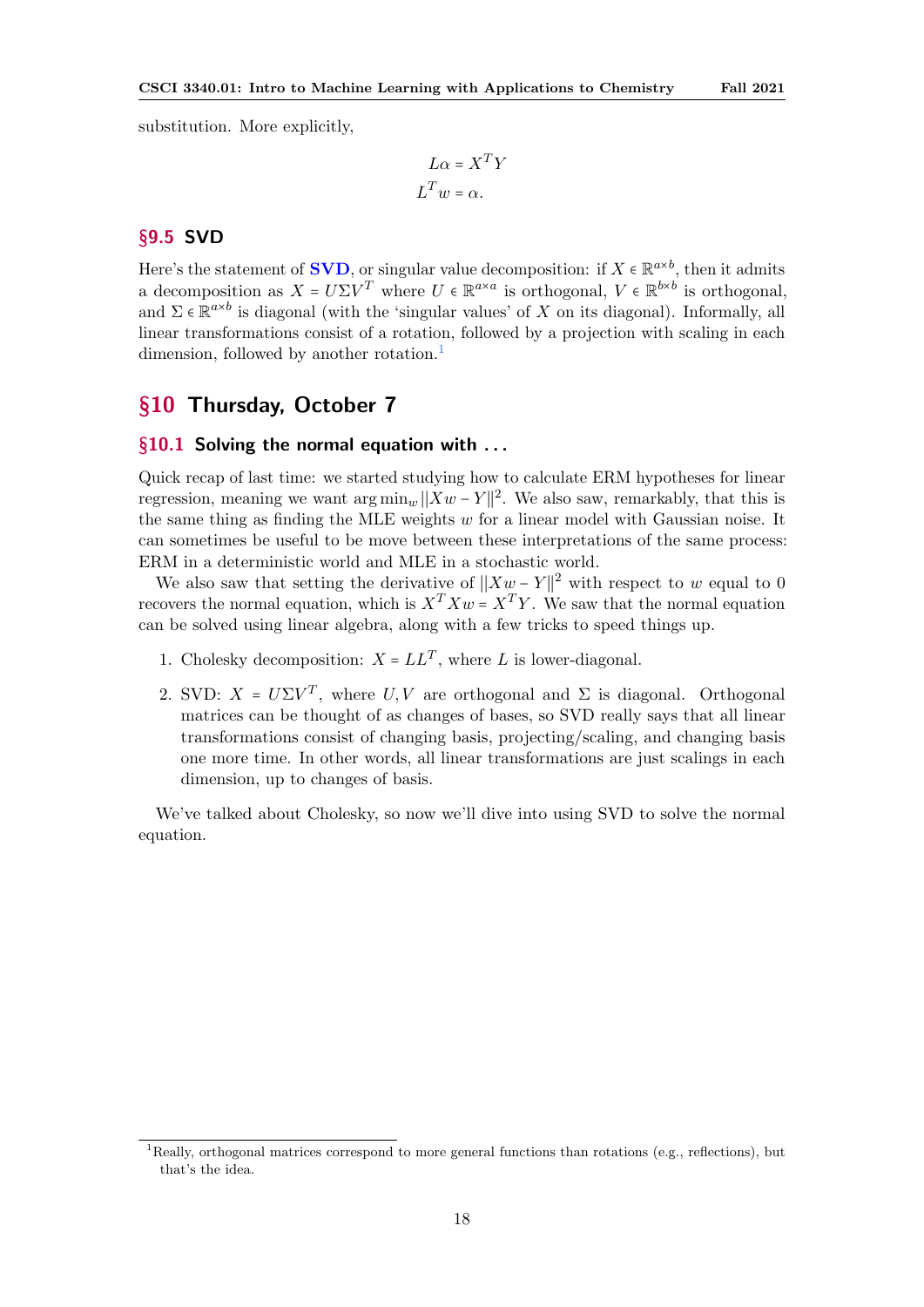### <span id="page-18-4"></span><span id="page-18-0"></span>§10.1.1 SVD

So say we have the normal equation in the setting where X has gone through SVD. Then we have:

$$
X^T X w = X^T Y
$$

$$
(U\Sigma V^T)^T (U\Sigma V^T) w = (U\Sigma V^T)^T Y
$$

$$
V\Sigma^T U^T U \Sigma V^T w = V \Sigma^T U^T Y
$$

$$
V \Sigma^T \Sigma V^T w = V \Sigma^T U^T Y
$$

$$
\Sigma^T \Sigma V^T w = \Sigma^T U^T Y
$$

$$
\Sigma V^T w = U^T Y
$$

$$
V^T w = \Sigma^{\dagger} U^T Y
$$

$$
w = V \Sigma^{\dagger} U^T Y.
$$

Along the way, we made use of the fact that orthonormal matrices are invertible (and their inverses are their transposes), and that  $\Sigma$  isn't quite invertible but has a Moore-Penrose pseudoinverse  $\Sigma^{\dagger}$ .<sup>[2](#page-18-3)</sup>

# <span id="page-18-1"></span>§10.1.2 Root finding (via Newton's method)

Newton's method is a powerful tool for finding zeroes (or roots) of polynomials. It works by randomly picking a point  $x_0$  and computing its image under the polynomial p. Then, in general, it takes the derivative of p at  $x_n$  and takes  $x_{n+1}$  to be the point at which that derivative has a zero. We're not going to go into the mathematical details here, but this algorithm usually tends to a zero of  $p$ , which is what we're after.



Figure 3: Newton's method, from Paul's online math notes.

This is a neat method with good foundations, but it's not used all too often in practice, since its complexity suffers in high dimensions. It's useful to know, though, and it can work well in low-dimensional settings like the ones we work in. To solve the normal equation, we just apply it to the derivative of  $||Xw - Y||^2$ .

### <span id="page-18-2"></span>§10.1.3 Gradient descent

 $gradient$  descent is a legendary technique in optimization – the idea is to evaluate the derivative of the function at a given point, move your point away from the derivative (or

<span id="page-18-3"></span><sup>&</sup>lt;sup>2</sup>There may be a typo here – be careful.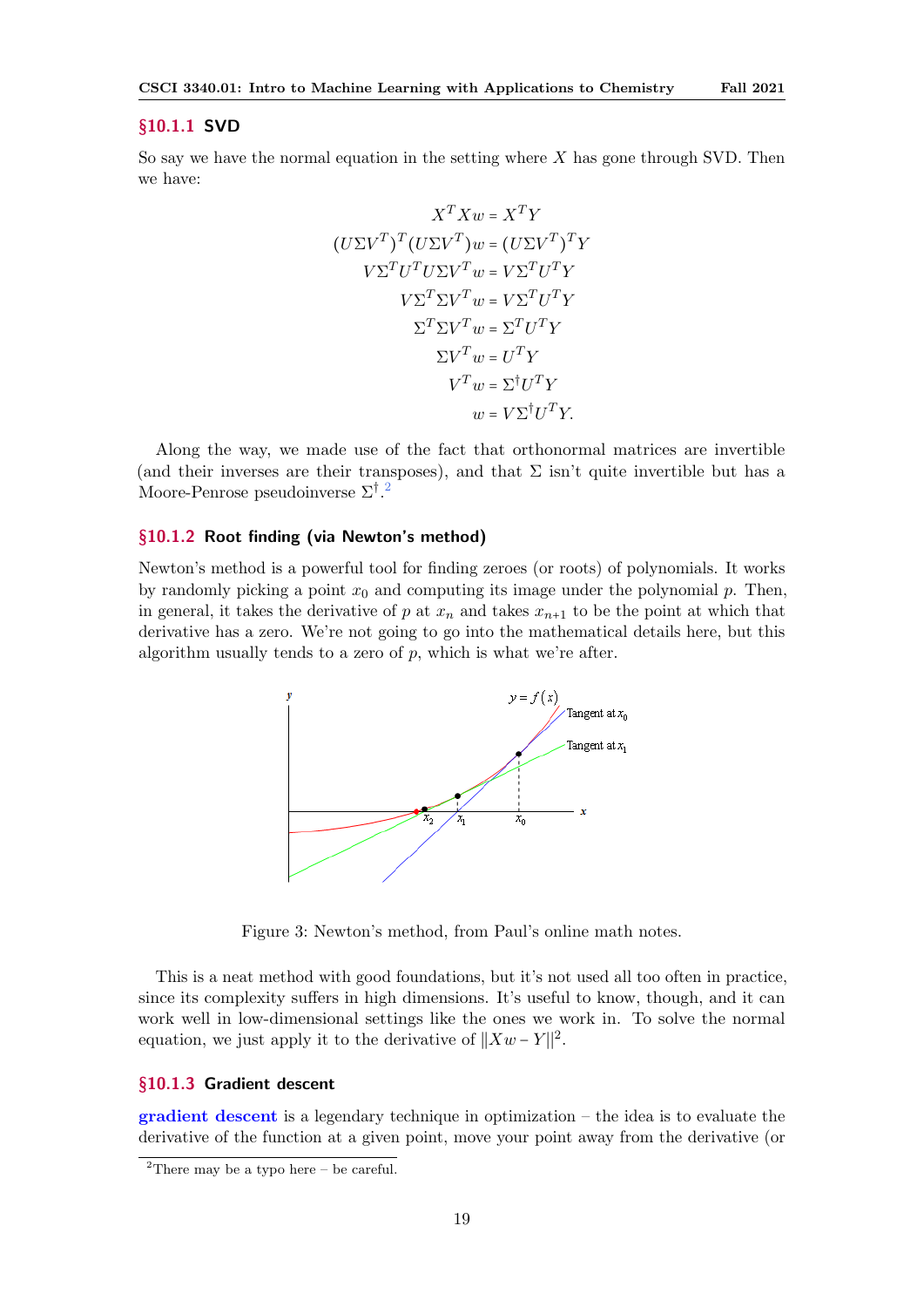<span id="page-19-3"></span>toward it, if maximizing), and repeat. Formally, given a function  $f$ , you would define your estimates  $x_i$  via:

$$
\begin{cases} x_0 = v, \\ x_{m+1} = x_m + f'(x_m). \end{cases}
$$

This is fairly simple and intuitive, but it also has a pretty big pitfall – it will very often fail to converge, especially when derivatives are large (and the steps you're taking are huge). To remedy this, you usually put a coefficient  $\lambda$  on  $f'(x_m)$ :

$$
\begin{cases} x_0 = v, \\ x_{m+1} = x_m + \lambda f'(x_m). \end{cases}
$$

In higher dimensions, you do the analogous thing using the gradient  $\nabla f$  of f.

### <span id="page-19-0"></span>§10.1.4 Stochastic gradient descent

stochastic gradient descent (SGD) is probably the most important algorithm of the 21st century, and lies right at the center of modern machine learning (i.e., deep learning). The idea behind SGD is to randomly pick some of your data points and take your derivative with respect to them, rather than using all of your data (which is much more computationally expensive, of course).

So, if you're minimizing  $||Xw - Y||^2$ , then in SGD X and Y really won't be fixed; at any given step, you'll be calculating the gradient using only some subset of the data in  $X$ and  $Y$ . This actually works a lot of the time (with the right parameters), and it's much cheaper than ordinary gradient descent.

So this is the fundamental tradeoff being faced: GD takes very precise steps at high cost, while SGD takes noisier steps at lower expense.

# <span id="page-19-1"></span>§11 Thursday, October 14

Last time we talked about implementing empirical risk minimization in the setting of linear regression. That is, how can we find the coefficients (or weights) in a linear function that produce the best fit for the data we've seen? We saw that minimizing that empirical risk is equivalent to solving the normal equation, and saw several methods for doing this concretely.

In that whole setup, the only function we had access to were of the form  $\{f(x) =$  $\langle w, x \rangle \mid w \in \mathbb{R}^n$ , which is not so sophisticated. There are definitely settings in which we'll want to model nonlinearities, and the feature engineering might not be so obvious if we're restricted to linear hypotheses. So we'll be looking at more powerful classes of hypotheses, via neural networks. These maps can be so complex that most of our previous optimization techniques won't apply, aside from (S)GD. Those require derivatives, though, which brings us to the topic of automatic differentiation.

# <span id="page-19-2"></span>§11.1 Automatic differentiation

An important package for machine learning is torch, which has the functionality for automatic differentiation built in. automatic differentation is just the process of taking in a program for a function and outputting a program for its derivative. As you can imagine, having this kind of tool will be really important for (S)GD, which involves repeatedly calculating gradients. Roughly speaking, this done by breaking up a function into sums and compositions of elementary functions (like multiplication, trig functions,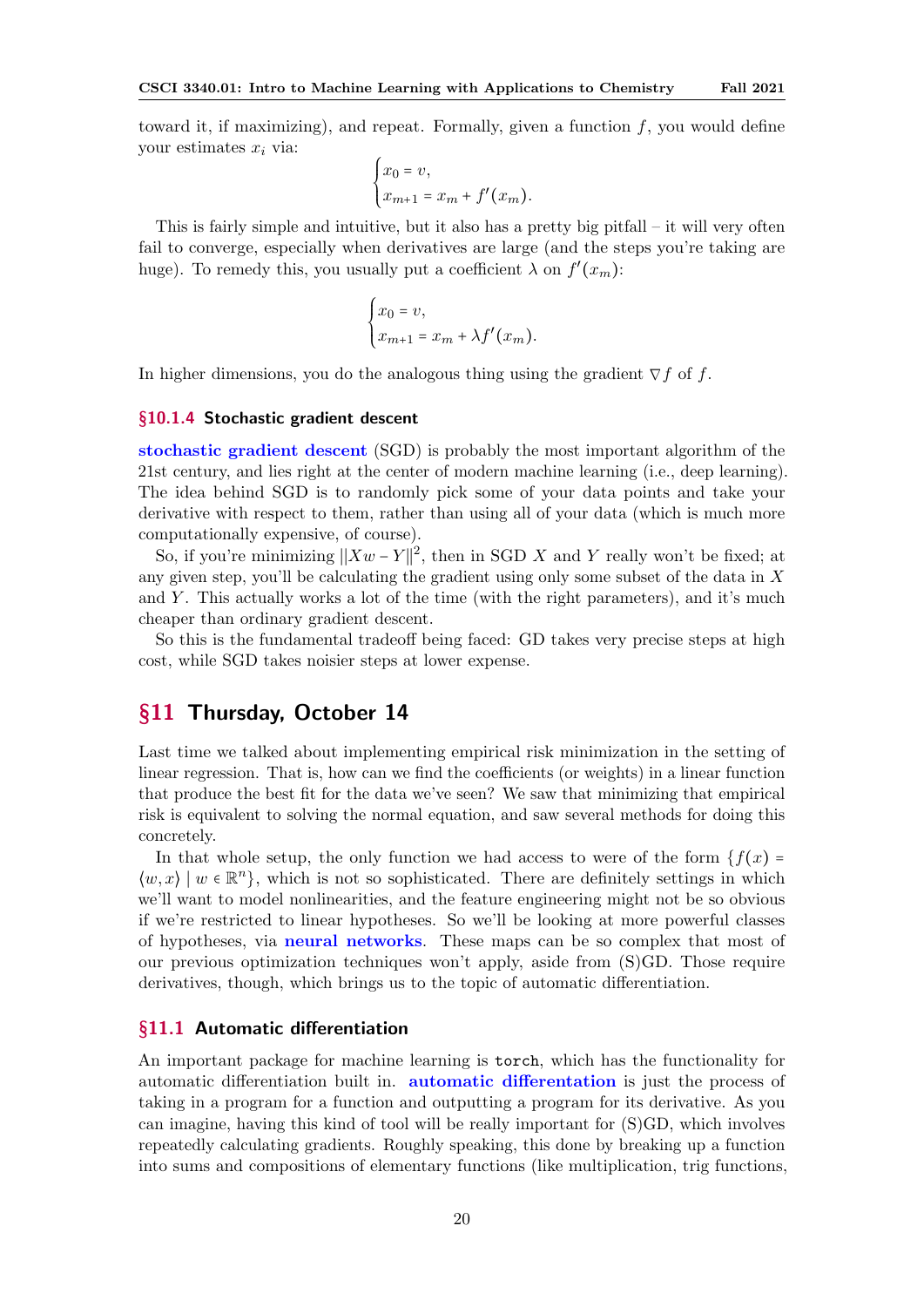<span id="page-20-4"></span>exponentiation, etc.), calculating their derivatives, and using linearity of the derivative along with the chain rule.

Here are some common autodiff mistakes:

- 1. Calling grad on a non-leaf. In particular, you should call grad on the variables that are used to build the final expression, not the final expression itself.
- 2. Calling backward multiple times before calling grad. This warps the derivative that gets calculated, so be careful. If you're not sure how many times you've called backward, you can just set  $x.grad = None$ , then call backward once and use grad.

# <span id="page-20-0"></span>§11.2 Neural networks

At a high level, neural networks work by repeatedly passing scaled sums of simple functions through nonlinear **activation functions**. This gives rise to an extremely flexible class of functions that almost make feature engineering, model selection, and clever thinking obsolete. It's hard to overstate how powerful these neural networks can be, and how much deep learning has come to dominate contemporary machine learning.

In addition to being extremely successful, these networks also resemble somewhat the structure of the brain (hence the name) and how it performs visual processing, with neurons connected to each other and the earliest ones working to recognize lines and quadrants.

# <span id="page-20-1"></span>§12 Tuesday, October 19

# <span id="page-20-2"></span>§12.1 Neural networks, again

Last time we talked about neural networks. We saw that a central component of their success is automatic differentiation, which allows for relatively easy implementation of (S)GD. We also talked about the role of activation functions (like sigmoid and ReLU), which allow us to bake nonlinearities into the networks.<sup>[3](#page-20-3)</sup>

By tradition, layers in neural networks that are neither input nor output layers – and are simply used for intermediate manipulations – are referred to as hidden layers.

<span id="page-20-3"></span><sup>3</sup> If the activation functions are linear, then the entire neural network will actually end up encoding a linear function. This is a consequence of the fact that linear functions are closed under scaling, addition, and composition (i.e., doing any of those things to a set of linear functions will give you another linear function).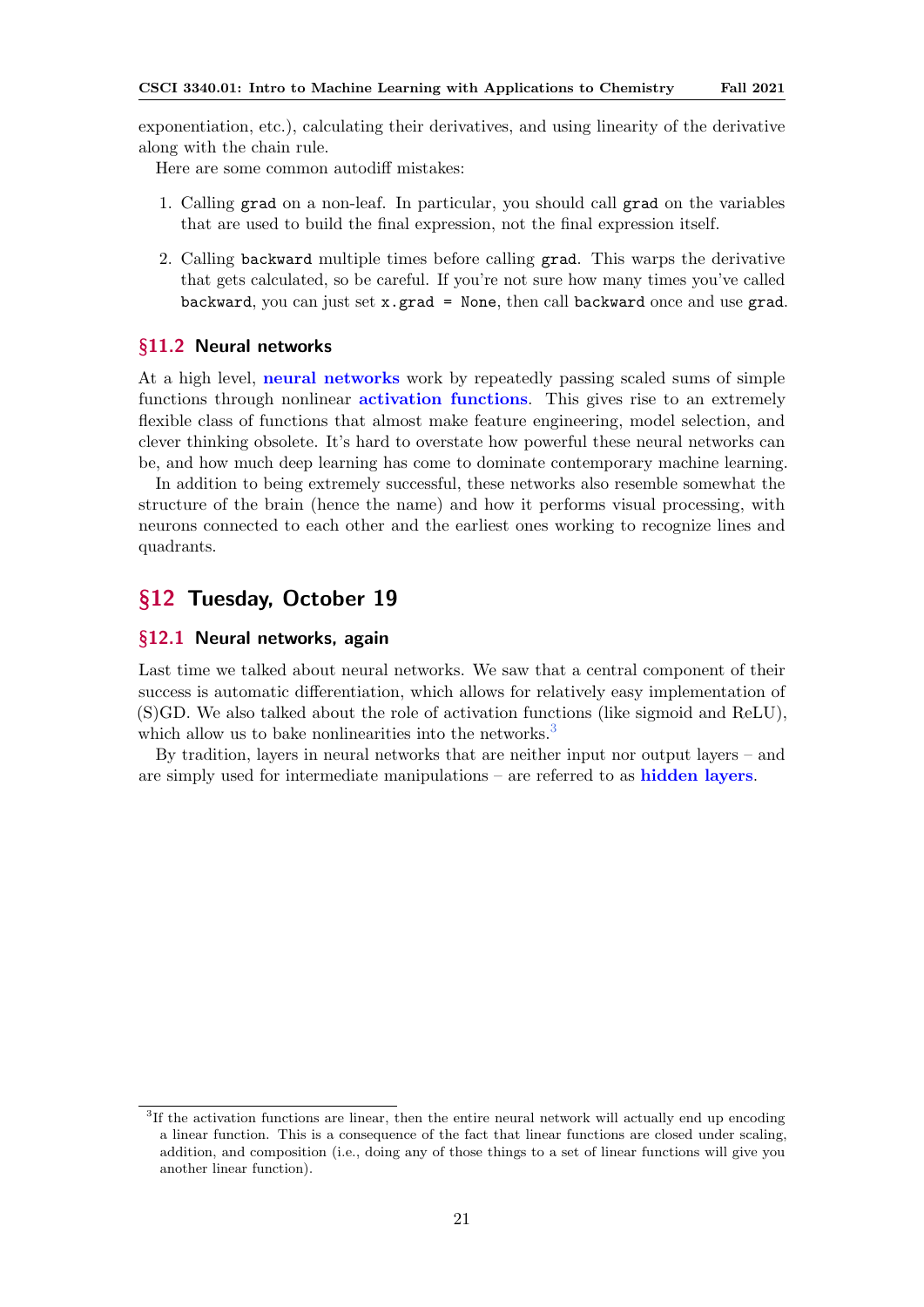

# Figure 4: Neural network, from Understanding Machine Learning: From theory to algorithms.

An extremely important point is that neural networks are not understood all that well. It can be shown that they have extraordinary flexibility, i.e., can be used to approximate almost any function arbitrarily well. As a result, they fly somewhat in the face of the usual bias-variance tradeoff, as they often generalize well when trained with (S)GD despite representing an extremely complex hypothesis class.

It's worth noting that there are only a couple important activation functions:

- 1. sigmoid: it used to be very popular, but not so much anymore we've found better functions.
- 2. tanh: the hyperbolic tangent function.
- 3. ReLU: it's just  $x \mapsto \max(0, x)$ , but it's become the most popular activation function, and it's very effective.

Recall the structure of gradient descent; we select initial parameters for our model, compute the gradient of the empirical risk with respect to those parameters, and move to the parameters in the direction of decreasing gradient. The geometric intuition is clear: we pick a point, calculate the slope, and follow the slope downwards (only slightly) in the hopes of reaching the minimum. Stochastic gradient descent is identical but takes the gradient of the empirical risk calculated on some randomly chosen subset of our data, rather than the entire dataset (the idea being that our dataset might just be too huge).

There are lots of degrees of freedom here, though; when to stop gradient descent, how much to move in the direction of decreasing gradient, where to initialize your parameters, etc. Training these networks effectively can be extremely difficult, and both an art and a science. There are optimizers that are slightly more clever than (S)GD, though, which – for instance – try to use information about the second derivative. Perhaps the most famous is Adam, and others include Adadelta, RMSProp, etc.

# <span id="page-21-0"></span>§13 Thursday, October 21

Homework 8 is being built right now, and it's not going to be easy – you'll need to find your own dataset, clean it and preprocess it, etc. It's really important to start early on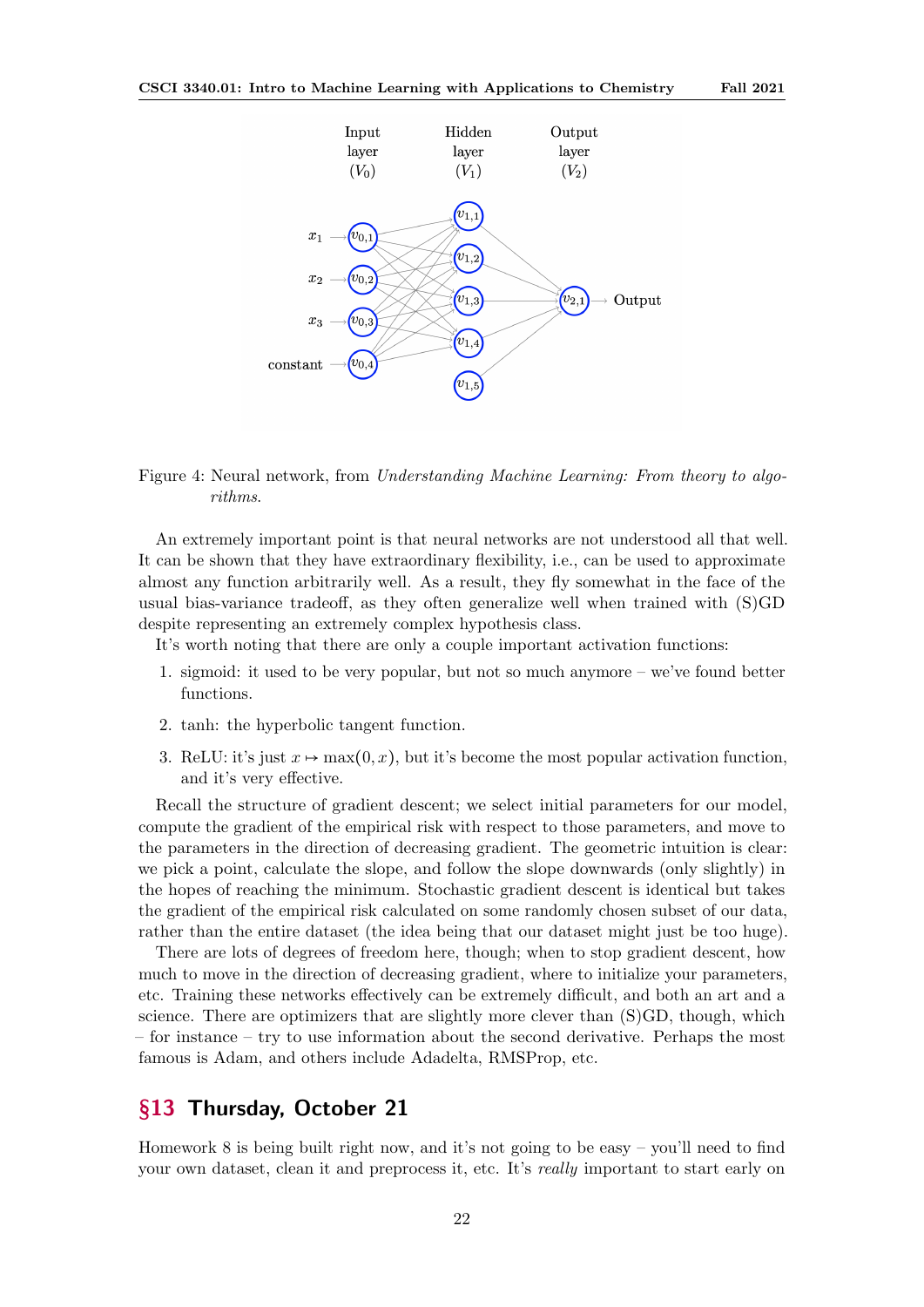this one, and you may want to assemble into a larger group if you're in a small group right now.

Another logistical point: the final may end up counting for less than it's currently stated to count for (30%), with more weight going toward some of the homeworks, which have been pretty hard. Everyone will have to vote in an anonymous poll (and unanimously agree on the new grading system) if we're going to change the syllabus, though.

# <span id="page-22-0"></span>§13.1 Neural networks

So, thanks to autodiff, (S)GD, and torch, it's not so hard to play around with neural networks. At a basic level, we've seen everything we need in order to design and train neural networks. But there are other cool and useful facets of torch that are worth touching on; they can make a huge difference in the efficiency of training a neural network, for instance.

A couple of points we'll touch on today:

- 1. Defining neural networks using modules, which are flexible and highly optimized (i.e., efficient). It's also time-saving (and tear-saving) to work at a higher level of abstraction, with built-in functionality that pros have built.
- 2. Using pre-defined optimizers.
- 3. Datasets of DataLoaders. These can have huge performance benefits from clever work under the hood (i.e., bringing data close to the CPU before you need to use it).
- 4. Tips for successfully training neural networks.

When it comes to optimizers, a rule of thumb is to use Adam when you're not quite sure what to do. It's not particularly well-understood, but it's usually effective. Generally speaking, it's worth reiterating that training neural networks is really hard – there are people whose full-time job is to train networks, it's a very active area of research, etc. The upside to this is that if you practice training them and build intuition for this, you'll have an extremely valuable skill.

As we've mentioned, separating the data into training, validation, and testing is crucial. So you'll want to have a DataLoader for each one. One useful tip is to use  $\texttt{tqdm}$  when running for loops, as they give you a progress bar for for loops and an estimated time until completion. The syntax is

# for i in  $tqdm(range(n))$ : do\_thing(i)

Another useful package is wandb, which helps you keep track of analytics while performing ML. For instance, you can make sure that you train until you get a training loss of 0 (i.e., perfectly interpolate on the sample). In fact, this is often a desirable thing to do. Notably, that flies entirely in the face of the bias-variance tradeoff that we covered only a few weeks ago. Unfortunately, this is just one of the central mysteries of deep learning – neural networks often interpolate on sample data yet generalize extremely well.<sup>[4](#page-22-1)</sup> Whoever figures this out will probably be a legend in the field.

That's all for today: next time, we'll talk about neural networks that take in graphs describing molecular systems.

<span id="page-22-1"></span><sup>&</sup>lt;sup>4</sup>You can look into 'benign overfitting' or 'double descent' to learn more.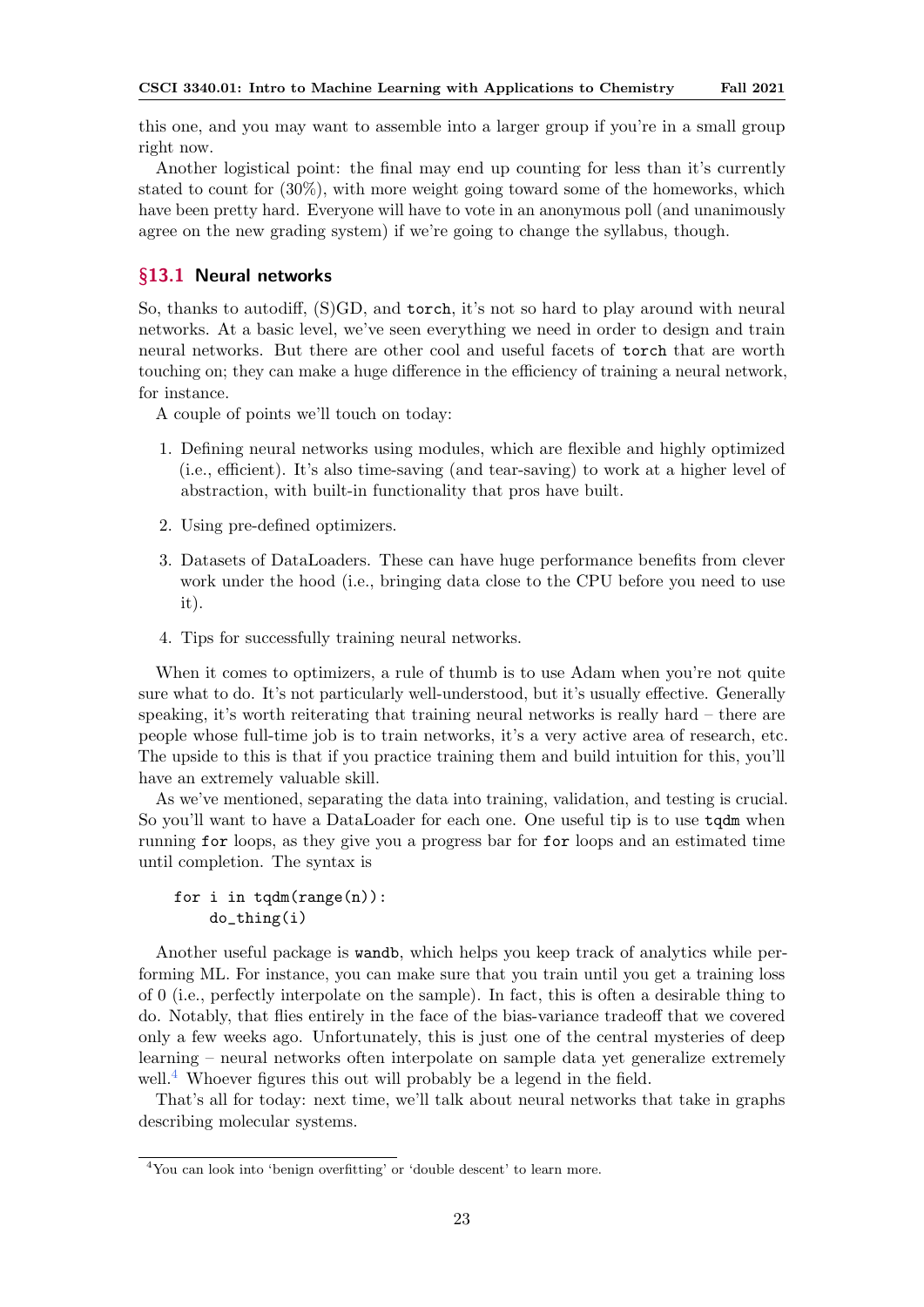# <span id="page-23-5"></span><span id="page-23-0"></span>§14 Tuesday, October 26

# <span id="page-23-1"></span>§14.1 Vanishing and exploding gradients

A quick detour on a common mistake from the last homework. A couple weeks ago we talked about how autodiff uses the chain rule to calculate the derivatives of programs. In particular, this results in the multiplication of lots of derivatives, which can tend to result in the vanishing/exploding of the overall product (especially when you're reusing weights in your network). For instance,  $\frac{1}{2}$  $\overline{n}$  very quickly tends to 0 while  $2^n$  quickly explodes.

A corollary of this is that deeper networks (i.e., with more hidden layers) are generally harder to train, as the  $n$  in the previous sentence is larger.

### Example 14.1

Facebook sometimes gets around this issue while using very deep networks (e.g., with dozens of hidden layers) by adding connections directly from earlier layers to later layers. This helps avoid the failure of backpropagation for such deep networks.

#### <span id="page-23-2"></span>§14.2 Graph neural networks

Today we'll be talking about graph neural networks, which are neural networks that take in graphs as input. They'll come up in this upcoming homework, where the name of the game will be to predict the energy of a molecule's ground state. Furthermore, you'll need to create your own model on this homework, rather than using black-box technologies from popular libraries. Important packages for graph neural networks are DGL, which stands for Deep Graph Library, and dgllife.

To give some context here, previously we've been ignoring the graph structure of molecular systems, which has made prediction fairly difficult. In particular, even with the knowledge of a system's atoms and bonds, lots of information about the actual geometry of the molecule is being destroyed (e.g., the location of the bonds). So the goal here is to feed an actual graph describing the molecular system to a neural network, which is where these graph neural networks come in.

The way this is actually done involved the notion of **convolution**, which  $-$  informally – featurizes a node using information from itself and its neighbors, so that information about relationships in the graph is captured. A similar idea is used in neural networks for image processing, where relationships between nearby pixels matter.

# <span id="page-23-3"></span>§14.2.1 Some syntax

When you have a graph  $g$ ,  $g$ .adj() gives you the adjacency matrix of  $g$  (in sparse matrix form), which contains the information of g's edges. In order to actually add structure to your graph (e.g., labels for edges and vertices), you will need to the node featurizer and edge featurizer arguments in smiles to bigraph(); more details in the jupyter notebook for today's lecture.

# <span id="page-23-4"></span>§15 Thursday, October 28

Some people didn't vote for the syllabus change so we had a big discussion about contract law and the European Union – gnarly.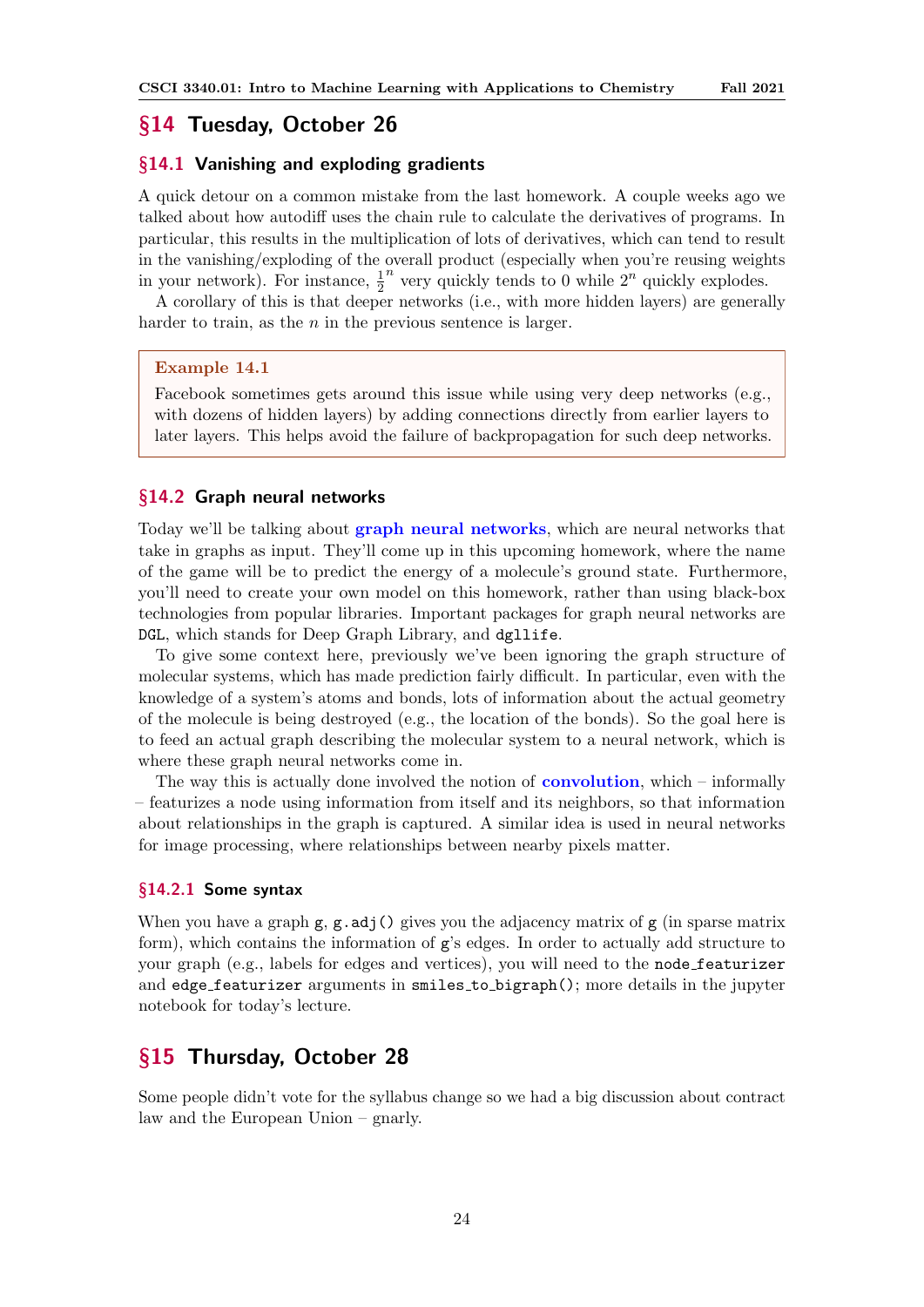# <span id="page-24-5"></span><span id="page-24-0"></span>§15.1 Geometry and potential energy

Back to machine learning and chemistry; a couple notions to introduce that will be useful for the remainder of the course (and the final library we'll be introducing). The library we'll look at today is ase, which stands for atomic simulation environment. It allows you to work with molecules by considering the positions of their atoms' nuclei in space.

**Definition 15.1** — The structure or geometry of a molecule refers to the spatial arrangement of its nuclei.

The structure/geometry of a molecule is so crucial because of the famous saying: structure determines property. In other words, everything we care about is a function of a molecule's geometry.

#### Example 15.2

The energy of a molecule is a function of its geometry. So are the forces that act on its nuclei and the bonds that it has.

Another crucial concept in chemistry is that of the potential energy surface (PES), which is the graph of a molecule's geometry with its potential energy. Note for instance, that the global minimum on the PES corresponds to the ground state of the molecule. Speaking more generally, PES's contain an enormous amount of information about a molecular system, and can tell us about its reactions, transition structures, conformers, etc.

# <span id="page-24-1"></span>§15.2 Homework

The goal of this homework is to predict the ground state energy of a molecule. In particular, you'll be taking in the smiles representation of a molecule and outputting (a prediction of) its energy in the ground state. So you'll have to put together a dataset whose elements take the form (smiles string, ground state energy).<sup>[5](#page-24-3)</sup> Once you've put together this dataset, you'll be able to use something like a graph neural network to predict the energies (possibly using smiles to bigraph).

# <span id="page-24-2"></span>§15.3 ASE package

The ase package will be really useful here. If mol is of type ase.Atoms, then you can run mol.get positions() to see the positions of its atoms. It'll be key to give mol a calculator attribute, by writing something like

```
mol.calc = MOPAC(label='TMP', task='1SCF UHF BONDS GRADS').
```
Once mol has the calculator attribute, you can write mol.get potential energy() to get the potential energy of its current geometry.<sup>[6](#page-24-4)</sup> It's that simple! We'll also get an output file from MOPAC with much more detail on the chemical properties of mol, like the gradients of its PES.

<span id="page-24-3"></span><sup>&</sup>lt;sup>5</sup>Strictly speaking, we're only asking you to predict the energy at one of the local minima on the PES, not the global minimum.

<span id="page-24-4"></span> ${}^{6}$ If we had given MOPAC a different task argument when setting it as mol's calculator, we could have gotten another energy, like one if its ground state energies.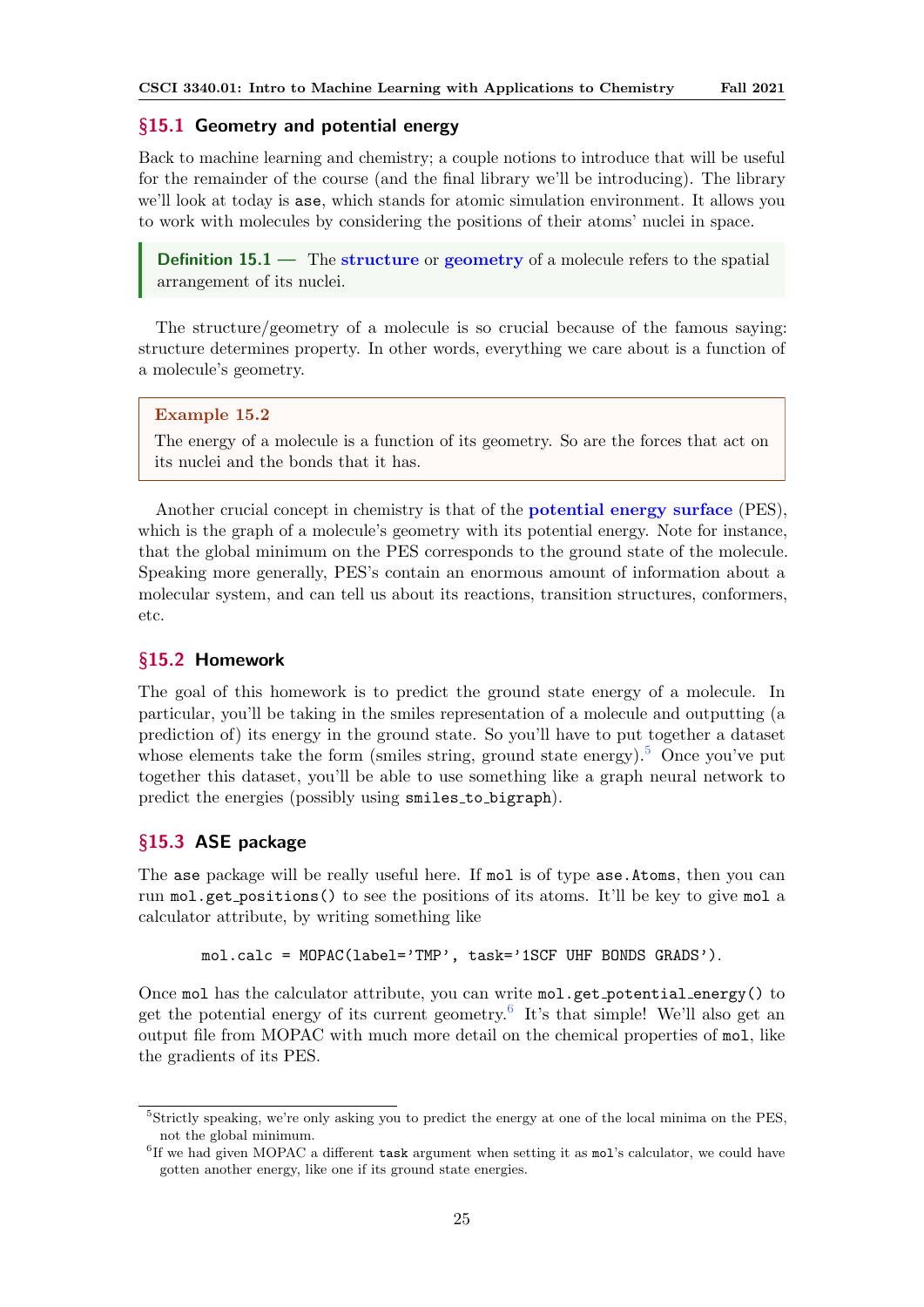Warning. Be careful with units here; keep in mind that MOPAC outputs energies in units of eV (electron volts).

In particular, MOPAC will give you the forces acting on the molecules, which equal the negative derivatives of the PES. The punchline is that you can use this to perform S(GD) with your neural network!

# <span id="page-25-0"></span>§16 Midterm 2 review

# <span id="page-25-1"></span>§16.1 Linear regression

The setup of linear regression  $\mathbb{R}^n \to \mathbb{R}$  is that  $f(x) = \langle w, x \rangle$  for some (unknown)  $w \in \mathbb{R}^n$ . We saw that one algorithm for learning linear regression is ERM where the loss function is squared error, i.e., to output  $h(x) = \langle w_0, x \rangle$  where  $w_0 = \arg \min_w ||Xw - Y||^2$ . We also saw that calculating  $\arg \min_w ||Xw - Y||^2$  could be done by setting its derivative with respect to w equal to 0, i.e.  $\frac{\partial}{\partial w} ||Xw - Y||^2$ .

We won't go through the algebra again, but we derived earlier that setting that derivative equal to zero recovered the normal equation, i.e.,

$$
\frac{\partial}{\partial w} ||Xw - Y||^2 = 2X^T X w - 2X^T Y.
$$

And thus we want to pick w satisfying  $X^T X w = X^T Y$ .

### <span id="page-25-2"></span>§16.1.1 Cholesky and SVD

To actually solve this, we talked about the Cholesky and SVD decompositions of matrices. For instance, when X and Y are fixed samples, the Cholesky decomposition of  $X^T X$ takes the form  $X^T X = LL^T$  for a lower-diagonal matrix L. Then the normal equation reduces to

$$
LL^T w = X^T Y
$$

which can be solved efficiently by leveraging lower-diagonality of L via two forwardsubstitution. More explicitly,

$$
L\alpha = X^T Y
$$

$$
L^T w = \alpha.
$$

#### <span id="page-25-3"></span>§16.1.2 (Stochastic) gradient descent

We saw that you can also minimize a function using (stochastic) gradient descent, which is often much cheaper than using an exact solver like Cholesky or SVD. The big idea of gradient descent is to calculate the derivative of your function at a point  $x_i$  (using your sample points X and Y), move your point away from the derivative to get  $x_{i+1}$ , and repeat. Stochastic gradient descent is a close analogue where you only use a subset of the data in  $X$  and  $Y$  to calculate your gradient at each step.

This only makes use of the first derivative of a function; more sophisticated solvers like Adam and RMSProp actually use information about the function's higher derivatives.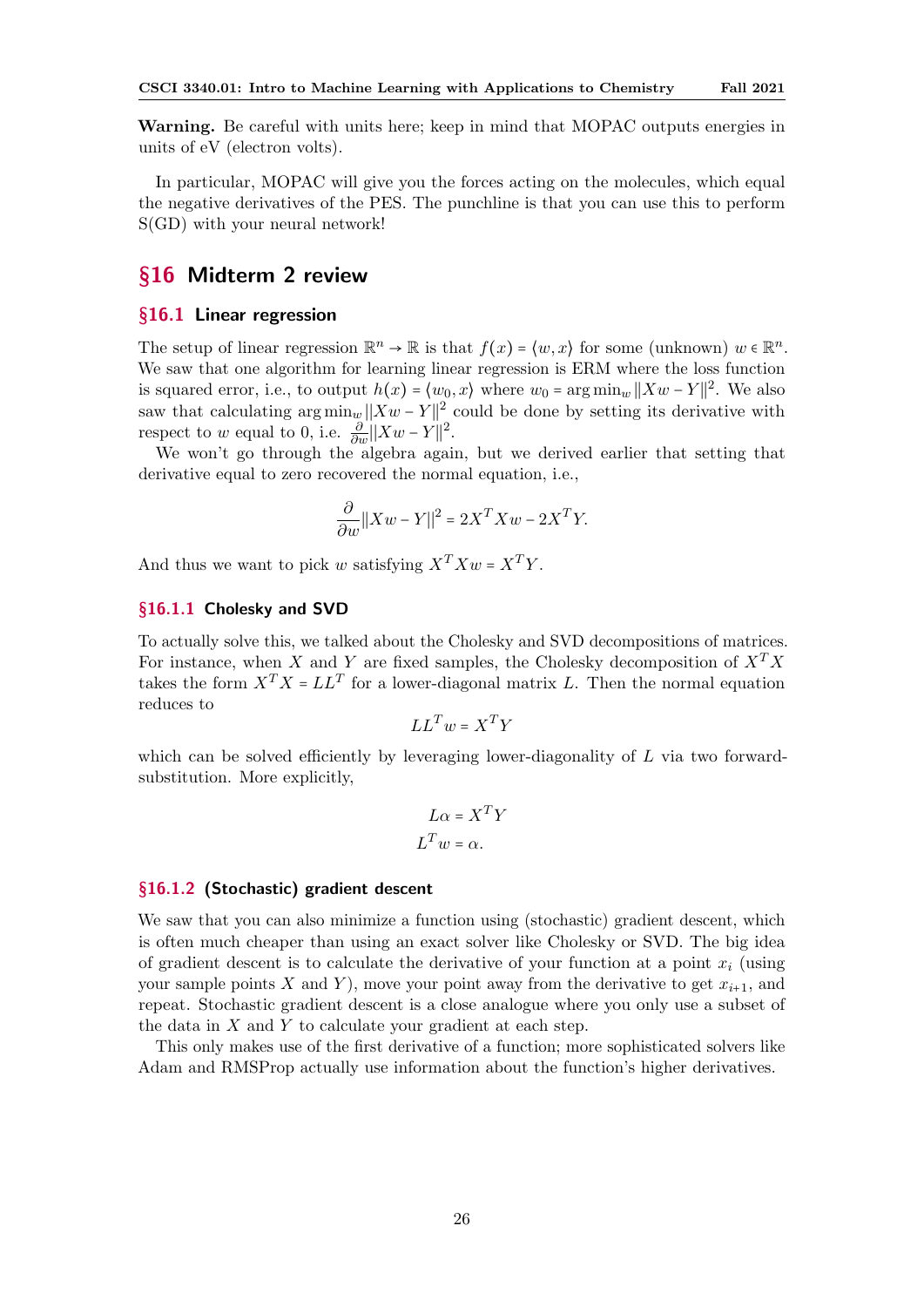#### <span id="page-26-0"></span>§16.1.3 Stochastic linear regression

There's another way of thinking about linear regression, where you actually have noise on your labels, i.e.  $f(x) = \langle w, x \rangle + \epsilon_x$  for i.i.d. noise terms  $\epsilon_x \sim \mathcal{N}(0, 1)$ . Now we'd like to pick a candidate w that maximizes the likelihood of having observed the sample  $X, Y$  (in statistical language, a maximum likelihood estimator). More explicitly, we want

$$
\arg\max_{w} P(Y \mid X, w) = \arg\max_{w} \prod_{i=1}^{n} \mathcal{N}(Y_i \mid X, w).
$$

Remarkably, we saw that this recovers the exact same arg min as performing ERM with deterministic linear regression and squared loss.

# <span id="page-26-1"></span>§16.2 Q & A

Question: Do any of these techniques come up in the packages we use? Answer: Definitely! Packages like torch (and most of the fancy machine learning technologies you hear about in the news) use SGD all the time. Since it found its way into machine learning around a decade ago, it's been used almost everywhere.

#### Question: Why do we use noise terms?

Answer: We do this in practical settings where we think the true data generating process is of the form  $\langle w, x \rangle$ , e.g.  $y = \langle w, x \rangle$  but we have noisy observations  $\tilde{y} = y + \epsilon_x$  due to imprecision in our actual measuring devices (like telescopes, or something). Alternatively, there could be some additional factors beyond x that very slightly affect  $y$ , but we ignore them in favor of a simpler, more tractable model that's still useful (e.g., maybe  $y$ actually also depends very slightly on the distance between the moon and the Earth at the time of measurement, but we aren't really going to worry about thousands of such factors).

Question: Any multiple choice questions this time?

Answer: No, no multiple choice. This midterm will be more mathematical than the first one (though it'll also have a few programming problems).

Question: What's the breakdown of the test? Answer: Here's the full breakdown:

- 3 coding questions, worth 4 points each
- 3 'math' questions, worth 2 points each
- 2 chemistry/machine learning questions, worth 1 point each

# <span id="page-26-2"></span>§16.3 Homework 6

Let's go over Homework 6. It dealt with automatic differentation, which concerns how computers calculate gradients for programs, and is at the heart of techniques like (S)GD in practice. The actual math isn't too fancy: a program is a composition of lots of very simple functions, and you can use the chain rule to calculate its derivative, piece by piece.

In this homework, you optimized once by calculating the derivative explicitly by hand, and another time using autodiff. In each case, the idea was just to iterate a couple thousand times, calculating the derivative each time and moving your weights very slightly away from the derivative (i.e., with a coefficient of something like 1e-7).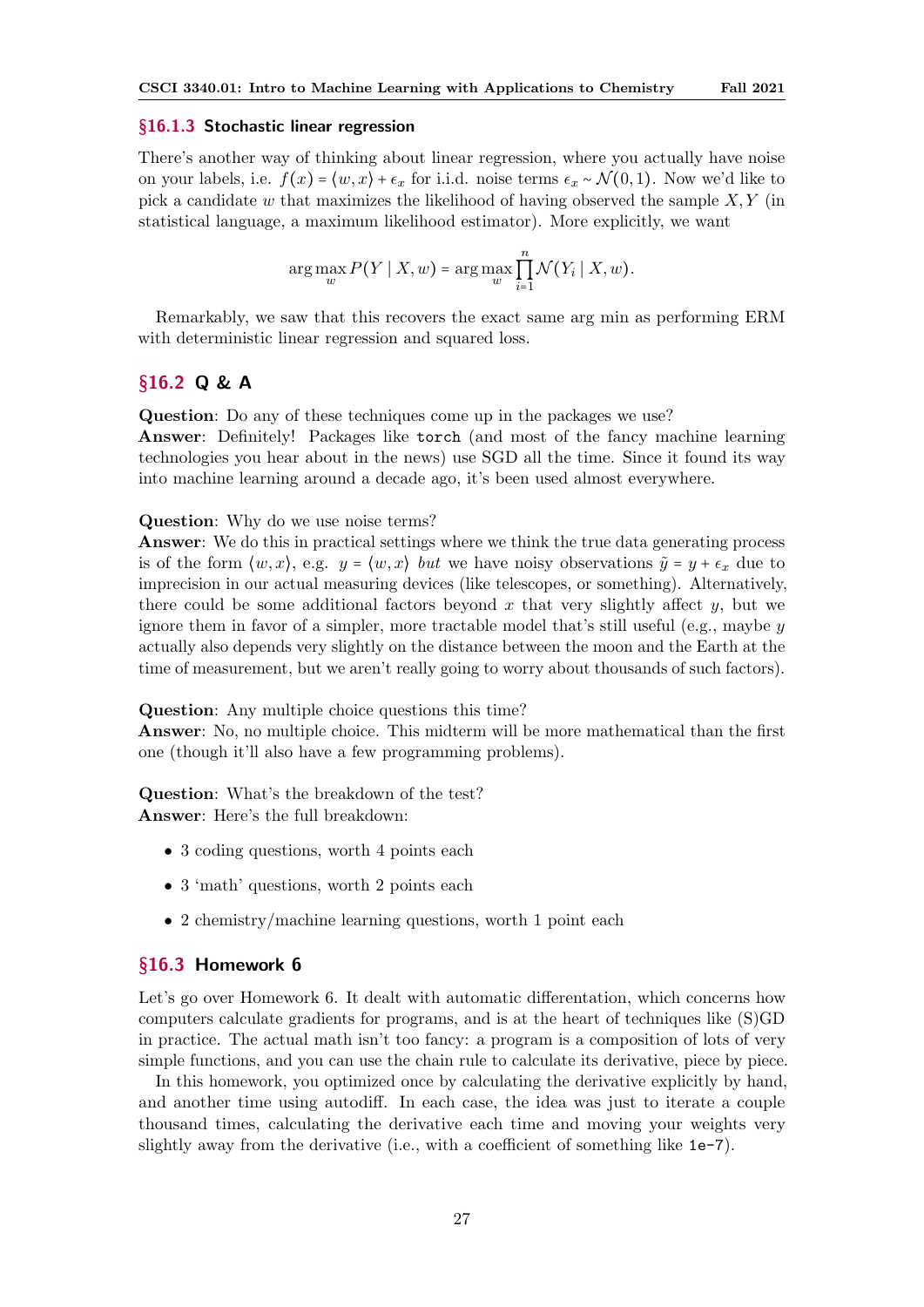# <span id="page-27-0"></span>§17 Tuesday, November 9

# <span id="page-27-1"></span>§17.1 Midterm post-mortem

Remember to sign up for a final project if you'd prefer it to a final exam. Now a quick remark on the midterm: it ended up being a little harder than expected, but don't be terribly worried about it. The current intention isn't to fail anyone, or even to give out any D's. It really looks like everyone is trying hard on the homework and the class overall, and the plan is to overwhelmingly give A's and B's.

#### <span id="page-27-2"></span>§17.1.1 Question 1

Most of you did really well on this, though there was one common hiccup: the loss function is not just  $||Xw - Y||^2$ , but  $||Xw - Y||^2 + ||w||^2$ , so you need to add that second term when calculating your error. Almost everyone made that mistake, but it really does matter for what your algorithm does.

# <span id="page-27-3"></span>§17.1.2 Question 2

You only needed one linear layer here, nothing terribly fancy.

# <span id="page-27-4"></span>§17.1.3 Question 3

This one was a bit tricky; it was again important to include the  $||w||^2$  term in your mse calculation. This could be done by feeding a tensor purely of ones to your model, which would recover its coefficients.

# <span id="page-27-5"></span>§17.1.4 Question 4

People did great on this question – nicely done.

### <span id="page-27-6"></span>§17.1.5 Question 5

Now to the theory: this question asked you to calculate

$$
\frac{\partial}{\partial w}||Xw - Y||^2 + ||w||^2.
$$

You already know the derivative of the first term with respect to  $w$ , so you only need the second one. That comes out to

$$
\frac{\partial}{\partial w}||w||^2 = \frac{\partial}{\partial w}w^T w = 2w.
$$

Most people got this, as the matrix calculus rules are in the notes.

### <span id="page-27-7"></span>§17.1.6 Question 6

So the equation you need to solve is this one:

$$
2X^T X w - 2X^T Y + 2w = 0.
$$

That just reduces to  $(XX^T + I)w = X^TY$ . You can then use Cholesky decomposition on  $(XX^T + I)$ , and the usual forward substitution trick. Other people used SVD on X, which is doable but much more difficulty as there's an added identity term.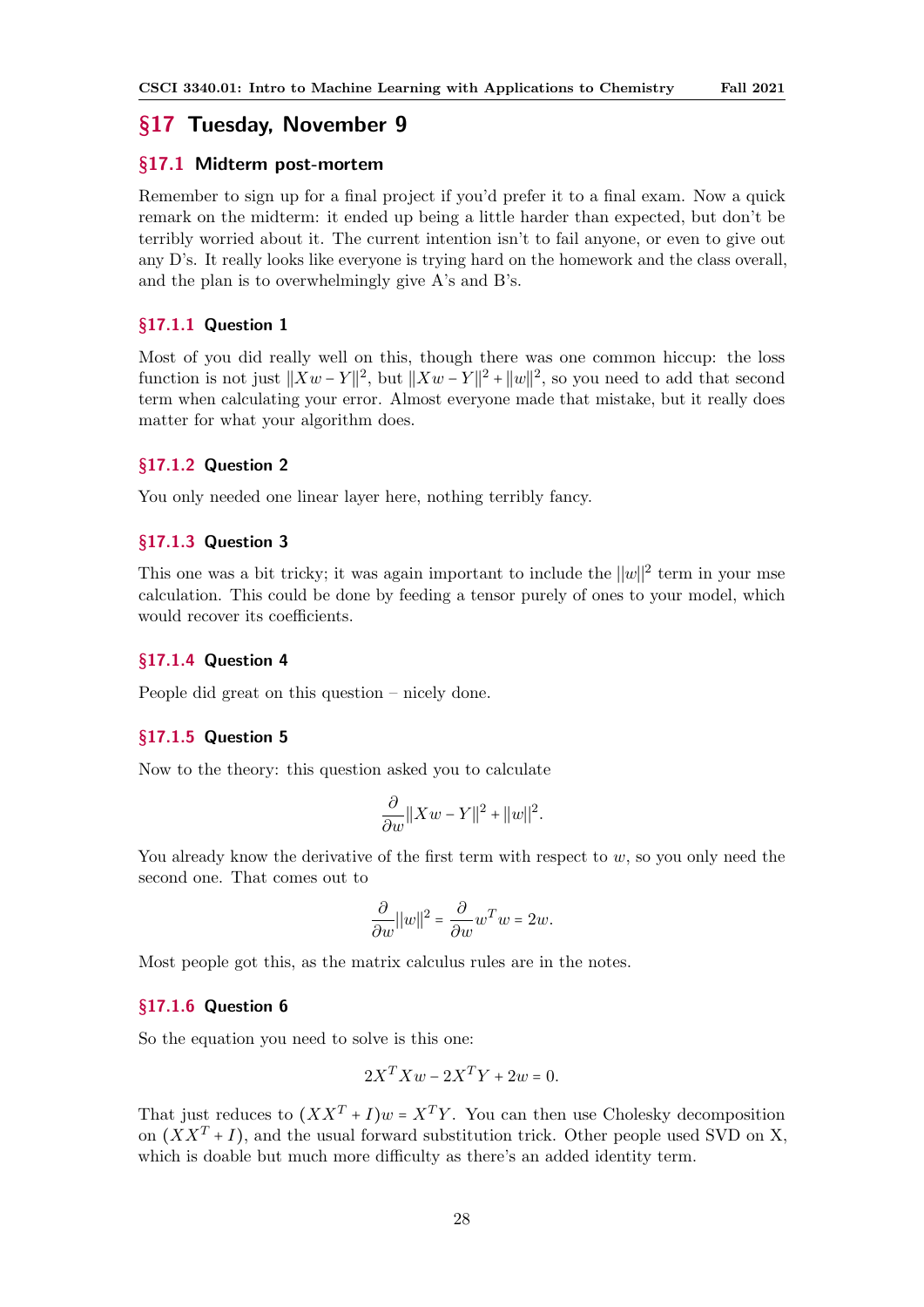### <span id="page-28-0"></span>§17.1.7 Question 7

Only one person got this one; it was pretty hard. Recall that there's the connection between least squares  $\arg \min_w ||Xw - Y||^2$  and MLE (maximum likelihood estimation) for the probabilistic model  $y_i = \langle x_i, w \rangle + \epsilon_i$ . In this question, we furthermore imposed a multivariate normal prior distribution on  $w$  (with identity covariance matrix). When calculating the likelihood of observing the sample, you get the usual likelihood (without the prior term on w) multiplied by something proportional to  $e^{-||w||^2}$ . You then take logs, which turns  $c \times e^{-||w||^2}$  to  $\log(c) - ||w||^2$ , where c is the likelihood expression from the usual case.

# <span id="page-28-1"></span>§17.1.8 Question 8

Few people got this:  $C_4H_10$  has 14 molecules, and each of them are specified by 3 coordinates in space, so the PES is from  $\mathbb{R}^{42}$  (geometry of the system) to  $\mathbb R$  (the energy of the system).

# <span id="page-28-2"></span>§17.2 Kernel methods

The goal of this class is really to get you to understanding machine learning deeply enough (no pun intended) that you can define your own methods. Learning about kernel methods will be a key step of that; they're fairly advanced topics in learning, and also quite mathematical. We'll get in-depth on this on Thursday, and today we'll discuss some of the high-level ideas.

Traditional machine learning in chemistry takes the following form: data is collected experimentally or through expensive calculations, it's 'featurized' into feature vectors (possibly using quantum chemistry), and off-the-shelf models are used on these features. As we've discussed, this is somewhat limited because you need to cast your data as vectors of real numbers.

The modern approach to using machine learning in chemistry is that the data is collected (possibly even created from scratch, using quantum chemistry software), and then the model input actually matches the structure of the data. Two differences between the modern and traditional camps that we should highlight here:

- 1. Featurization is replaced with 'feature learning'
- 2. Vectorization is replaced with 'structured ML', that actually respects the structure of the input in its usual form.

In many cases, this modern approach has proven to work far better than the traditional approach. One somewhat invisible cost to this is that the models are much more complicated, hard to interpret, and sometimes black-box. For this reason, chemists sometimes don't love the modern approach.

There's a third approach, though, in which machine learning and quantum chemistry work in tandem. In this case, there's not any pre-existing data; it's actually collected 'on the fly' to improve a model of the PES. In particular, an ML model serves as a model of the PES. Then methods from quantum chemistry are used to (approximately) calculate the value of the PES at a point  $p$ , and the ML model uses the information at  $p$  to update its model of the PES. Informally, you explore quantum chemistry to explore the PES and incrementally update your ML model of it.

This can be a powerful technique, but it's worth noting some of the difficulties (and some of the promise) when modeling the PES: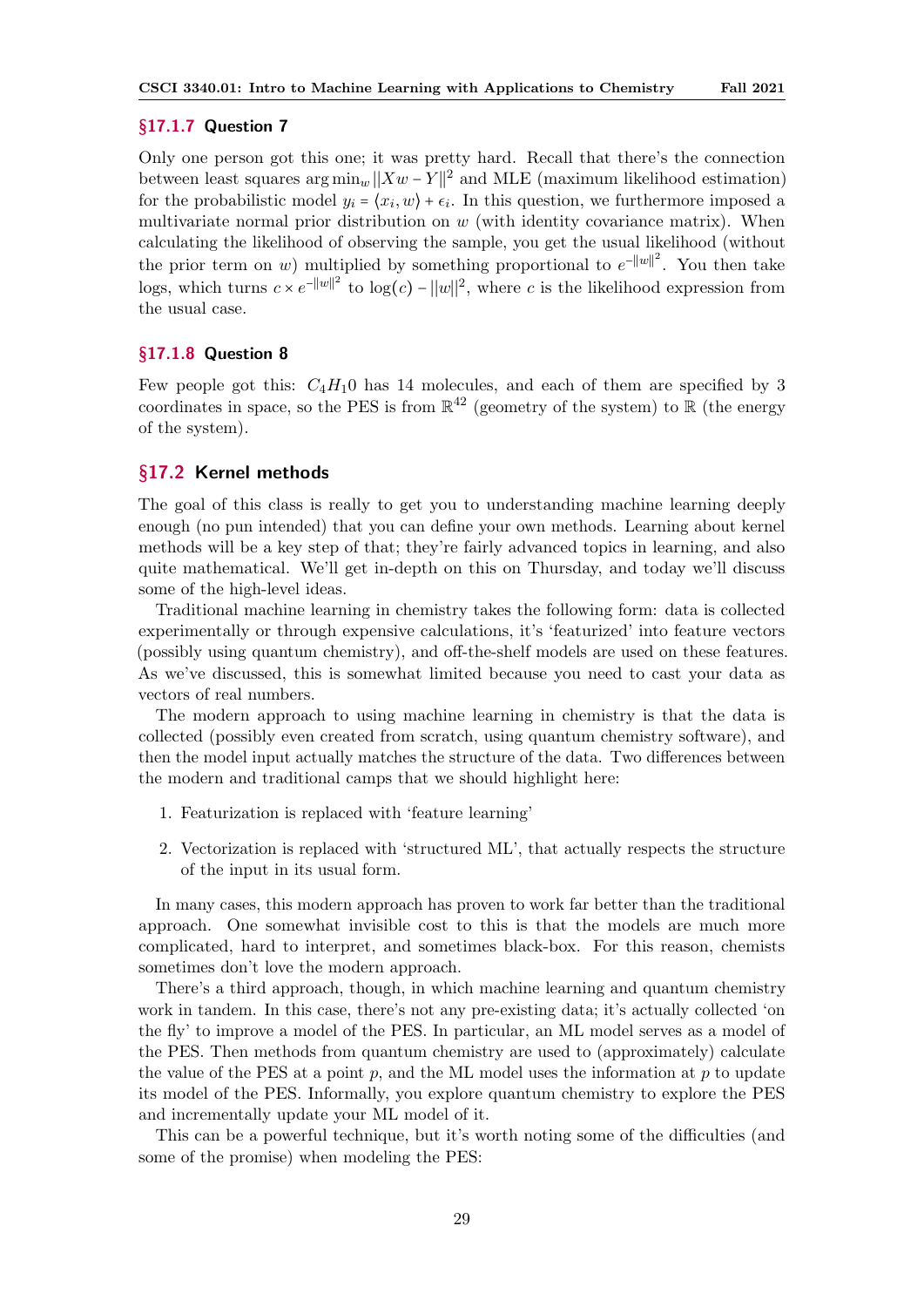- <span id="page-29-3"></span>1. The PES cannot be computed in closed form.
- 2. The PES can have practically unlimited complexity, for increasingly large systems.
- 3. The PES contains an incredible amount of important information concerning a chemical system, about almost anything we would want to know.

Now recall some of our previous discussion about linear regression: it's applicable not only 'directly', i.e., to model a line in your feature space  $\mathcal{X}$ , but also applicable with an embedding function on your feature space. More explicitly, you can have a linear model with an embedding function  $\phi$  of the form  $f(x) = \langle w, \phi(x) \rangle$ . With a map like  $\phi(x) = (x, x^2, x^3, x^4)$ , this let us fit polynomials in the framework of linear regression.

Neural networks arose as a further generalization of this, where you have something close to a multi-layered linear regression (with these nonlinear activation functions and possibly with an embedding at the start). Kernel methods will arise as yet another form of generalization, which we'll get into on Thursday.

# <span id="page-29-0"></span>§18 Thursday, November 11

### <span id="page-29-1"></span>§18.1 Kernel methods

We'll keep moving with kernel methods today; the hope is to give you a sense of where they come from and what they're supposed to do. As we mentioned last time, we'll begin by considering a function of the form  $f(x) = \langle w, x \rangle$ , with  $x, w \in \mathbb{R}^d$ . Furthermore, we assume we have some dataset  $X \in \mathbb{R}^{N \times d}$  and  $Y = f(X) \in \mathbb{R}^N$ . Nothing fancy here – this is just linear regression.

As we've mentioned, something you can do here is to actually perform an embedding  $\phi$  on x (perhaps into some higher-dimensional space), and then consider linear regression. Formally, this comes out to  $f(x) = \langle w, \phi(x) \rangle$ . One example we saw on the homework was  $\phi(x) = (x, x^2, x^3, x^4)$ , which let us fit degree 4 polynomials in the framework of regression. So we have the dataset X and  $Y = \phi(X)$ , by which we mean  $\phi$  applied to each row of X. So solving for the  $w$  that attains least squares is just

$$
\arg\min_{w} ||\phi(X) - Y||^2.
$$

With the result about the normal equation, that just amounts to solving

$$
\phi(X)^T \phi(X) w = \phi(X) Y.
$$

We've seen how to solve this with Cholesky/SVD/etc; if the inverse of  $\phi(X)^T \phi(X)$  $exists<sup>7</sup>$  $exists<sup>7</sup>$  $exists<sup>7</sup>$ , then you can trivially solve this with

$$
w = (\phi(X)^T \phi(X))^{-1} \phi(X) Y
$$
  
=  $\phi(X)^T (\phi(X) \phi(X)^T)^{-1} Y$ .

**Definition 18.1** — The matrix  $\phi(X)^T \phi(X)$  is known as the **design matrix**, while  $\phi(X) \phi(X)^T$  is the **Gram matrix**.

<span id="page-29-2"></span><sup>7</sup>One way to make sure the inverse exists is to add the identity matrix to this term, which (as you'll remember from the midterm) recovers regularized least squares. One reason why we don't like to do this in practice is that inverting a matrix is numerically unstable.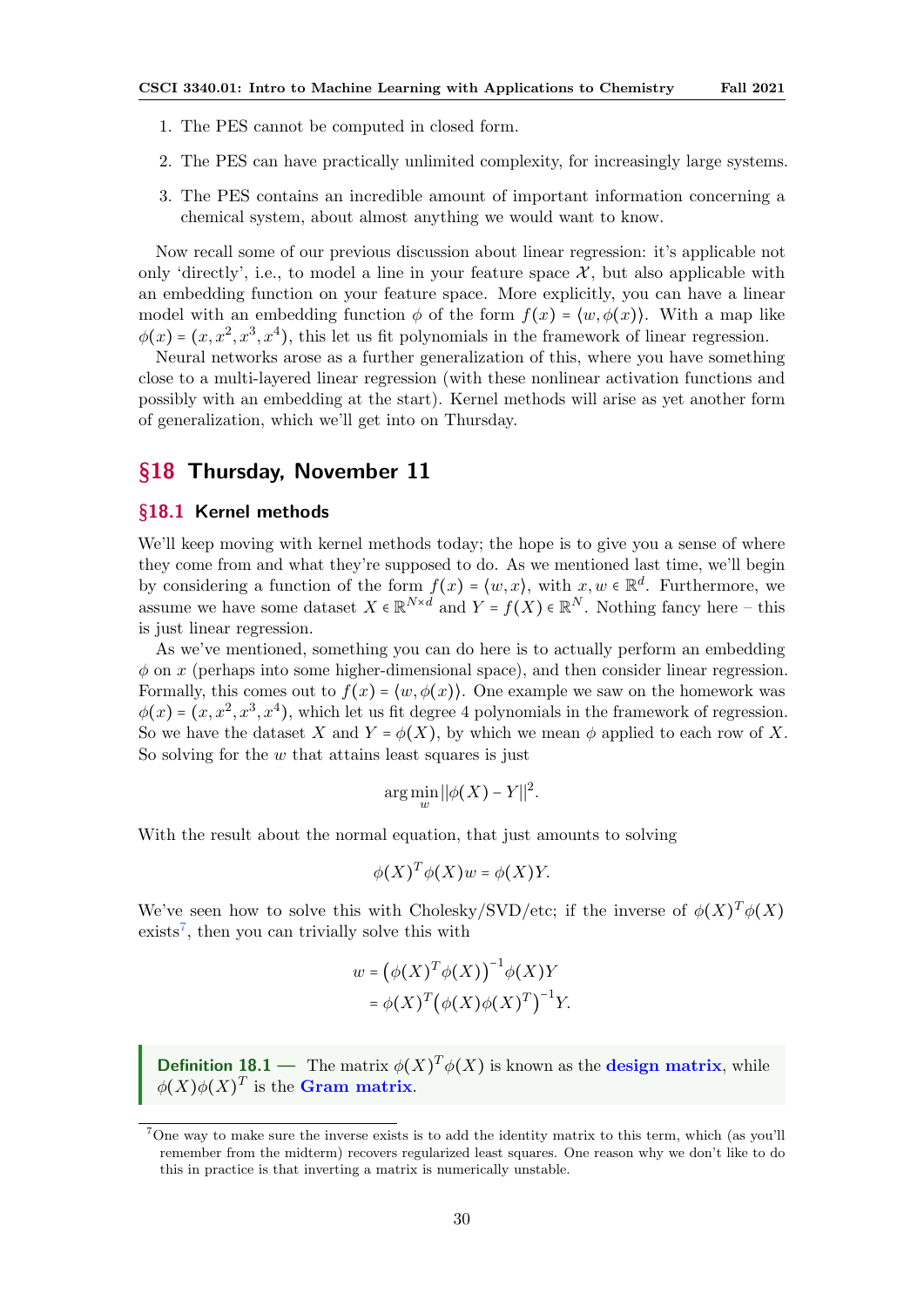<span id="page-30-0"></span>Lets think about the dimensions of the Gram and design matrices for a moment. The Gram matrix is  $NxN$  (where N is the number of data points you have), while the design matrix is ExE (where E is the dimension of the codomain of  $\phi$ , i.e., the dimension of the space where you embedded your features). So, crucially, the size of the Gram matrix does not depend on the size of your ambient embedding space, while the design matrix does not depend on the size of your data set.

Going even deeper, note that the entries of the Gram matrix  $G$  are the dot products of our (embedded) feature vectors, i.e.,  $G_{i,j} = \langle \phi(x_i), \phi(x_j) \rangle$ . The entries of the design matrix, are dot products over all of the examples' coordinates in a certain dimension. In short, the Gram matrix has dot products of examples while the design matrix has dot products of coordinates.

You can see now that it would be useful to consider a function  $k(a, b) = \langle \phi(a), \phi(b) \rangle$ , as it would recover the entries of the Gram matrix (which are used in solving the normal equation!). In particular, if we could compute  $k(a, b)$  without explicitly computing  $\phi(a)$ and  $\phi(b)$ , that would be really useful as we move into higher-dimensional spaces (where taking the dot product of  $\phi(a)$  and  $\phi(b)$  directly would be expensive).

#### **Definition 18.2** — For a set X, a function  $k: X \times X \to \mathbb{R}$  is referred to as a kernel.

So this is where kernel methods come from; it's really just a way of rethinking this normal equation as we bring in these high-dimensional embeddings  $\phi$ . The key observation is just that if  $k(a, b)$  were easy to compute (even when  $\phi(a)$  and  $\phi(b)$ ) are 10,000-dimensional), that would be really, really useful. The same reasoning would hold anytime your learning algorithm makes use of the inner products of your embedded features, i.e.,  $\langle \phi(a), \phi(b) \rangle$ . Taking advantage of such an easy-to-compute function k is known as the **kernel trick**, and it's really powerful.

Remark 18.3. The kernel trick works for the version of the normal equation that uses the Gram matrix, but not the one that uses the design matrix, as the design matrix has inner products of coordinates, not of entire examples/features.

That was fairly theoretical – let's look at some examples.

#### Example 18.4

Let's say  $x \in \mathbb{R}$  and  $\phi(x) = \begin{bmatrix} 1 \\ 1 \end{bmatrix}$  $\mathsf I$ ⎝  $\frac{1}{\sqrt{2}x}$  $x^2$  $\lambda$  $\mathbf{I}$ ⎠ . Then  $\langle \phi(x), \phi(y) \rangle = 1 + 2xy + x^2y^2 = (1 + xy)^2$ .

That's easier to compute than actually embedding x and  $\eta$  into higher dimensions and then taking dot products. It's pretty remarkable; there turns out to be an efficient way of computing dot products in high-dimensional space that looks like a much simpler algebraic manipulation (seemingly having nothing to do with dot products).

Conversely, if we had  $k(x, y) = (1+xy)^d$ , then it would recover  $k(x, y) = \langle \phi(x), \phi(y) \rangle$ where  $\phi(x)$  is an embedding of x into  $(d+1)$ -dimensional space with all relevant powers of x, i.e,  $x^0, x^1, \ldots, x^d$ . That's pretty incredible.

The previous example gives rise to a question; when do we know that a kernel function  $k: X \times X \to \mathbb{R}$  actually recovers the dot product from some embedding, i.e., that  $k(x, y) = \langle \phi(x), \phi(y) \rangle$  for some  $\phi$ ? We're not going to go into the details here, but this turns out to be a solved problem (Answer: k needs to be symmetric and positive-definite).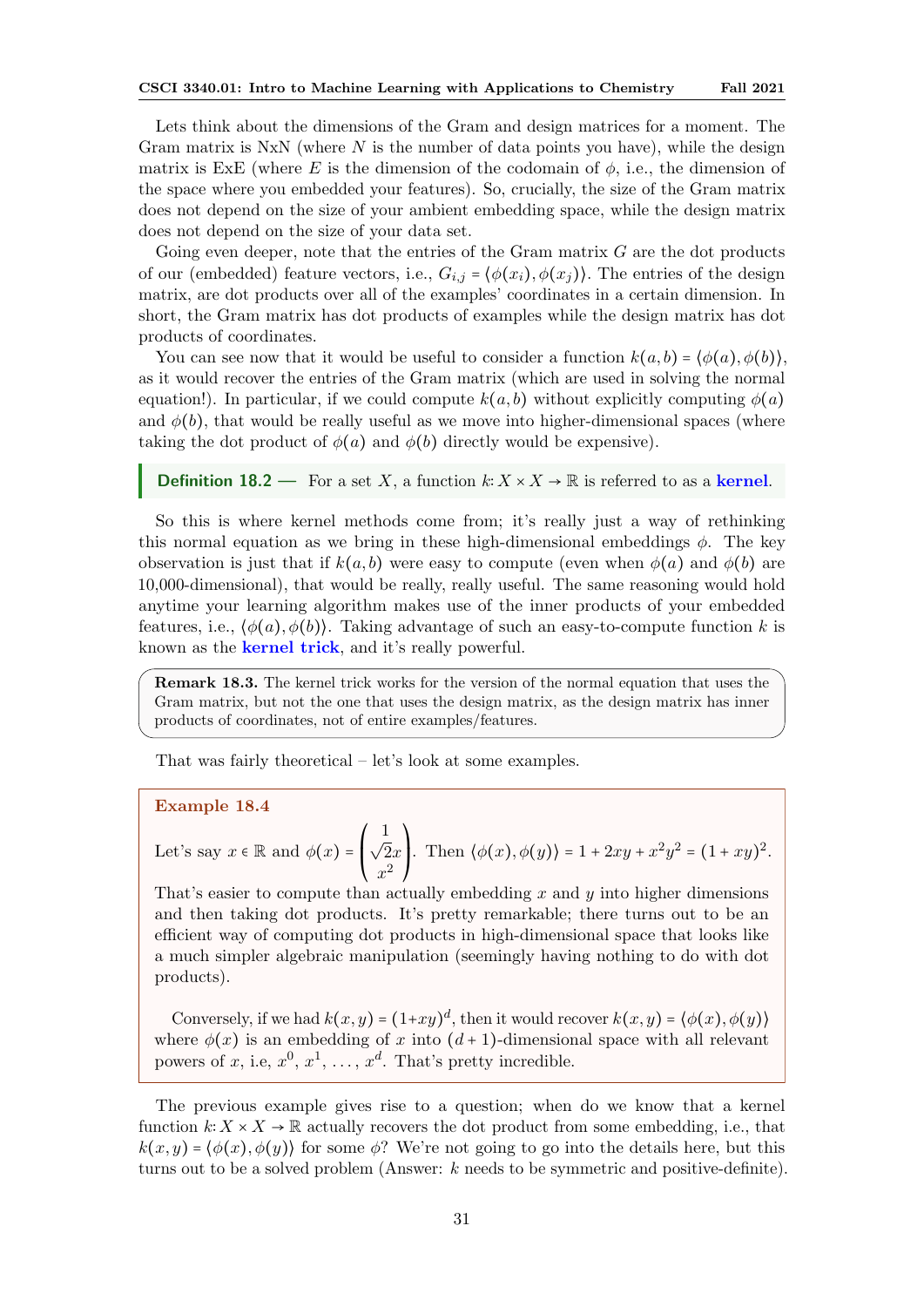<span id="page-31-3"></span>Now, let's take this to infinite-dimensions. Say we want  $\phi(x)$  to be the infinitedimensional vector (of length  $|\mathbb{R}|$ ) containing  $e^{-(x-r)^2}$  for all  $r \in \mathbb{R}$ . An  $|\mathbb{R}|$ -dimensional vector is the same thing as a function out of  $\mathbb{R}$ , in the same way a 5-dimensional vector v is the same thing as a function f out of  $\{1, 2, \ldots, 5\}$ , with  $v_i = f(i)$ . So say  $\phi$  is such an embedding into (uncountably!) infinite-dimensional space. What would its 'dot product' look like? We would actually need to speak of a slightly more general idea, known as an inner product, but the idea is very similar, i.e., to measure the similarity between vectors.

A natural candidate in this case would be<sup>[8](#page-31-2)</sup>

$$
\langle \phi(x), \phi(y) \rangle = \int_{-\infty}^{\infty} e^{-(x-\mu)^2} e^{-(y-\mu)^2} d\mu.
$$

This turns out to be computable in closed form, as  $\sqrt{\frac{\pi}{2}}e^{-\frac{1}{2}(x-y)^2}$ . So, we can actually perform infinite-dimensional embeddings with our data! Geometrically, we can also think about this as  $\phi(x)$  and  $\phi(y)$  being bell curves centered at x and y, respectively. Then  $\langle \phi(x), \phi(y) \rangle$  measures the area under the curve of their product, which will be bigger the more their peaks overlap. This is a super meaningful notion of similarity!

# <span id="page-31-0"></span>§19 Thursday, November 18

#### <span id="page-31-1"></span>§19.1 Predicting energy and force

Last lecture (which isn't covered in these notes) involved further discussion of kernel methods. We talked about the mean function  $\mu$  and the kernel k, which intuitively calculates a similarity score between its two arguments. The key property was that  $k(x, y) = \langle \phi(x), \phi(y) \rangle$  for some embedding  $\phi$ .

We also talked about the Gaussian kernel  $k(x, y) = e^{-\|x-y\|^2/2\ell^2}$ , where  $\ell$  plays the role of the length-scale, which – informally – determines a point's sphere of influence. Now we're going to talk about multi-label learning, in which we're aiming to predict two things rather than one, i.e., both the energy and force on a chemical system.

One thing we could is to just built two separate models: one for predicting energy and another for predicting force. That's not unreasonable, but it misses out on the fact that we have prior knowledge for this problem, i.e., of the fact that force is the (negative) gradient of energy. Something more clever we can do is to have a single set of weights for predicting energy and force, and to have the prediction for force be simply the (negative) gradient of the prediction for energy. The details here rely crucially on linearity of the derivative. More explicitly, let  $f$  and  $g$  be the models outputting the energy and force of a system.

Then we have  $f(x) = \langle w, \phi(x) \rangle$  and  $g(x) = f'(x) = \langle w, \phi'(x) \rangle$ . Now, it's almost as if we have we have an optimization with two objects rather than one (i.e., to have  $f$  fit well and to have  $q$  fit well). Fortunately, we can glue these together into a single optimization problem in a fairly straightforward way, i.e.,

$$
\arg\min_{w} \left| \left| \left( \begin{array}{c} \phi(x) \\ \phi'(x) \end{array} \right) w - \left( \begin{array}{c} y \\ y' \end{array} \right) \right| \right|^2.
$$

This just recovers the standard equation, with slightly different values of  $x$  and  $y$  than we're used to. In particular, we end up with

$$
w = \left(\begin{matrix} \phi(x) \\ \phi'(x) \end{matrix}\right)^T \left(\begin{pmatrix} \phi(x) \\ \phi'(x) \end{pmatrix} \left(\begin{matrix} \phi(x) \\ \phi'(x) \end{matrix}\right)^T \right)^{-1} \left(\begin{matrix} y \\ y' \end{matrix}\right).
$$

<span id="page-31-2"></span><sup>&</sup>lt;sup>8</sup>To motivate this, think about how the integral  $\int f(x)g(x)dx$  is the generalization of  $\sum_i f(i)g(i)$ .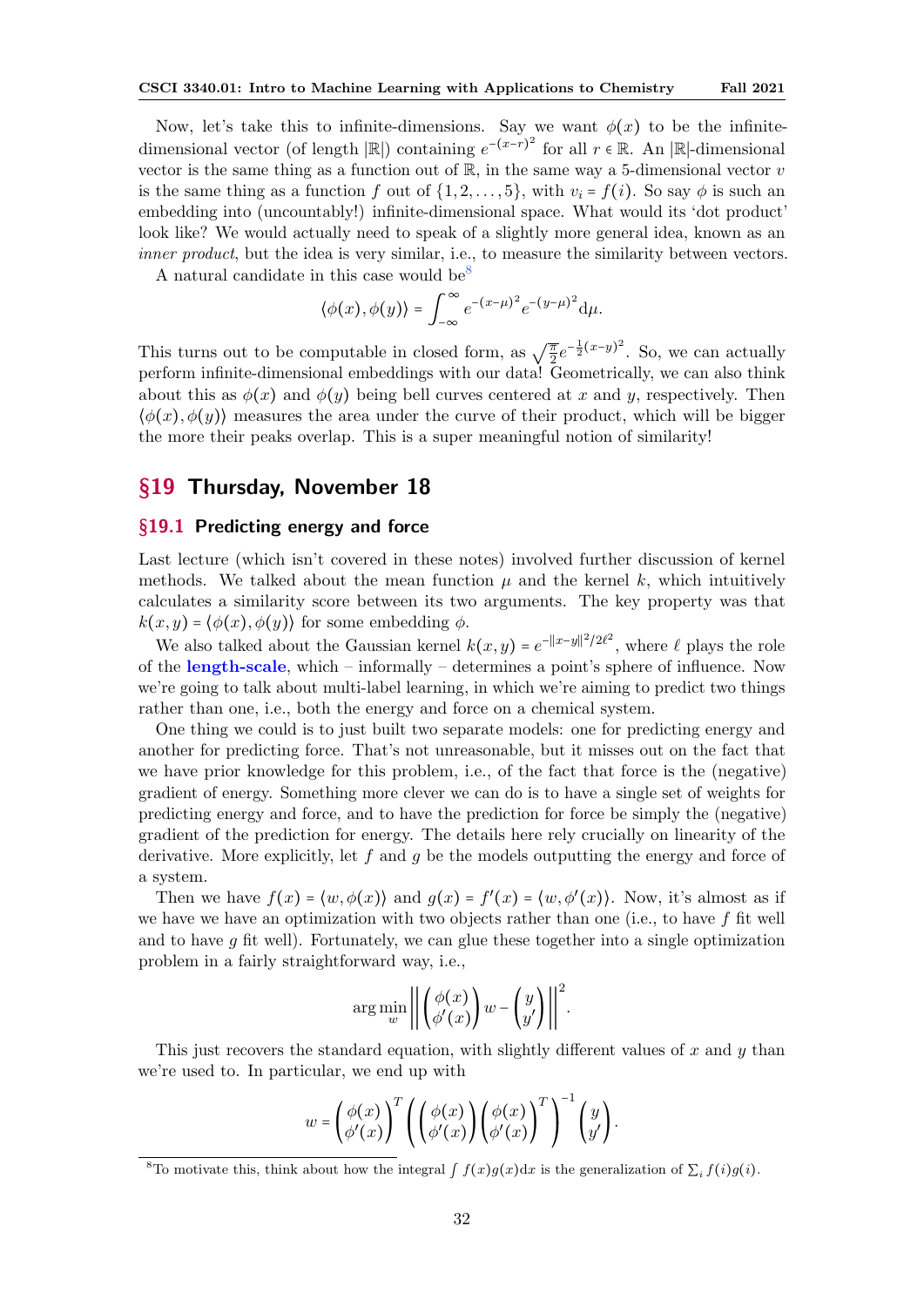<span id="page-32-3"></span>The point here is that your data on both energy and force works toward your prediction on a single set of weights showing up in the equations energy and force. In particular, we just made use of linearity of the derivative:

$$
g(x) = \frac{d}{dx} f(x)
$$
  
= 
$$
\frac{d}{dx} \langle w, \phi(x) \rangle
$$
  
= 
$$
\frac{d}{dx} \sum_{i} w_{i} \cdot \phi(x)_{i}
$$
  
= 
$$
\sum_{i} w_{i} \cdot \frac{d}{dx} \phi(x)_{i}
$$
  
= 
$$
\sum_{i} w_{i} \cdot \phi'(x)_{i}
$$
  
= 
$$
\langle w, \phi'(x) \rangle
$$

In fact, this same argument would have worked for any linear operator by the above reasoning (including, for instance, integration). So you can predict force, infer weights  $w$ , and use those same weights to predict energy in a sensible way (or vice versa) without doing any extra work!

# <span id="page-32-0"></span>§20 Tuesday, November 30

# <span id="page-32-1"></span>§20.1 Capturing invariances

We're back from Thanksgiving. For the past couple lectures, we've been talking about designing kernels to capture important properties and invariances. In physics and chemistry, for instance, this shows up because the energy of a molecular system is invariant to the rotation or translation of the molecule. That should be intuitive – if I just move all my atoms one meter to the left, the energy of the system won't change (and likewise if I rotate it by 90 degrees).

The goal today is to delve deeper into these topics, since they can be pretty important.

#### <span id="page-32-2"></span>§20.1.1 Translation

By translation, we mean moving all of the objects in a system in the same direction and over the same distance. A given translation can be represented by a vector, for instance, which captures the difference between each object's final location and its original location. In our case, the idea is that each nucleus in the molecule will be moved in exactly the same way.

If  $X \in \mathbb{R}^{N \times 3}$  is our system of N nuclei, then a translation represented by the vector  $v \in \mathbb{R}^3$  sends X to  $v \oplus X$ , where

$$
v\oplus X=\begin{pmatrix}v+X_1\\ \vdots\\ v+X_N\end{pmatrix}.
$$

A couple straightforward observations:

- $v_1 \oplus (v_2 \oplus X) = (v_1 + v_2) \oplus X$
- $(v_1 + v_2) + v_3 = v_1 + (v_2 + v_3)$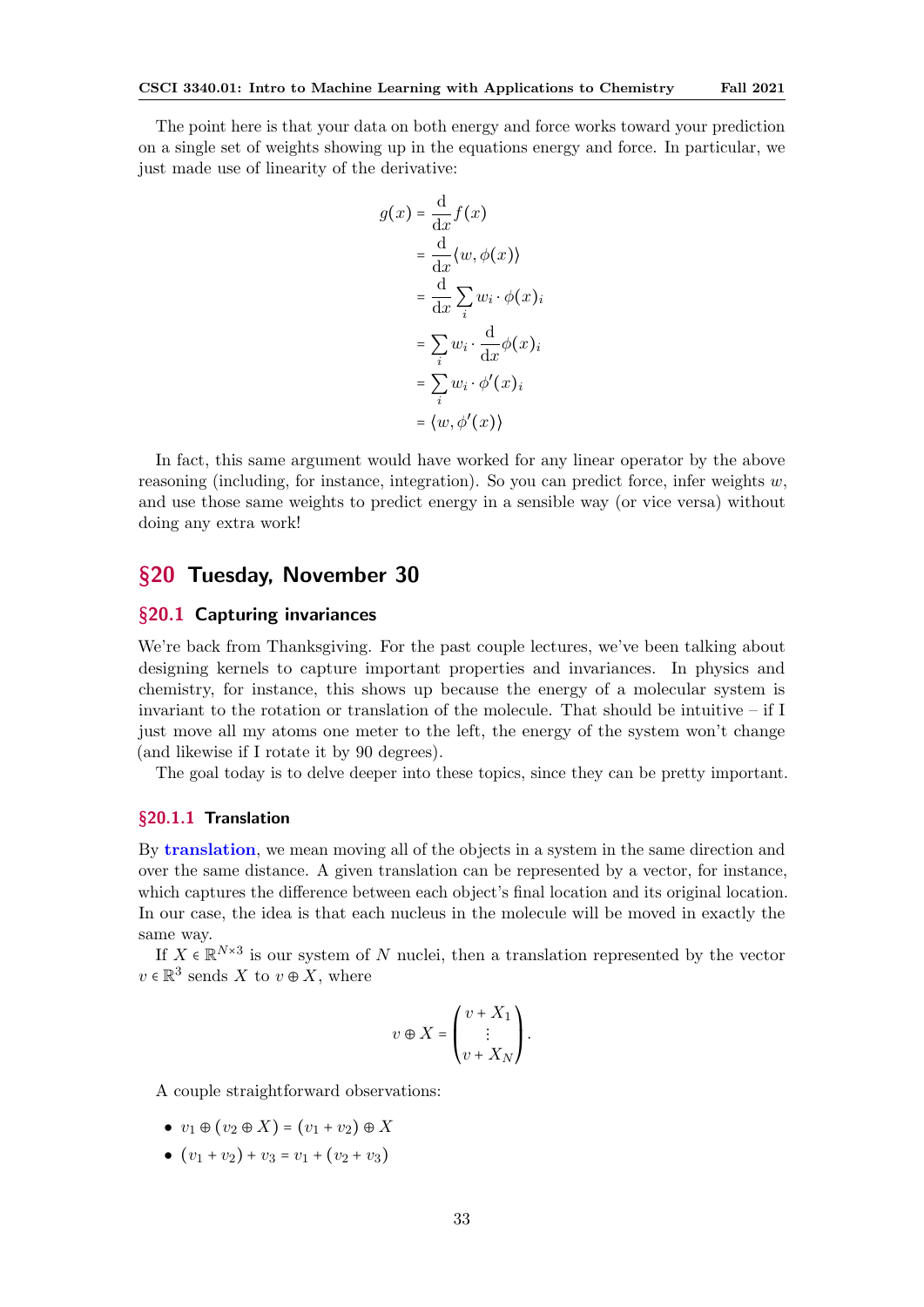- <span id="page-33-2"></span>•  $v + 0 = 0 + v$
- $v + (-v) = 0$

So, here's a recap of what we've seen so far about translations.

- 1. Translations can be parameterized by vectors in  $\mathbb{R}^3$
- 2. The action of a translation  $v \in \mathbb{R}^3$  is denoted by  $v \oplus X$
- 3. Vector addition corresponds to composing translations. Furthermore, such translations (parameterized by vectors), have an associative addition, inverses, and a 0 element.

We're getting equipped to make the notion of translation invariance precise. We'll need to introduce the notion of an orbit.

**Definition 20.1** — The **orbit** of a system  $X \in \mathbb{R}^{N \times 3}$  is the set  $\{g \oplus X : g \in \mathbb{R}^3\}$ .

**Definition 20.2** — We will say that two systems  $X, Y \in \mathbb{R}^{N \times 3}$  are **equivalent**, and write  $X \sim Y$ , if their orbits are the same.

**Definition 20.3** — A map  $f: \mathbb{R}^{N \times 3}$  →  $\mathbb{R}$  is translation invariant if  $f(X) = f(Y)$ whenever  $X \sim Y$ .

Now we've made everything precise :)

### <span id="page-33-0"></span>§20.1.2 Permutation

The idea here is that we want our model to send  $X =$  $\overline{I}$  $\mathsf I$ ⎝  $X_1$ ⋮  $X_n$  $\lambda$  $\frac{1}{2}$ ⎠ to the same place as

 $X_{\sigma}$  =  $\overline{I}$ ⎜ ⎝  $X_{\sigma(1)}$ ⋮  $X_{\sigma(n)}$  $\lambda$  $\mathbf l$ ⎠ whenever  $\sigma$  is a permutation. We can again describe this using permutation

matrices, which are matrices with exactly one 1 in each row/column and all zeroes elsewhere.

These matrices correspond to permutations of basis vectors, so they model precisely those transformation that shuffle the order of our data points  $X_i$ . Furthermore, they have the group structure<sup>[9](#page-33-1)</sup> that we discussed in the previous section, so we can speak of their orbits in a sensible way.

In particular, a system  $X \in \mathbb{R}^{N \times 3}$  is acted upon by a permutation matrix  $P \in \mathbb{R}^{N \times N}$ via  $X \mapsto PX$ , i.e., using matrix multiplication. Just as in the previous section, we can consider composition of permutations via  $P_1(P_2X) = (P_1P_2)X$  and observe that these permutations have inverses and a null/identity element.

The big picture is again that:

- 1. Permutations are represented using permutation matrices.
- 2. Permutation matrices act on molecules by multiplying from the left.

<span id="page-33-1"></span><sup>9</sup>Don't worry if you haven't seen group theory before; the idea is just that these permutation matrices associate, have inverses, and have an identity element.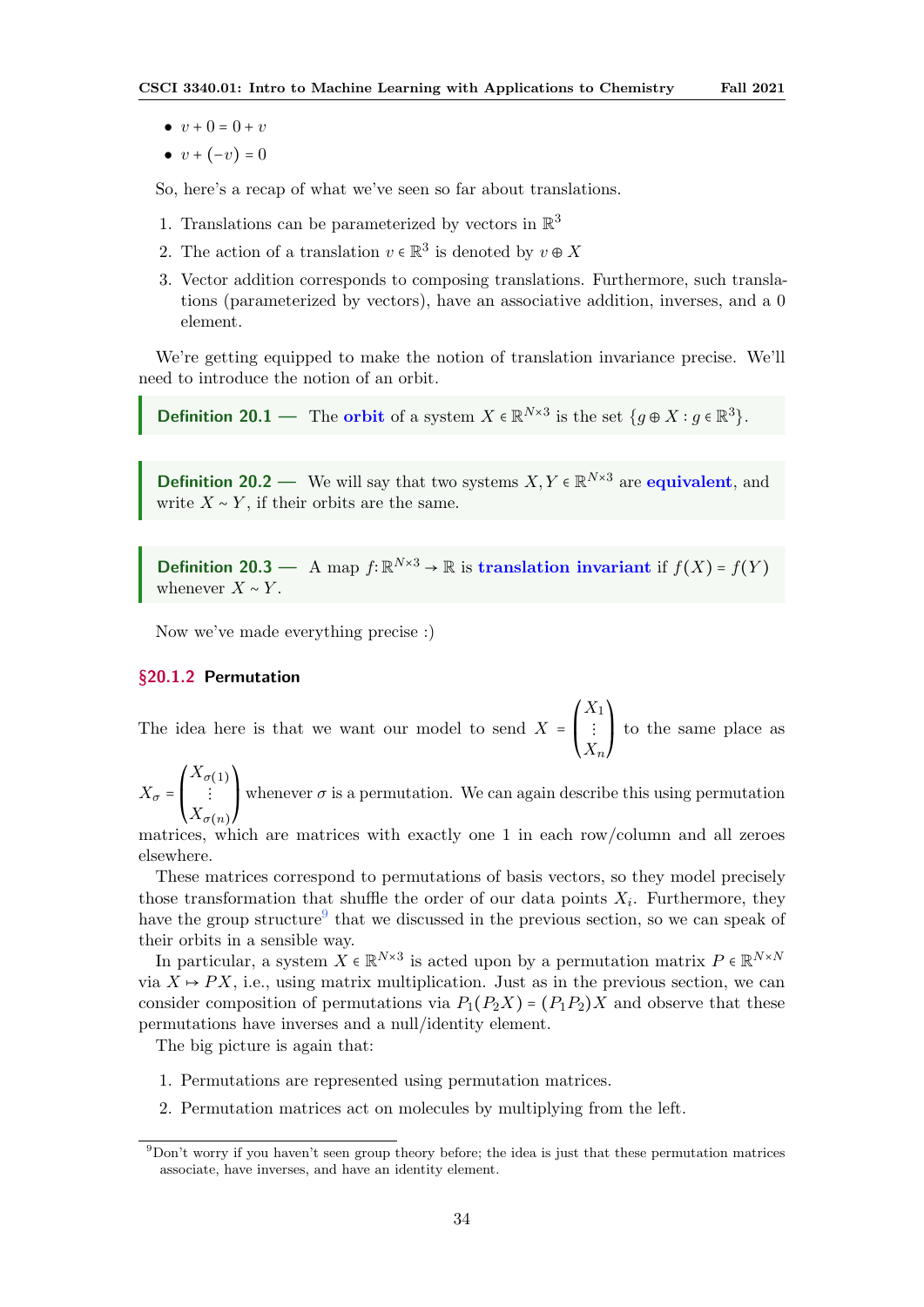- <span id="page-34-3"></span>3. Permutations are combined by matrix multiplication.
- 4. This gives rise to orbits and an equivalence relation  $~\sim P$ .
- 5. A permutation invariant map f is one that satisfies  $f(X) = f(Y)$  when  $X \sim_P Y$ .

#### <span id="page-34-0"></span>§20.1.3 Rotation and reflection

You've got the hang of this by now: we represent rotations and reflection using **orthonor**mal matrices. They act on the data via matrix multiplication (on the right this time!), give rise to orbits/an equivalence relation, and we can ask for invariance by demanding that the function's output be equal when two systems are equivalent.

# <span id="page-34-1"></span>§21 Thursday, December 2

#### <span id="page-34-2"></span>§21.1 Designing kernels

Last time, we got precise about the ideas of rotation and translation invariance for models. The point to all this was that we know that we're in a setting where the thing that we're predicting (the energy of a chemical system) is indeed rotation- and translation-invariant. That is, simply translating or rotating a system doesn't change its energy at all.

So the goal is for our model f to have the property that  $f(X) = f(Y)$  when  $X \sim_T Y$ . Recall that  $X \sim_T Y$  means that  $X = v \oplus Y$  for a vector  $v \in \mathbb{R}^3$ , with  $X, Y \in \mathbb{R}^{N \times 3}$ . Now say we have a training set  $X = \{X^{(1)}, \ldots, X^{(n)}\}$ . Then, by our previous discussion about kernels, our model f will take the form

$$
f(X) = \sum_{i=1}^{n} \alpha_i K(X, X^{(i)}).
$$

Now how do we define kernels that act between molecular systems living in  $\mathbb{R}^{N\times 3}$ ? One way to do this is to sum up kernels acting on each of the coordinates of the systems, i.e.,

$$
K(X^{(a)}, X^{(b)}) = \sum_{i=1}^{N} \sum_{j=1}^{N} \text{Gaussian}(X_i^{(a)}, X_j^{(b)}).
$$

We're not saying that is the best way to do it, but it's an option. What we really want to keep in mind is that our kernel should be invariant to the action at hand (e.g., rotation or translation).

**Definition 21.1** — A kernel K is invariant to a relation ∼ if  $K(X, Z) = K(Y, Z)$ for all Z when  $X \sim Y$ .

#### Lemma 21.2

If a kernel K is invariant to an equivalence relation  $\sim$ , then so is the model f it induces.

Proof.

$$
f(X) = \sum_{i=1}^{n} \alpha_i K(X, X^{(i)}) = \sum_{i=1}^{n} \alpha_i K(Y, X^{(i)}) = f(Y)
$$

 $\Box$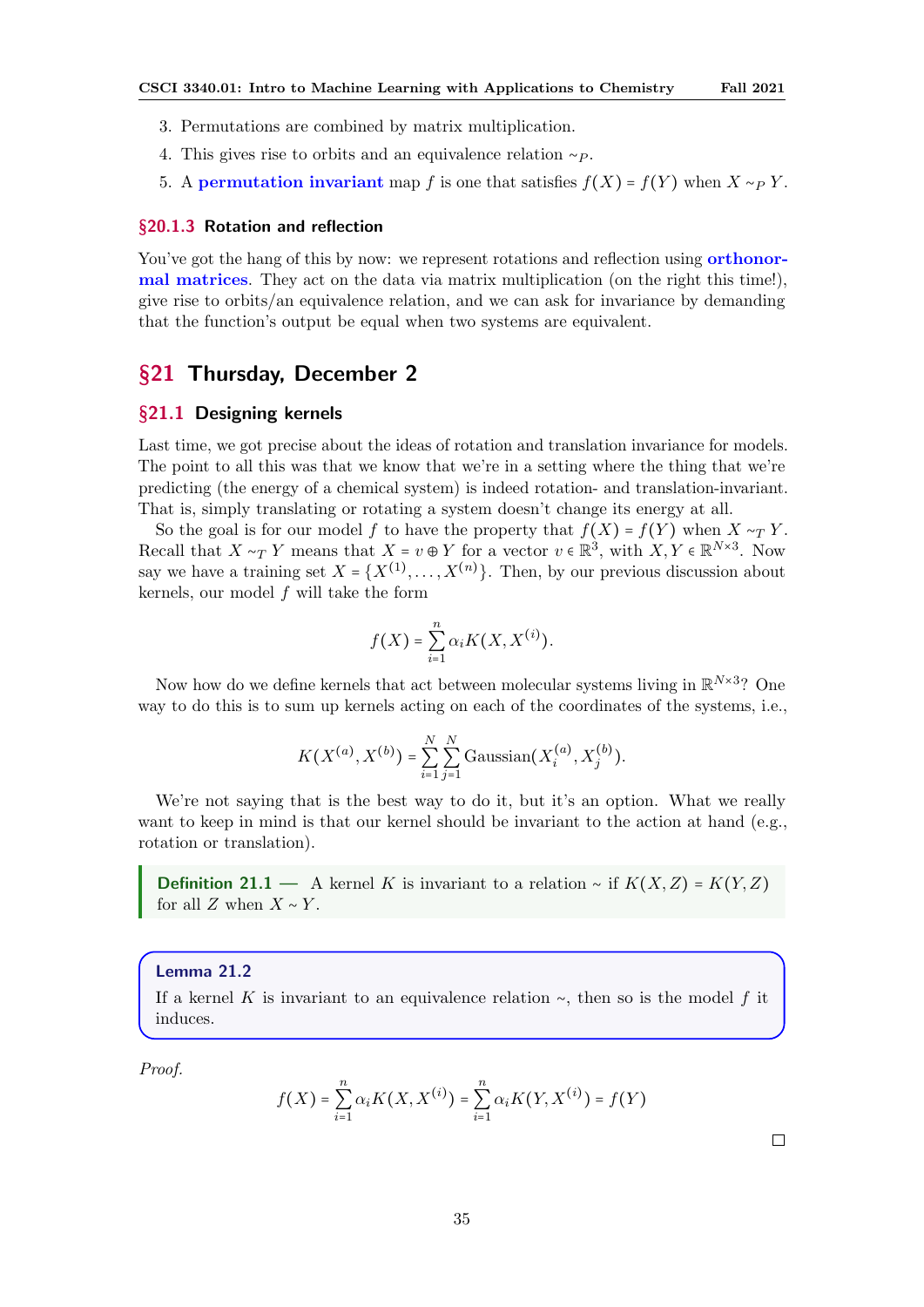Remark 21.3. The task of producing a model with certain invariances now reduces to the task of producing kernels with the desired invariances!

### Example 21.4

One fairly natural way to attain translation-invariance is to center your data before doing anything with it. In particular, we could define

$$
\Phi(X) = (-\overline{X}) \oplus X.
$$

Then any kernel of the form  $K(X, Y) = \langle \Phi(X), \Phi(Y) \rangle$  would have the translationinvariance that we're after.

### Lemma 21.5

 $\Phi$ , as defined in the previous example, is such that  $\Phi(X) = \Phi(Y)$  if and only if  $X \sim_T Y$ .

*Proof.* Say  $\Phi(X) = \Phi(Y)$ . Then

$$
X = \overline{X} \oplus \Phi(X) = \overline{X} \oplus \Phi(Y) = \overline{X} \oplus (-\overline{Y} \oplus Y) = (\overline{X} \oplus -\overline{Y}) \oplus Y.
$$

Conversely, suppose  $X \sim_T Y$ . Then  $X = v \oplus Y$  for some v. We then have

$$
\Phi(X) = \Phi(v \oplus Y) = -\overline{v \oplus Y} \oplus (v \oplus Y) = -\overline{Y} \oplus Y = \Phi(Y).
$$

 $\Box$ 

There's a modern field of deep kernel learning in which deep learners are used to construct the maps  $\Phi$  and kernels are then constructed as  $K_I(X, Y) = K(\Phi(X), \Phi(Y)).$ This can be really successful, performing much better than manually designed kernels when things go right.

One last comment: if you were interested in making a kernel that's permutation invariant, then the sum of (for instance) Gaussian kernels we discussed earlier could be useful, as addition is commutative.

That's everything – thanks for joining us, and best of luck on the final project!